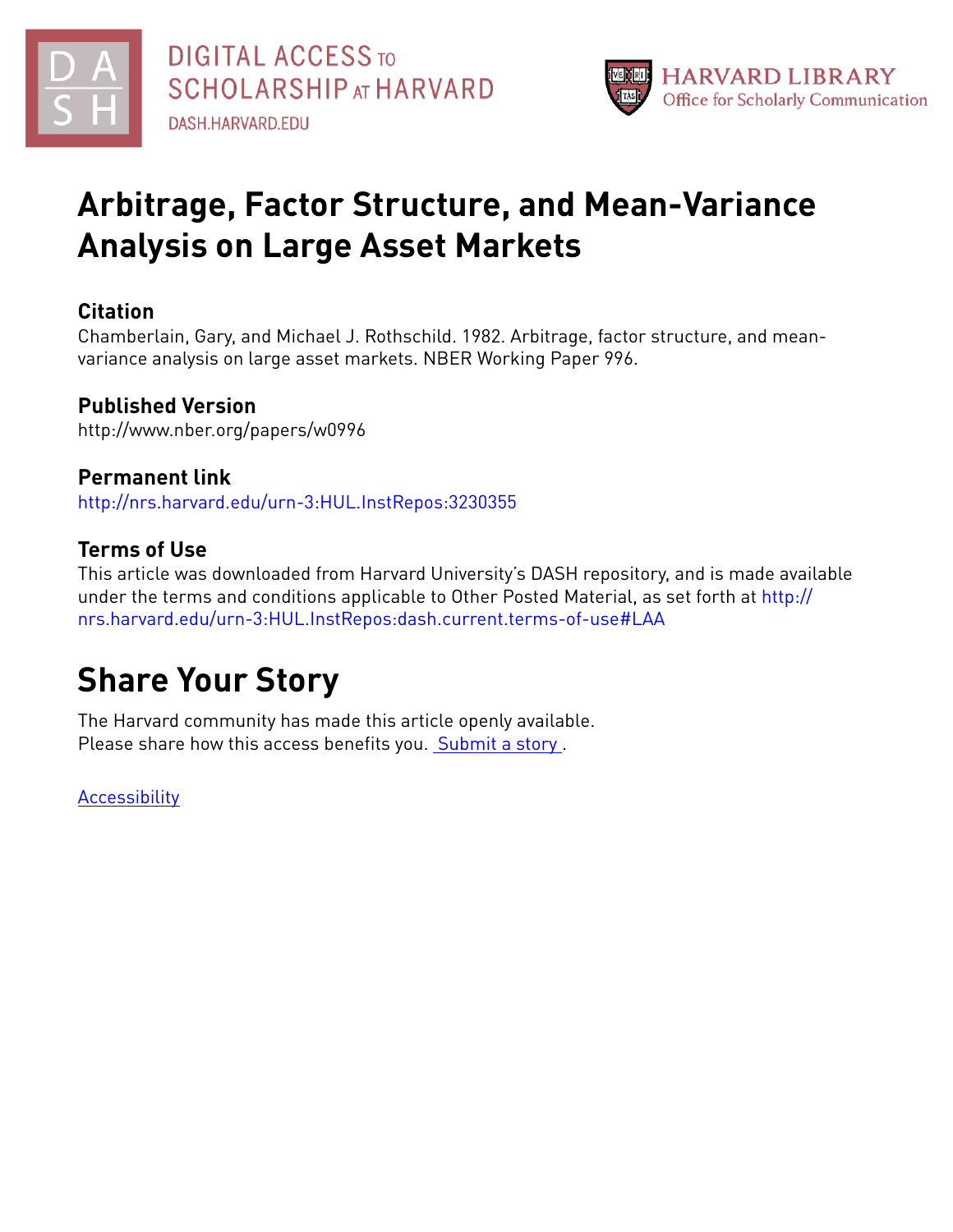### NBER WORKING PAPER SERIES

 $\mathcal{L}_{\mathrm{eff}}$ 

### ARBITRAGE, FACTOR STRUCTURE, AND MEAN-VARIANCE ANALYSIS ON LARGE ASSET MARKETS

Gary Chamberlain

Michael Rothschild

Working Paper No. 996

NATIONAL BUREAU OF ECONOMIC RESEARCH 1050 Massachusetts Avenue Cambridge MA 02138

October 1982

The research reported here is part of the NBER's research program in Financial Markets and Monetary Economics. Any opinions expressed are those of the authors and not those of the National Bureau of Economic Research.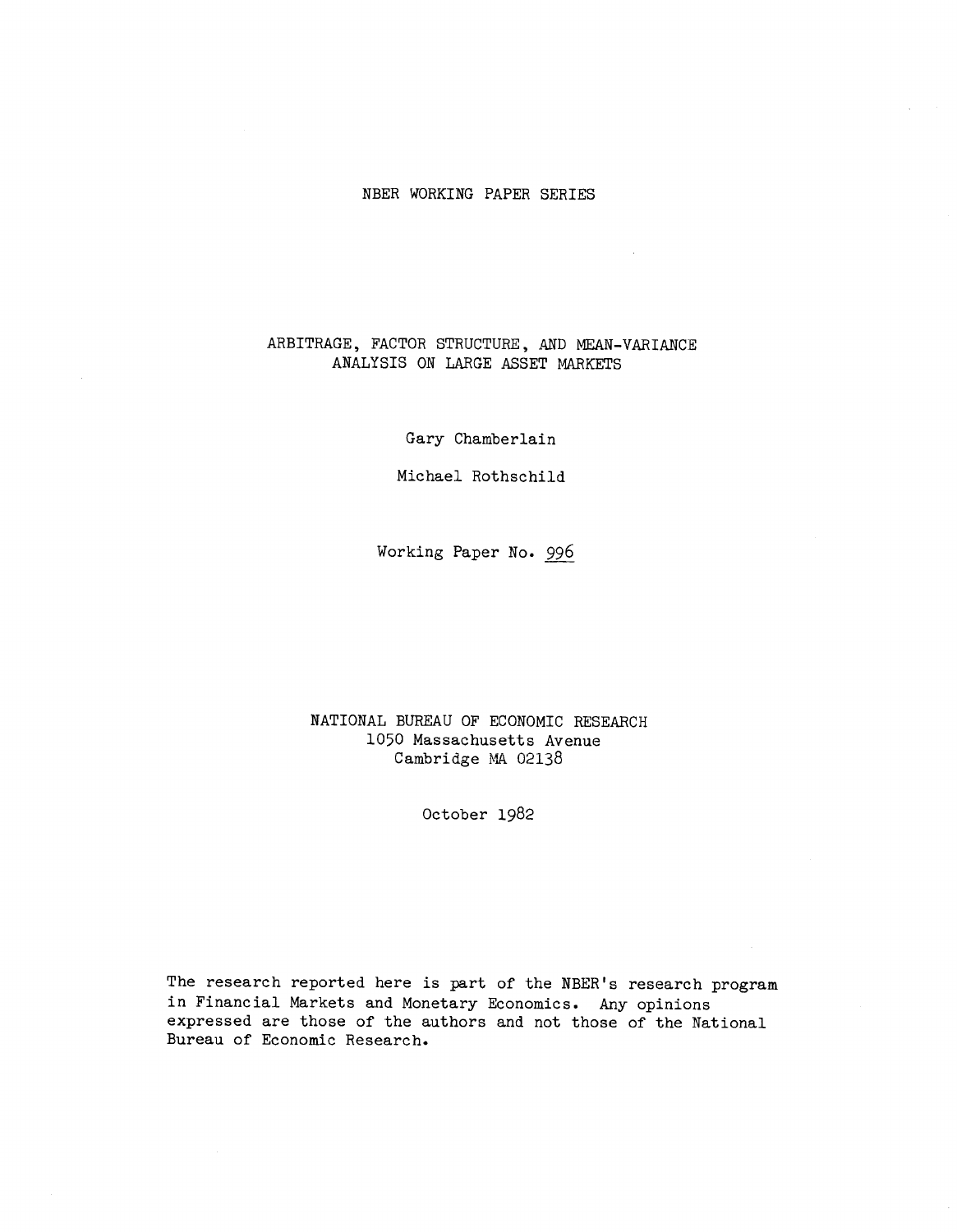Arbitrage, Factor Structure, and Mean—Variance Analysis on Large Asset Markets

#### ABSTRACT

We examine the implications of arbitrage in a market with many assets. The absence of arbitrage opportunities implies that the linear functionals that give the mean and cost of a portfolio are continuous; hence there exist unique portfolios that represent these functionals. These portfolios span the mean—variance efficient set. We resolve the question of when a market with many assets permits so much diversification that risk—free investment opportunities are available.

Ross [12, 14] showed that if there is a factor structure, then the mean returns are approximately linear functions of factor loadings. We define an approximate factor structure and show that this weaker restriction is sufficient for Ross' result. If the covariance matrix of the asset returns has only K unbounded eigenvalues, then there is an approximate factor structure and it is unique. The corresponding K eigenvectors converge and play the role of factor loadings. Hence only a principal component analysis is needed in empirical work.

Department of Economics Department of Economics Social Science Building Social Science Building 1180 Observatory Drive 1180 Observatory Drive<br>
University of Wisconsin 1180 University of Wisconsin University of Wisconsin<br>Madison, WI 53706

(608) 262—7789 (608) 263—3880

Professor Gary Chamberlain Professor Michael Rothschild Madison, WI 53706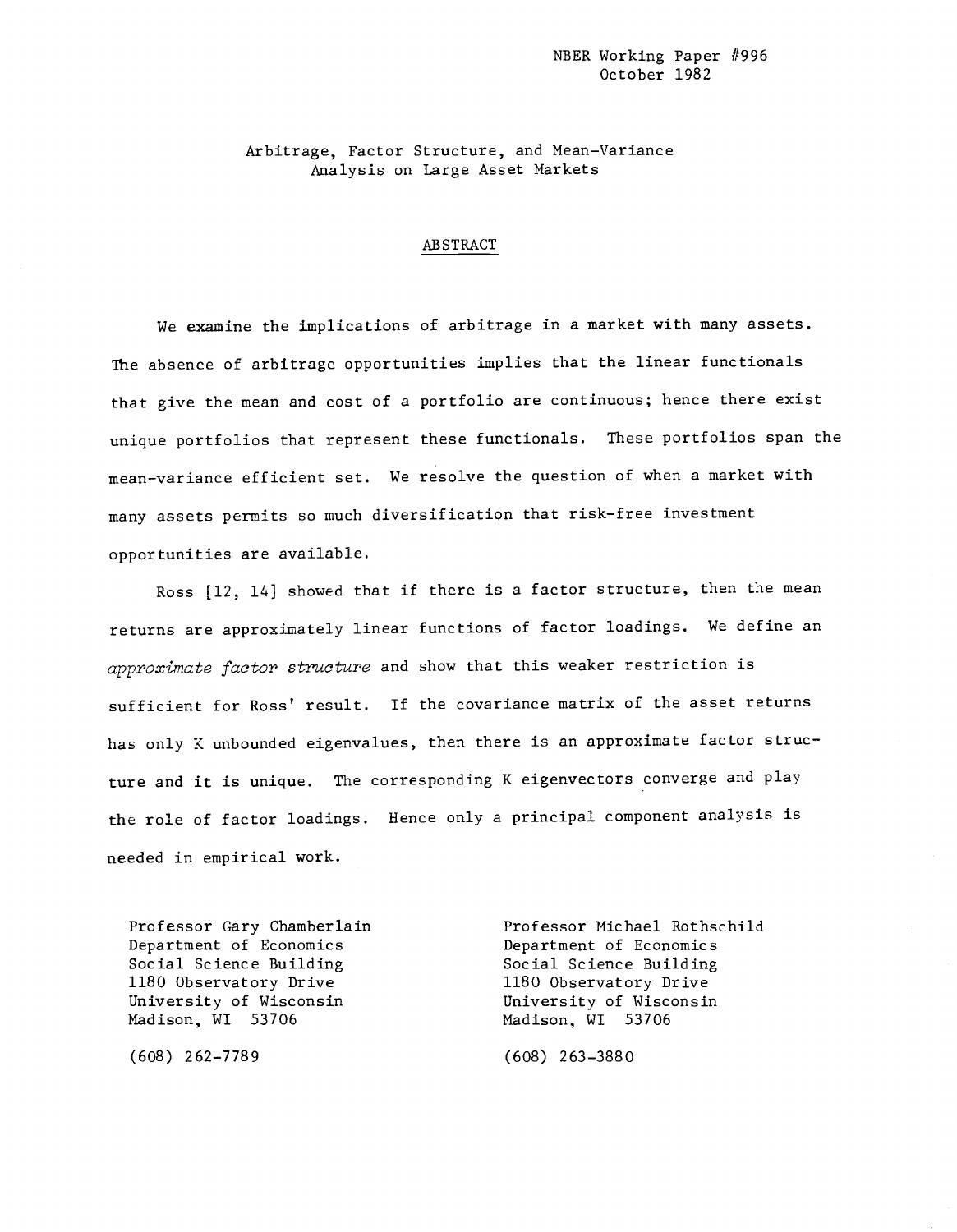#### 1. INTRODUCTION

Two of the most significant developments in finance have been the formulation of the capital asset pricing model (CAPM) and the working out of the implications of arbitrage beginning with the Modigliani—Miller Theorem and culminating in the theory of option pricing. While the principle that competitive markets do not permit profitable arbitrage opportunities to remain unexploited seems unexceptionable, the same cannot be said for the crucial assumptions of the CAPM. Few believe that asset returns are well described by their first two moments or that some well-defined set of marketable assets contains most of the investment opportunities available to individual investors. Casual observation is sufficient to refute one of the main implications of the CAPM —— that everyone holds the market portfolio. Nonetheless, the CAPM seems to do a good job of explaining relationships among asset prices. Ross [12,14] has argued that the apparent empirical success of the CAPM is due to three assumptions which are more plausible than the assumptions needed to derive the CAPM. These assumptions are first, that there are many assets; second, that the market permits no arbitrage opportunities; and third, that asset returns have a factor structure with a small number of factors.<sup>2</sup> Ross presents a heuristic argument which suggests that on a market with an infinite number of assets, there are sufficiently many riskiess portfolios that prices of assets are determined by an arbitrage requirement —— riskless portfolios which require no net investment should not have a positive return. Asset prices are linear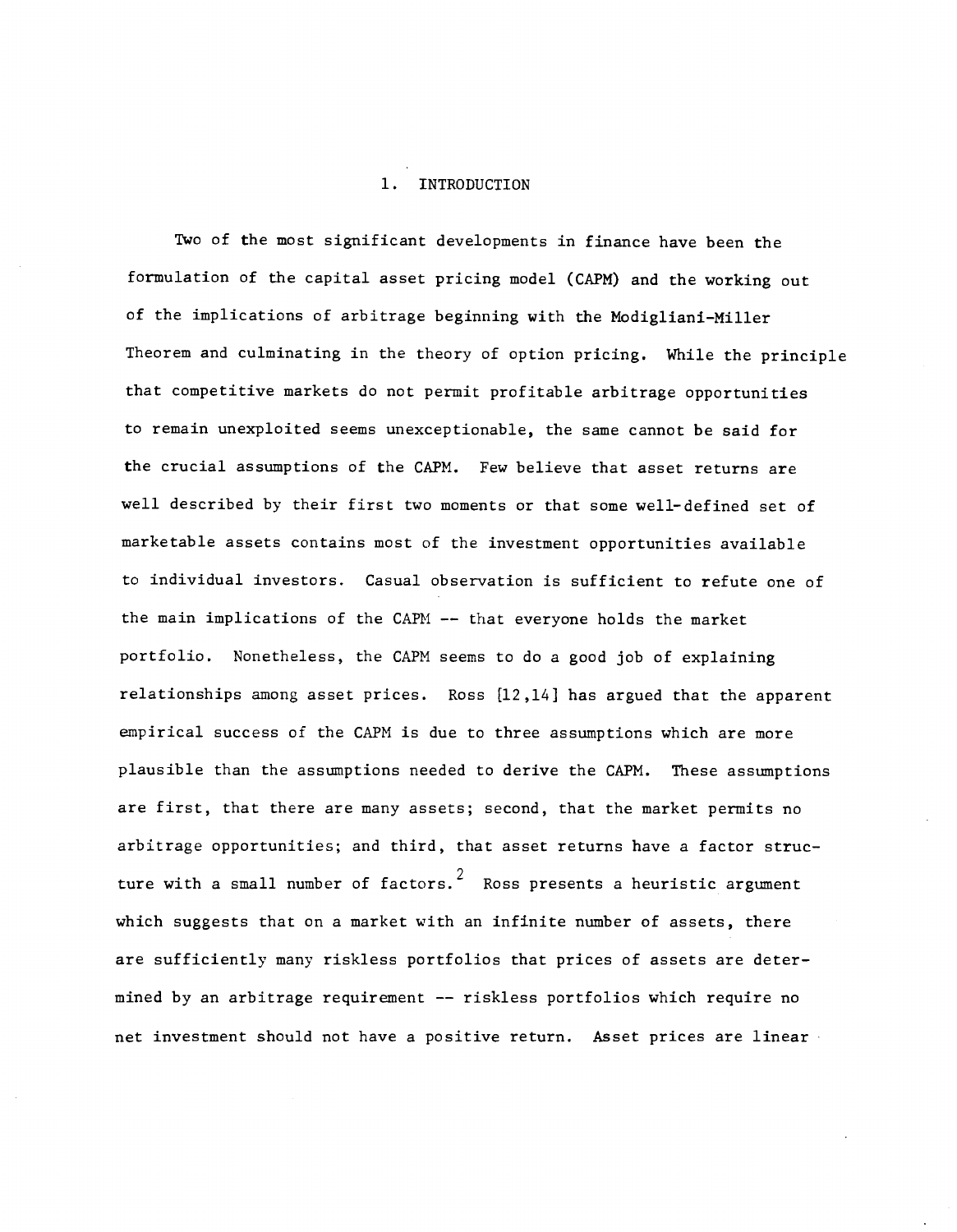functions of factor loadings. Although Ross' heuristics cannot be made rigorous, he does prove that lack of arbitrage implies that asset prices are approximately linear functions of factor loadings, and Chamberlain [3] and Connor [4] have given conditions under which the conclusions of Ross' heuristic argument are precisely true.<sup>3</sup> Nonetheless, all of Ross' investigations of the implications of the absence of arbitrage opportunities take place in the context of a factor structure. Furthermore, Ross' definition of a factor structure Is sufficiently stringent that it is unlikely that any large asset market has, by his definition, a usefully small number of factors.

This paper has two purposes: The first is to examine the implications of the absence of arbitrage opportunities on a market with many assets which does not necessarily have a factor structure. We show in Sections 2 and 3 that an asset market with countably many assets has a natural Hilbert space structure which makes it easy to examine the implications of the no arbitrage condition. Our second goal is to define an approximate factor structure -- a concept which is weaker than the standard strict factor structure which Ross uses. We show in Sections 4 and 5 that this is an appropriate concept for investigating the relationship between factor loadings and asset prices.

In Section 2 we introduce our model of the asset market. We consider a market on which a countable number of assets are traded. As is customary in investigations of this sort, we take a given price system and ask if it could possibly be an equilibrium price system. Since prices are fixed we normalize by assuming each asset costs one dollar. For a dollar an investor may purchase a random return with a specified distribution.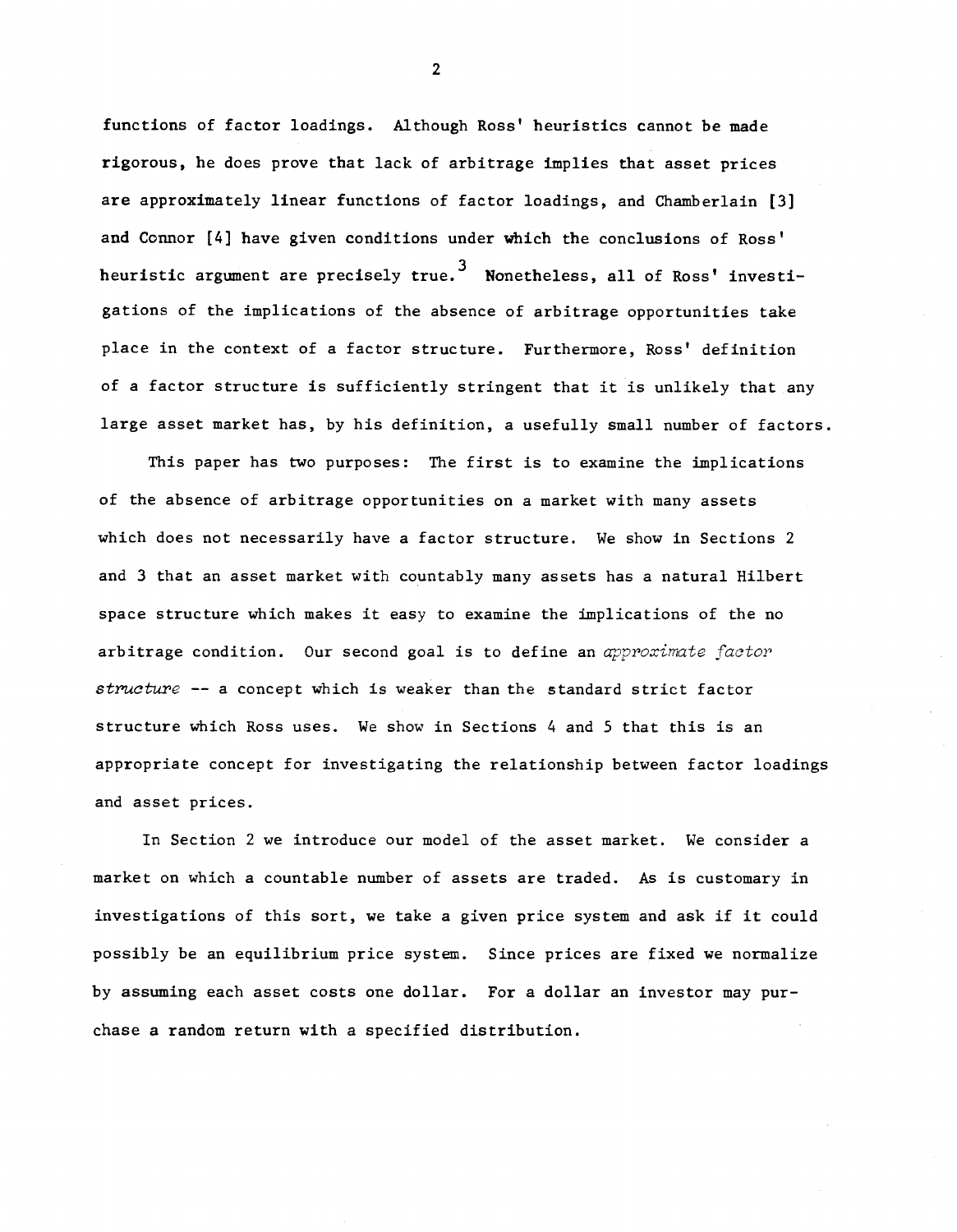The assets on the market may be arranged in a sequence. The first two moments of the joint distribution of returns of the first N assets are a mean vector  $\mu_N^{}$  and a covariance matrix  $\mathcal{Z}_N^{}$ . In the paper we often look at what happens to various objects (such as the mean-variance efficiency frontier or the eigenvalues of  $\Sigma_{N}$ ) as N increases to infinity. Such limits have meaning, in part, because our model of the asset market may be embedded in a Hilbert space. In Section 2 we list some of the basic facts about Hilbert space which we use.

Section 3 defines the absence of arbitrage opportunities and explores the implications of the definition. Our definition, essentially the same as Ross', is that it should not be possible to form a portfolio which is riskless, costless, and earns a positive return. If prevailing prices permit such a portfolio to be formed, investors, at least those whose preferences satisfy some weak conditions, will want to buy arbitrarily large anounts of that portfolio; consequently the prevailing prices cannot be equilibrium prices.

There is a close link between the absence of arbitrage opportunities and mean—variance analysis. If the asset market permits arbitrage opportunities then investors do not have to choose between mean and variance. They can for a given price acquire portfolios which have arbitrarily high expected returns and arbitrarily low variances. If market prices do not permit arbitrage, investors must choose between mean and variance. An object of considerable interest on an asset market without arbitrage opportunities is the mean—variance efficient set. This is the set of all portfolios for which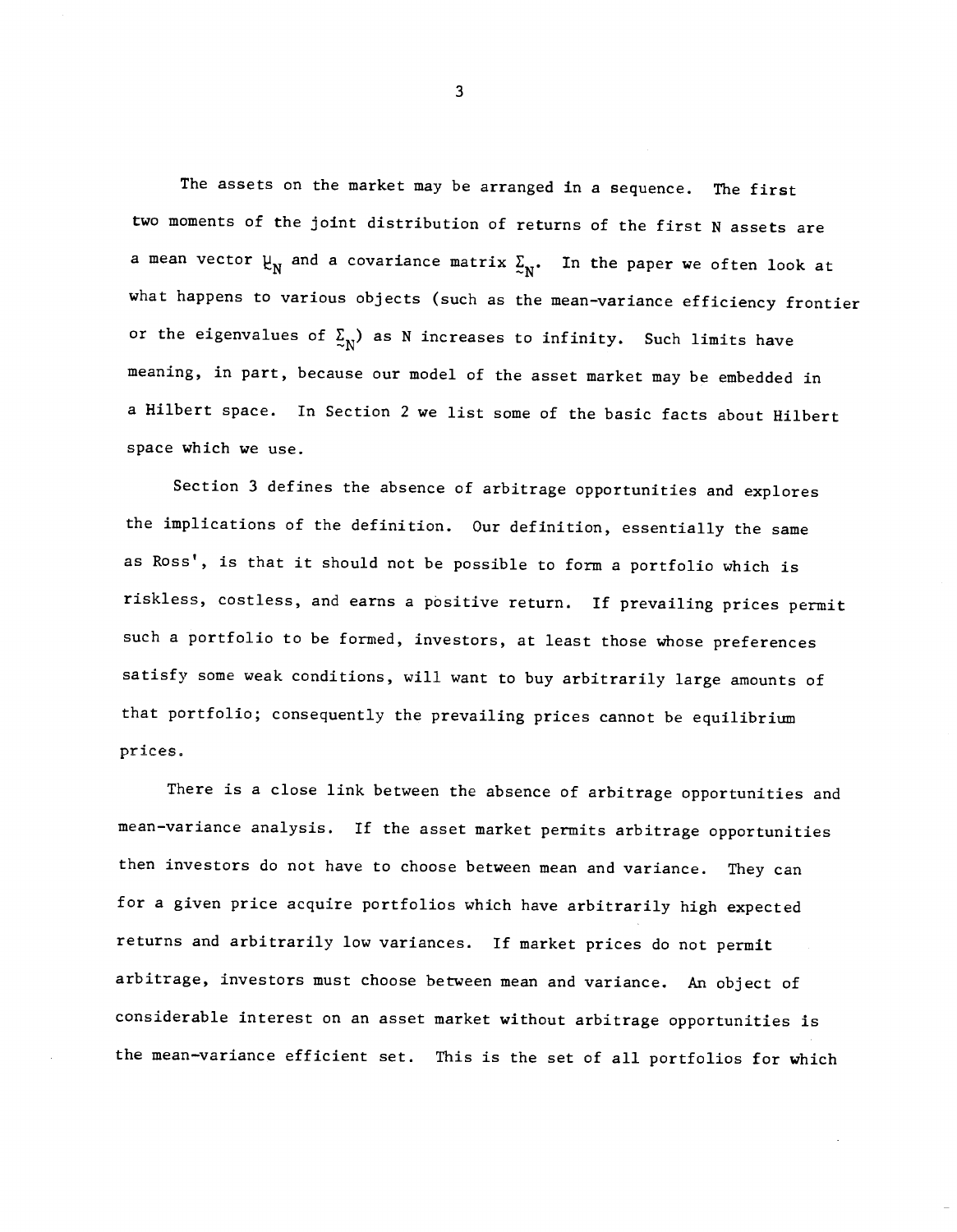variance is at a minimum subject to constraints on cost and expected return. One of the reasons the mean—variance efficient set is of such interest is that Roll [10] and Ross [13] have shown that the CAPM is equivalent to the statement that the market portfolio is mean—variance efficient. We show that on a market with an infinite number of assets the mean—variance efficient set is the same kind of object as on a market with a finite number of assets. In each case the mean-variance efficient set is contained in a particular two-dimensional subspace.<sup>4</sup>

For portfolios of a given cost which are efficient, there is a linear tradeoff between mean and standard deviation. We call the slope of this tradeoff 6. The constant 6 will play an important role in our analysis of factor structure; 6 is also the distance, in a certain norm, between the vector of mean returns from each asset and a vector of ones.

Our model of the asset market assumes that all of the assets on the market are risky. We investigate the question of whether investors, by allocating their purchases among many assets, can create a portfolio that is riskiess, costs a dollar, and has a positive return. If the answer to this question is yes, then we say there is a riskless asset. it is commonly believed that if all assets are affected by the same random event, the market will not allow investors to diversify risks so effectively that they can create a riskless portfolio with a positive return. Our necessary and sufficient condition for the existence of a riskless asset sharpens this intution. A riskless asset will exist unless the sequence of covariance matrices has the same structure as it would have if there were a random event which affected the returns of all assets in precisely the same way.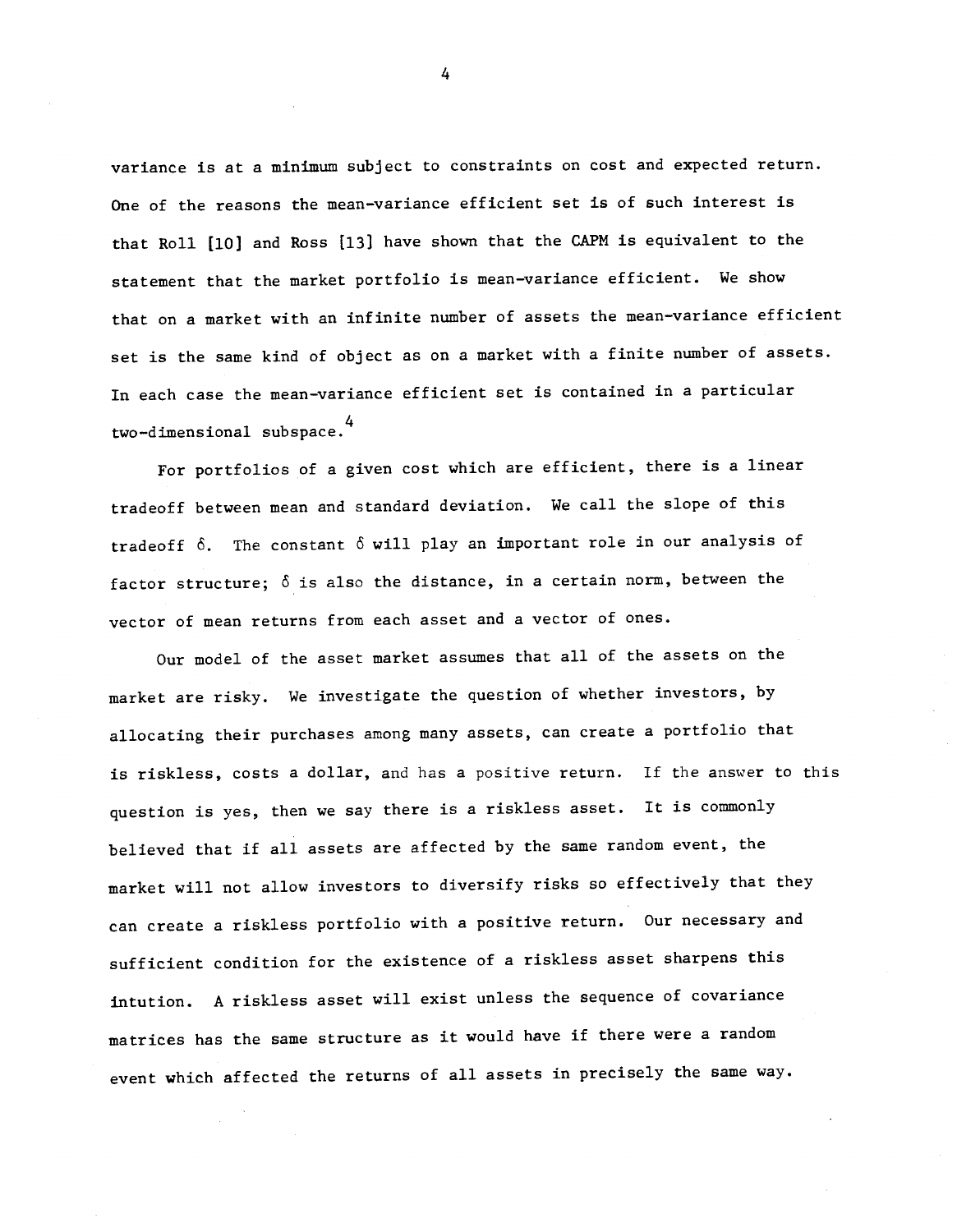If there is a riskless asset, then the mean—variance efficiency frontier must be a straight line in mean—standard deviation space -— not the curve that is usually drawn.

Sections 4 and 5 explore the relationship between factor structure and asset pricing. We say the asset market has a strict K—factor structure if the return on the  $i<sup>th</sup>$  asset is generated by

(1.1) 
$$
x_{i} = \mu_{i} + \beta_{i1}f_{1} + \dots + \beta_{iK}f_{K} + v_{i},
$$

where  $\mu_i$  is the mean return on asset i and the factors  $f_k$  are uncorrelated with the idiosyncratic disturbances  $v_i$ , which are in turn uncorrelated with each other. An implication of (1.1) is that the covariance matrix may be decomposed into a matrix of rank K and a diagonal matrix. That is, for any N,

$$
(1.2) \qquad \qquad \Sigma_N = \mathbb{E}_{N \sim N} \mathbb{E}_N' + \mathbb{E}_N ,
$$

where  $\mathbb{E}_N$  is the N  $\times$  K matrix of factor loadings and  $\mathbb{E}_N$  is a diagonal matrix. Ross proved that if (1.1) holds, then asset means are approximately linear functions of factor loadings. If there is one factor  $(K = 1)$  and a riskless asset with a return of  $\rho$ , then Ross's conclusion may be stated as

$$
\mu_{i} \approx \rho + \tau_{1} \beta_{i1} ,
$$

which is almost indistinguishable from the CAPM pricing equation.<sup>5</sup> In Section 4 we extend this result by showing that the same conclusion holds if there is a sequence  $\{\beta_{i1}, \ldots, \beta_{iK}\}_{i=1}^{\infty}$  such that for any N,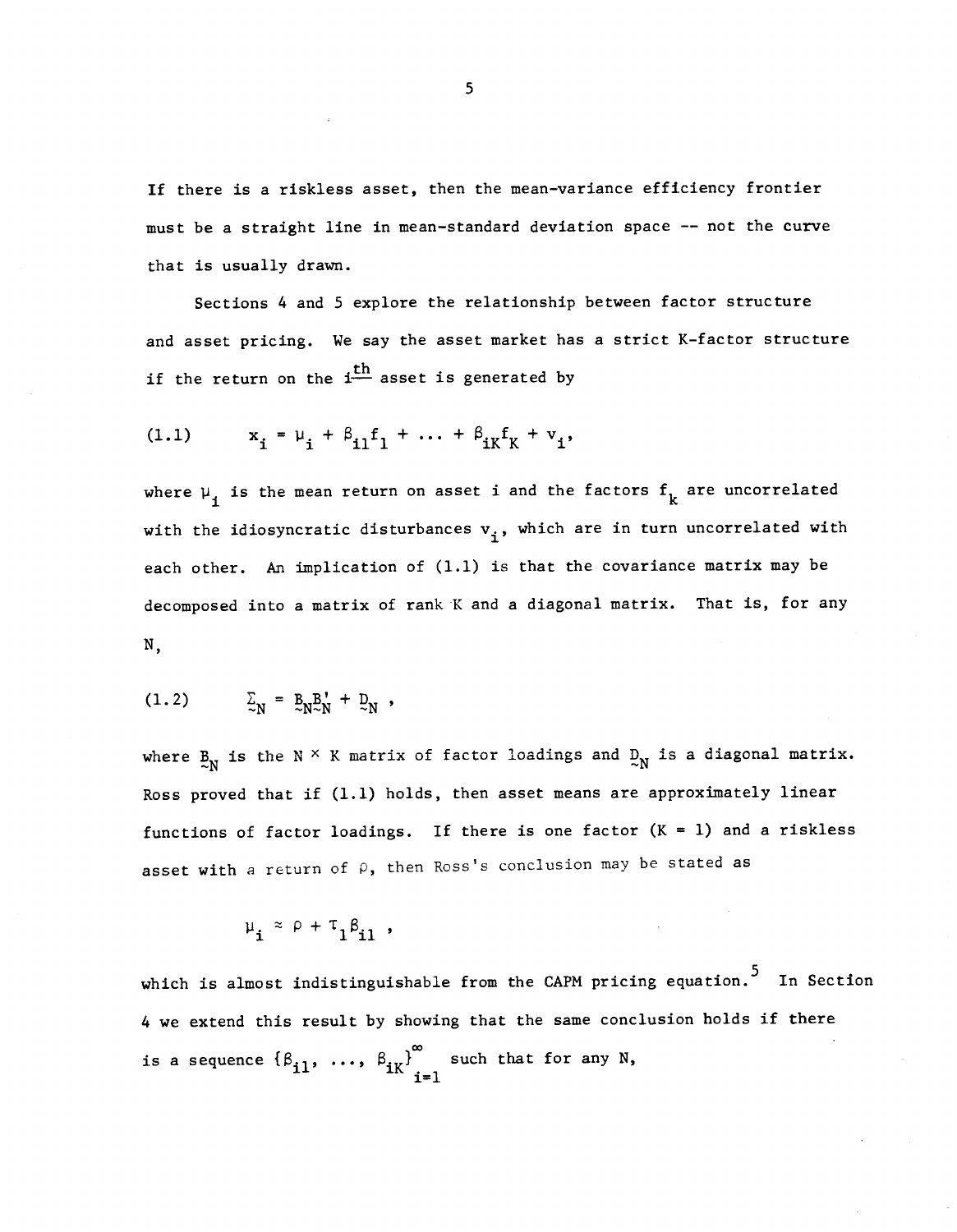$$
(1.3) \qquad \qquad \Sigma_{\rm N} = \, B_{\rm N}^{\rm B} + \, B_{\rm N} \ ,
$$

where the i, j element of the N  $\times$  K matrix  $B_N$  is  $\beta_{1i}$  and  $\{R_N\}$  is a sequence of matrices with uniformly bounded eigenvalues.

If condition (1.3) is satisfied, then we say that the market has an approximate K-factor structure. In Section 5 we characterize approximate factor structures. The idea which decompositions like (1.1) and (1.2) are meant to convey is that for all practical purposes the stochastic structure of asset returns is determined by a small number (in this case K) of things; everything else is inessential and may be ignored. Our characterization captures this notion. Since the rank of  $B_{N^2}B'$  in (1.3) is no more than K, the K+1<sup>st</sup> eigenvalue of  $\Sigma_N$  is smaller than the largest eigenvalue of  $R_N$ and is thus bounded. An asset market has an approximate K—factor structure if and only if exactly K of the eigenvalues of the covariance matrices  $\Sigma_{\text{N}}$ increase without bound and all other eigenvalues are bounded.<sup>6</sup>

The concept of approximate factor structure is useful for exploring the theoretical relationship between asset prices and factor loadings. It should also prove to be a useful tool for examining this relationship empirically. If there is an approximate factor structure, then mean returns are approximately linear functions of the  $\beta$ 's. The approximation error (that is, the sum of squared deviations) is bounded by the product of the constant  $\delta$  and the K+1<sup>st</sup> largest eigenvalue of  $\Sigma_N$ . The eigenvectors corresponding to the exploding eigenvalues converge to factor loadings (in the sense that one can use the eigenvectors to approximate the matrix  $B_N^B N_N^{\dagger}$  of  $\ddot{\theta}$ (1.3) arbitrarily well). Furthermore, the approximate factor structure is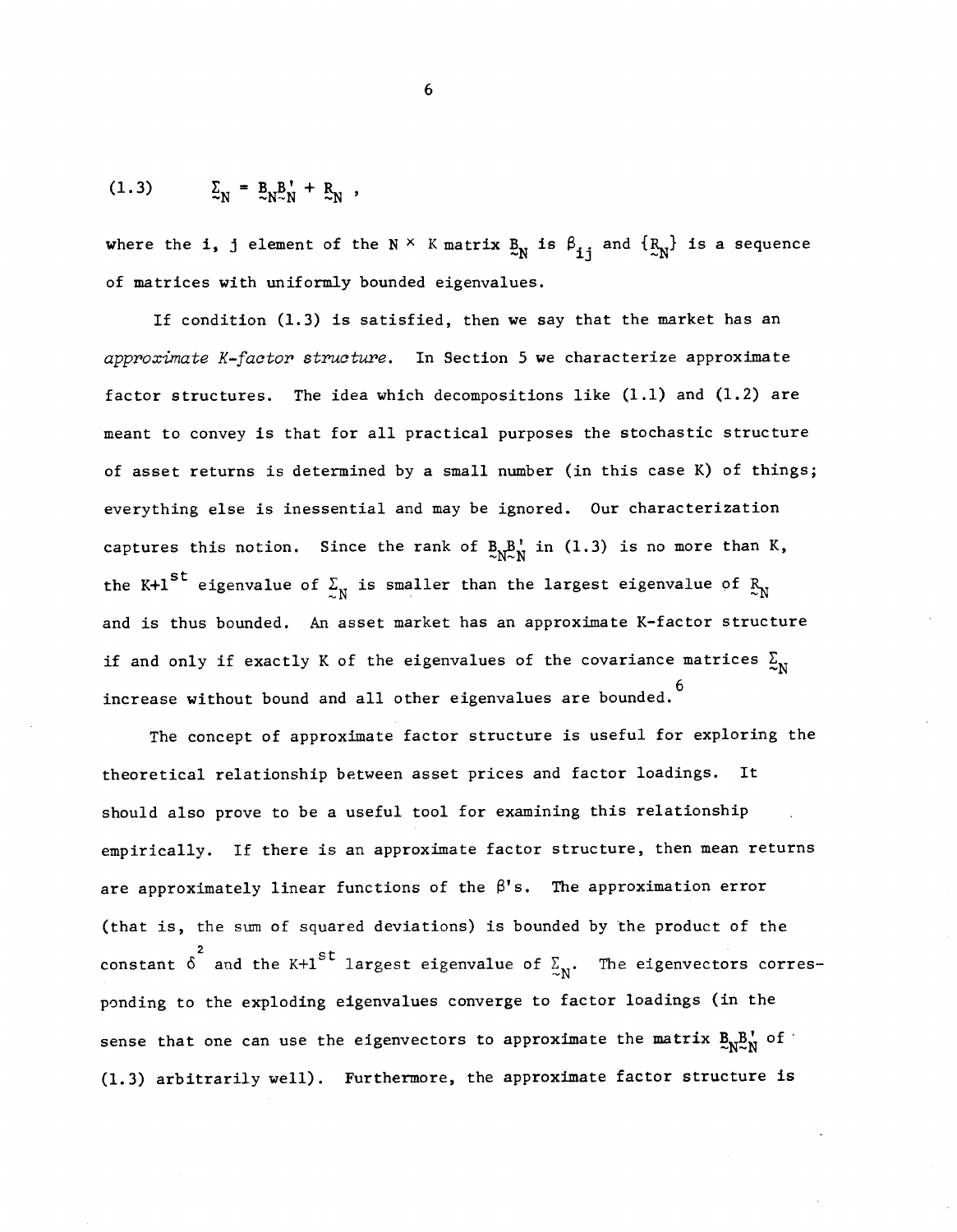unique in the following sense: Suppose that there is a nested sequence of  $N \times K$  matrices  $\{G_N\}$  such that<sup>7</sup>

$$
\Sigma_N = \mathcal{G}_N \mathcal{G}_N' + \mathcal{U}_N
$$

and the eigenvalues of  $\{W_N\}$  are uniformly bounded. Then  $C_NC_N' = B_N B_N'$  and  $\mathbf{W_N} = \mathbf{R_N}$ .

These results suggest that extracting the eigenvectors of  $\Sigma_N$  is as good a way as any of finding approximate factor structures. Thus, principal component analysis, which is computationally and conceptually simpler than factor analysis, is an appropriate technique for finding an approximate factor structure.8 A common objection to principal component analysis is that it is arbitrary to examine the eigenvectors of  $\Sigma_N$  relative to an identity matrix rather than relative to some other positive—definite matrix —— one which is in some sense more natural for the problem at hand. We show that for the problem of investigating the approximate factor structure of an asset market this objection is groundless. Since the approximate factor structure is unique, all positive—definite matrices lead to the same approximate factor structure.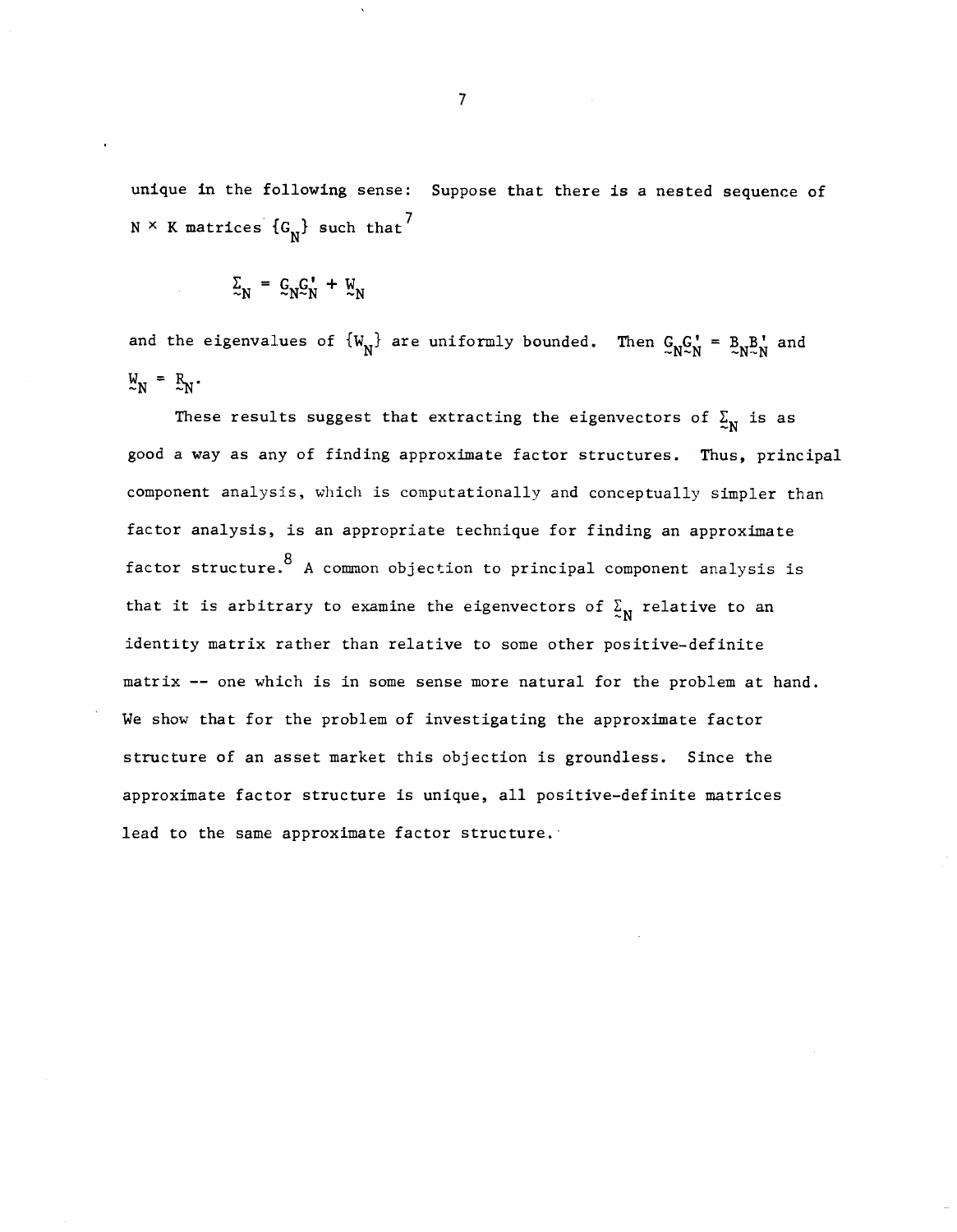#### 2. THE HILBERT SPACE SETTING

We examine a market in which there are an infinite number of assets. We examine a market in Which there are an infinite number of assets.<br>One dollar invested in the i $\frac{\text{th}}{\text{}}$  asset gives a random return of  $\text{x}_{\text{i}}$ . A portfolio formed by investing  $\alpha_{i}$  in the i<sup>th</sup> asset has a random return of  $\Sigma_{i=1}^{N}$   $\alpha_{i}x_{i}$ ; the portfolio is represented by the vector  $(\alpha_{_1},\ \ldots,\ \alpha_{_N}).$  Short sales are allowed, so  $\alpha_i$  may be negative.

There is an underlying probability space, and  $L_2(P)$  denotes the collection of all random variables with finite variances defined on that space. The  $x_i$ are assumed to have finite variances, so that the sequence  $\{x_{i}, i=1,2, \ldots\}$ is in  $L_2(P)$ . The means, variances, and covariances of the  $x_1$  are denoted by

$$
\mu_i = E(x_i), \quad \sigma_{ii} = V(x_i), \quad \sigma_{ij} = Cov(x_i, x_j).
$$

We let  $F_N = [x_1, ..., x_N]$  denote the span of  $x_1, ..., x_N$ ; i.e., the linear subspace consisting of all linear combinations of  $x_1$ , ...,  $x_N$ . Let  $F =$  $U_{N=1}^{\infty}$   $F_N$ , so that p $E$  is the random return on a portfolio formed from some finite subset of the assets.

It is well-known that  $L_2(P)$  is a Hilbert space under the mean-square inner product:

$$
(p,q) = E(pq) = Cov(p,q) + E(p)E(q)
$$
,

with the associated norm:

$$
||p|| = (E(p^{2}))^{\frac{1}{2}} = (V(p) + (E(p))^{2})^{\frac{1}{2}},
$$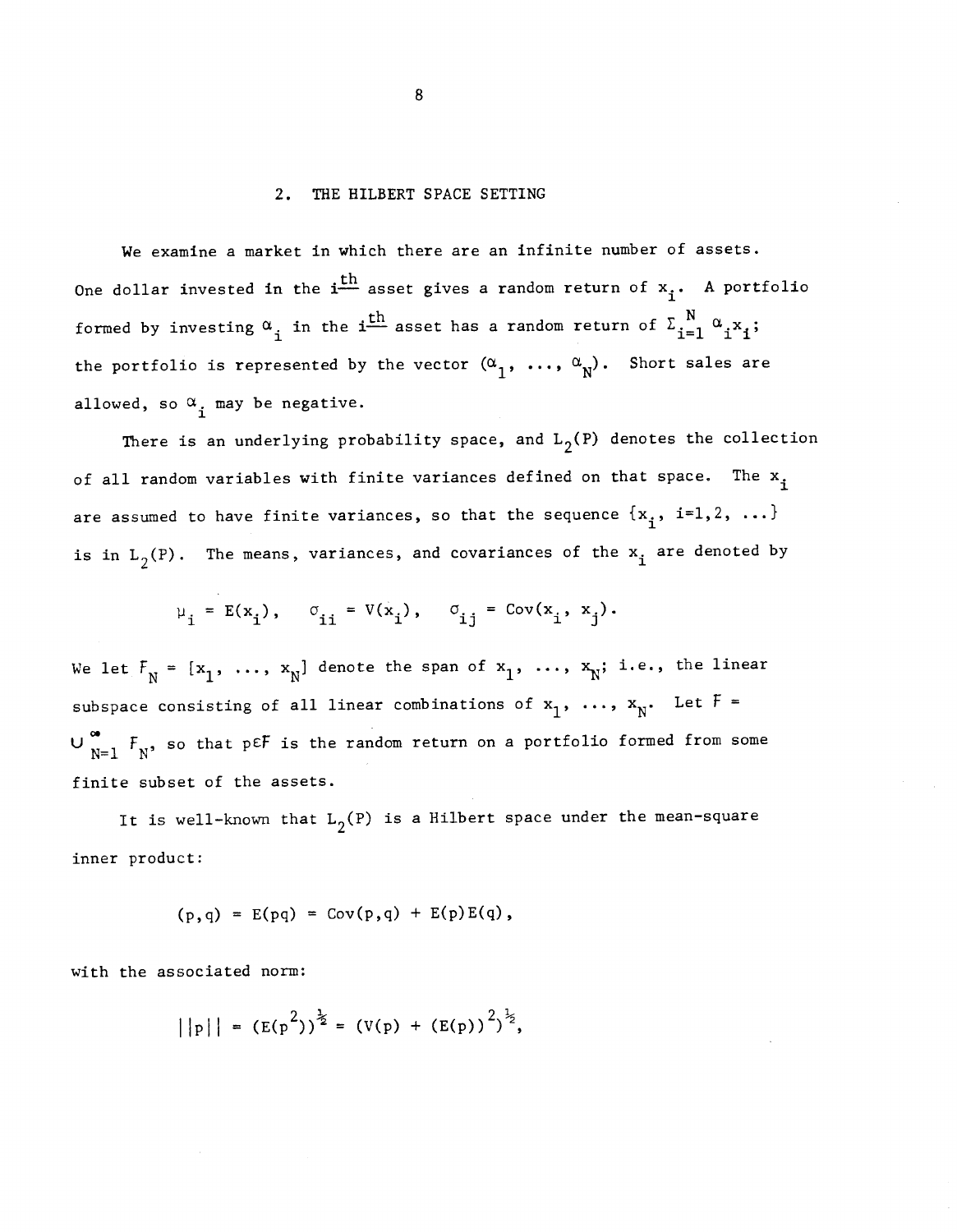for p,  $q\epsilon L_2(P)$ . Since F is a linear subspace of  $L_2(P)$ , its closure, F, is also a Hilbert space. If  $p \in \overline{F}$ , then there is a sequence  $\{p_N\}$  in  $F$ with  $E((p_N-p)^2) + 0$  as  $N \rightarrow \infty$ . So there are finite portfolios whose random returns are arbitrarily good approximations to p.

Let  $x'_N = (x_1, ..., x_N)$  and let  $\Sigma_N$  be the covariance matrix of  $x_N$ . We shall assume that  $\Sigma_N$  is nonsingular for all N. Hence the return on the finite portfolio  $(\alpha_1, \ldots, \alpha_N)$  has zero variance only if the  $\alpha_i$  are all zero. The cost of the portfolio  $(\alpha_1, \ldots, \alpha_N)$  is  $\Sigma_{i=1}^N \alpha_i$ . If  $p = \sum_{i=1}^{N} \alpha_i x_i$  and  $q = \sum_{i=1}^{N} \beta_i x_i$ , then "p = q" refers to equality in L<sub>2</sub>(P); i.e.,  $E((p-q)^2) = 0$ . If  $p = q$ ,  $V(p-q) = 0$ , so that  $\alpha_i = \beta_i$ . Hence the cost of p,

$$
C(p) = \sum_{i=1}^{N} \alpha_i,
$$

is well-defined for  $p \in F$ . We shall often identify  $p \in F$  with its (unique) associated portfolio.

Note that C( ) is a linear functional on  $\bar{F}$ . In Section 3 we shall extend the definition of  $C( )$  to  $\overline{F}$ , and we shall relate the linear functionals E( ) and C( ) to the mean—variance frontier. This will require the following two basic properties of a Hilbert space:<sup>9</sup>

PROJECTION THEOREM: If G is a closed linear subspace of a Hilbert space H, then every pEH has a unique decomposition as  $p = p_1 + p_2$ , where  $p_1 \in G$ and  $p_2 \in G^1(i.e., (p_2,q) = 0$  for every q $\in G$ ).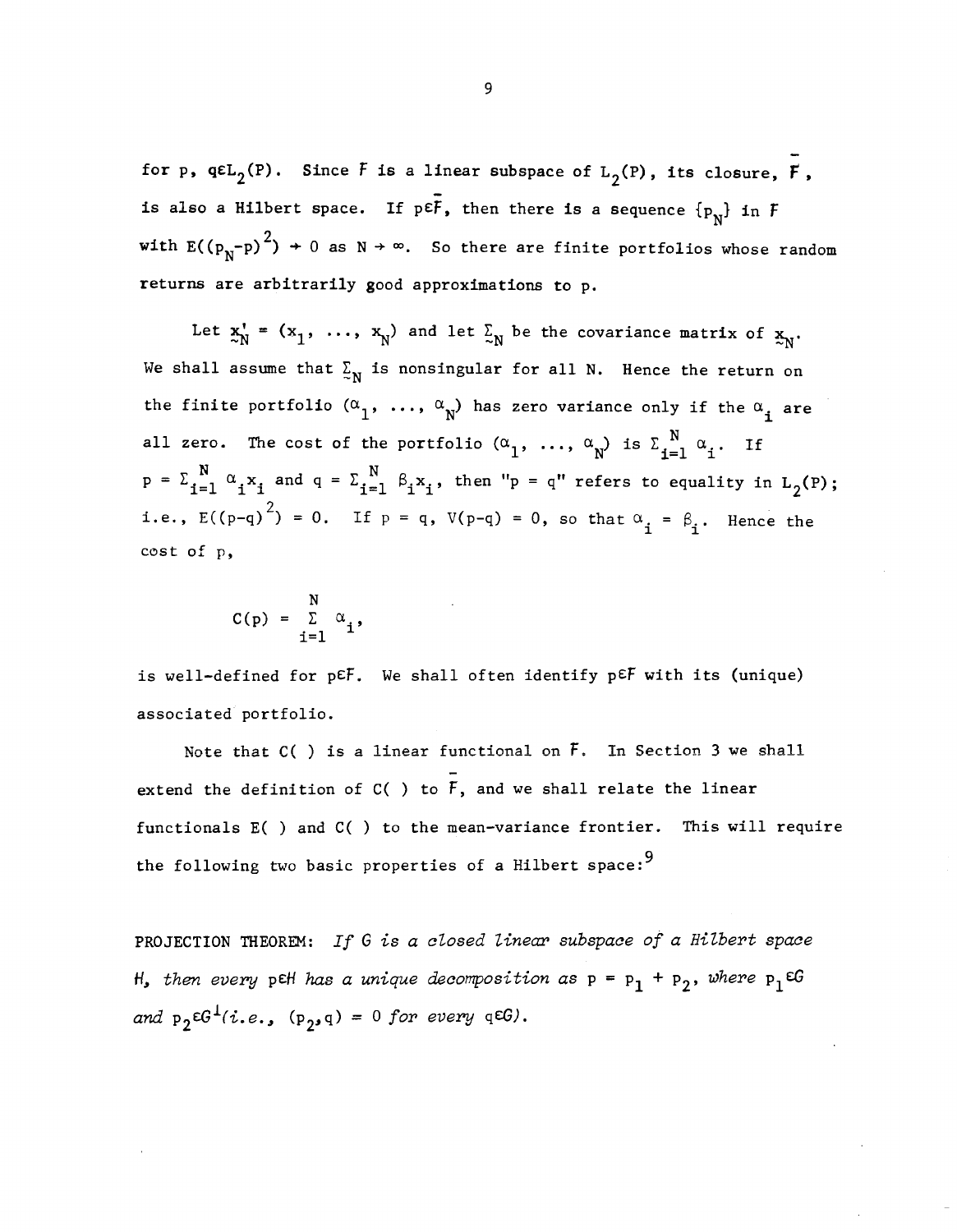RIESZ REPRESENTATION THEOREM: If L is a continuous linear functional on a Hilbert space H, then there is a unique q $\epsilon$ H such that  $L(p) = (q, p)$  for every p<sup>eH</sup>.

The projection theorem is often used together with the fact that every finite dimensional subspace is closed. We shall also use the following two elementary properties of linear functionals:

> If  $G$  is a linear subspace of a Hilbert space  $H_{\bullet}$  then <sup>a</sup> linear functional L is continuous on G if and only if  $L(p_N)$  + 0 for every sequence  $\{p_N\}$  in G that converges to zero;

If G is a linear subspace of a Hilbert space H and if the linear functional  $L$  is continuous on  $G$ , then there is a unique continuous linear functional on the closure of G that coincides with L on G.

### 3. ARBITRAGE OPPORTUNITIES AND MEAN-VARIANCE EFFICIENCY

### 3. 1 Lack of Arbitrage Opportunities

We now consider what it means for there to be no arbitrage opportunities on the asset market. By defining  $x_i$  as the return available for one dollar, we have assumed prices are determined. These prices can be equilibrium prices if no trader would want to make an infinitely large trade. We define the absence of arbitrage opportunities in terms of conditions which, if they failed, would make some risk—averse traders want to take infinitely large positions.

Let  $\{p_N\}$  be a sequence of finite portfolios  $(p_N \epsilon F)$ . Then we shall say that the market permits no arbitrage opportunities if the following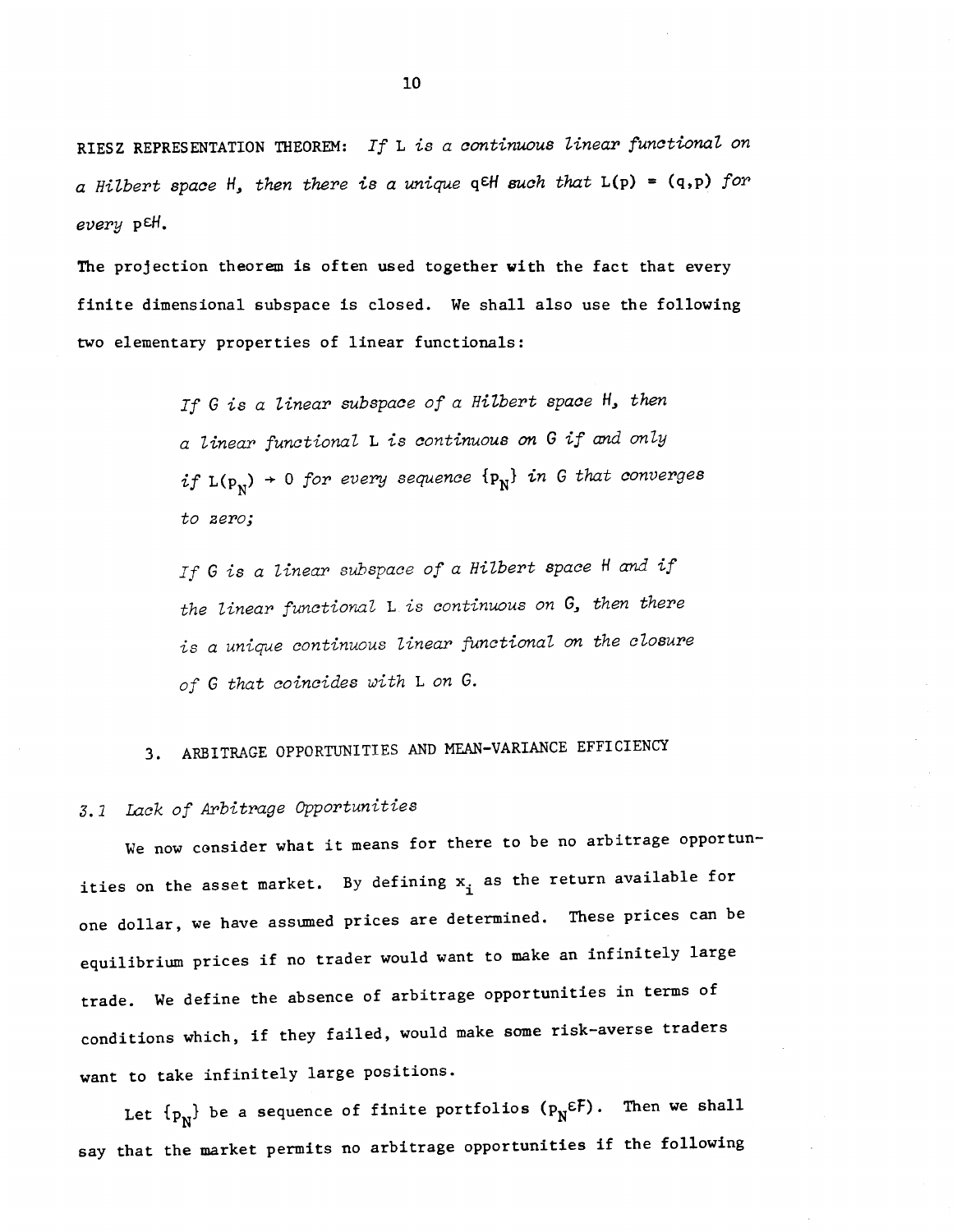two conditions hold:

Condition (A. *i*): If 
$$
V(p_N) \rightarrow 0
$$
 and  $C(p_N) \rightarrow 0$ ,  
\nthen  $E(p_N) \rightarrow 0$ .  
\n(A. *ii*): If  $V(p_N) \rightarrow 0$ ,  $C(p_N) \rightarrow 1$ , and  
\n $E(p_N) \rightarrow \alpha$ , then  $\alpha > 0$ .

Condition (A.i) simply states that it is not possible to make an investment that is costless, riskiess, and yields a positive return. Ross [12] has shown that if (A.i) fails, many (but not all) risk-averse traders will want to take infinitely large positions. A similar argument justifies (A.ii). Suppose that (A.ii) does not hold; that is, suppose that the market allows investors to trade a portfolio that, approximately, costs a dollar and has a riskiess, nonpositive return. Then investors face no budget constraints; by selling this portfolio short they can generate arbitrarily large amounts of cash which can be used to purchase investments or, in a complete model, for current consumption, while incurring no future obligations. In fact, if  $\alpha < 0$ , then investors could consume infinite amounts both now and in the future without risk.

### 2 Mean- Variance Efficiency

Roll [10) and Ross [13] have shown that the empirical content of the capital asset pricing model is contained in the observation that the market portfolio is on the mean—variance efficiency frontier. If arbitrage opportunities exist on an infinite market, then there is no tradeoff between mean and variance; there exist costless finite portfolios with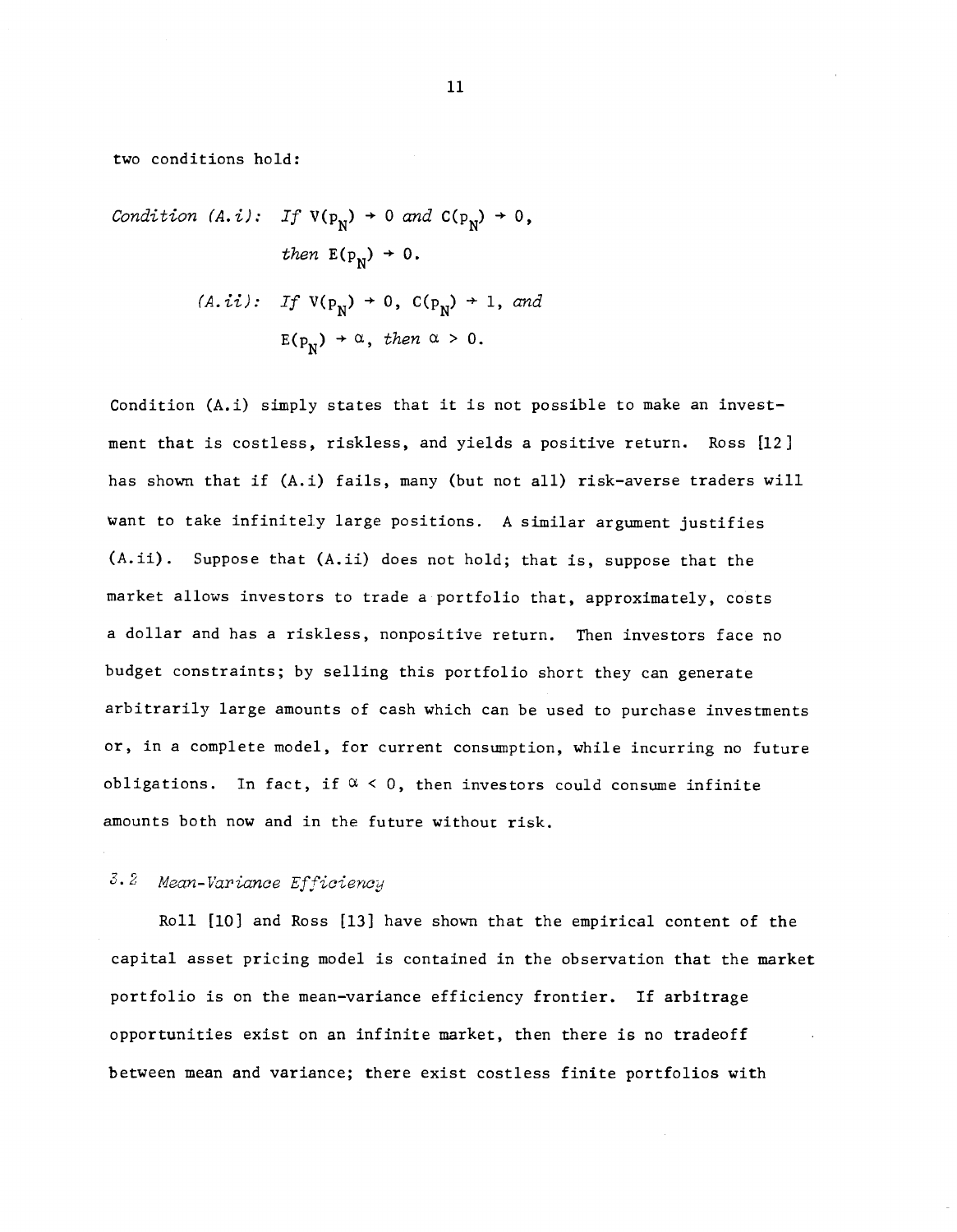arbitrarily large means and arbitrarily small variances. If (A) does hold, there is a well-defined tradeoff between mean and variance. The meanvariance efficient set has the same structure in our infinite market as on any finite market. In each case it lies in the subspace generated by the (limit) portfolios that represent the linear functionals E( ) and C( ).

To prove this, we must show first that E( ) and C( ) are continuous. Clearly E( ) is continuous since  $||p||^2 = V(p) + (E(p))^2$ . Thus if  $||P_N|| \rightarrow 0$ , then  $E(P_N) \rightarrow 0$ . The continuity of C( ) follows from  $(A.ii)$ . 10 Suppose  $||p_N|| \rightarrow 0$  but  $C(p_N)$  does not converge to zero. Then there is an  $\varepsilon > 0$  and a subsequence  $\{p_N^{\dagger}\}\$  with  $|C(p_N^{\dagger})| \geq \varepsilon$ . Let  $q_N^{\dagger} = p_N^{\dagger}/C(p_N^{\dagger})$ . Then along the subsequence we have  $C(q_N) = 1$  and

$$
||q_N|| = ||p_N|| / |C(p_N^*)| \le ||p_N^*|| / \epsilon + 0.
$$

Thus  $E(q_N)$  converges to zero, which contradicts  $(A.ii)$ . This contradiction proves

PROPOSITION 1: Condition (A.ii) implies that C( ) is continuous.

Hence we can extend C( ) to a continuous linear functional on  $\bar{F}$ . Since the cost of p is now well-defined when  $p \in \overline{F}$ , we shall refer to these random returns as limit portfolios. It follows from Riesz' theorem that there exist limit portfolios m and c in  $\overline{F}$  that represent E( ) and C( ) in the sense that

$$
E(p) = (m, p), C(p) = (c, p)
$$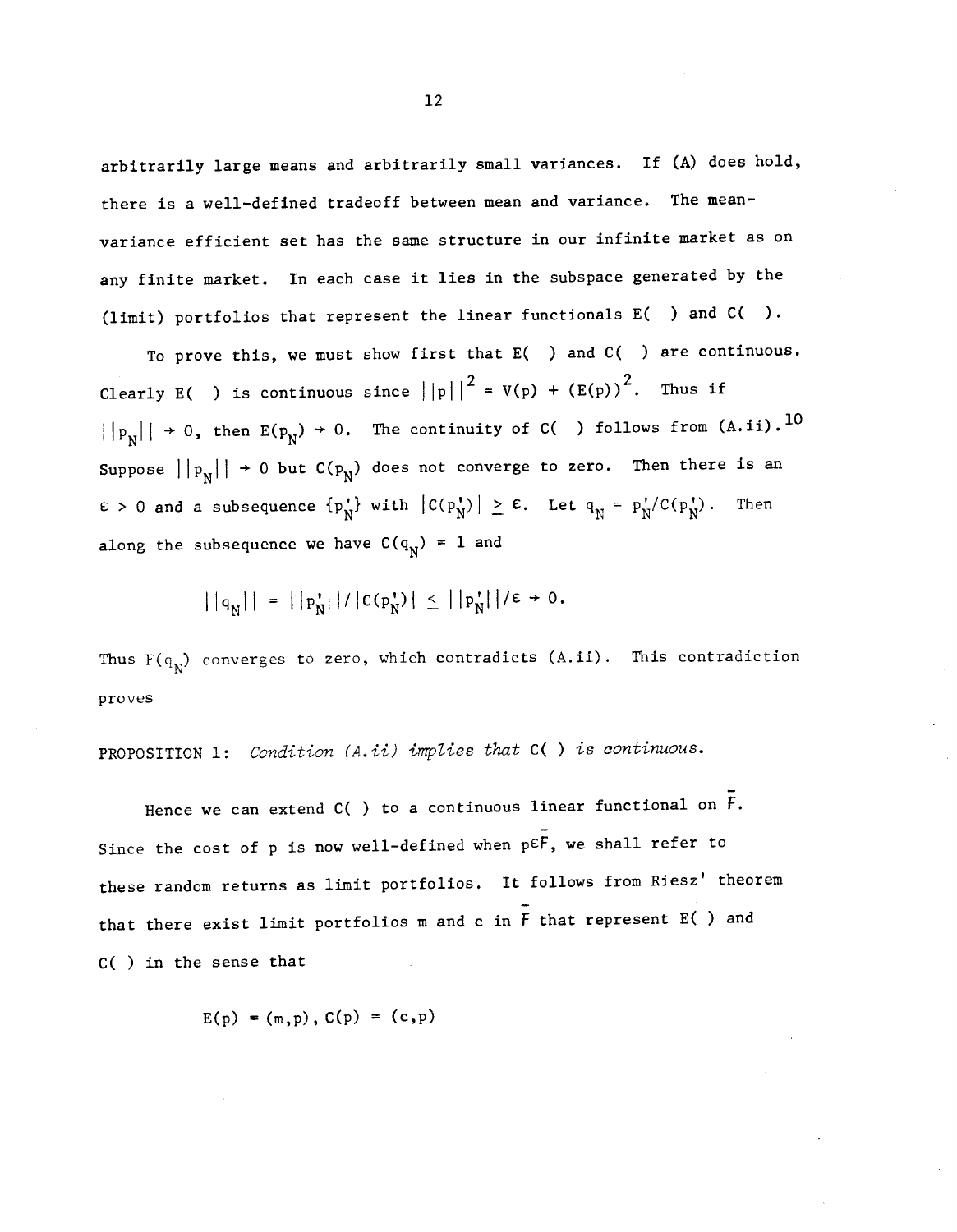for all  $p \varepsilon \bar{f}$ . The following theorem shows that the mean-variance efficient set is generated by  $m$  and  $c$ .

THEOREM 1: Suppose that (A.ii) holds. Given any  $q \in \overline{F}$ , let  $p^{\circ} = \alpha_{m} + \beta_{c}$ be the orthogonal projection of  $q$  onto the span of  $m$ , c. Then  $p^{\circ}$  solves the following problem: min  $V(p)$  subject to  $p \in \overline{F}$ ,  $E(p) = E(q)$ ,  $C(p) = C(q)$ .

PROOF: Since  $q = p^{0} + e$ , where  $e \in [m, c]^{1}$ , we have  $E(q) = E(p^{0})$  and  $C(q) =$  $C(p^{0})$ . Let p be any limit portfolio satisfying  $E(p) = E(q)$  and  $C(p) =$ C(q). Then since  $(p-p^0)$   $1 p^0$ ,  $||p||^2 = ||p^0||^2 + ||p-p^0||^2$ . Thus,  $E(p) = E(p^0)$  implies that

$$
V(p) - V(p^{\circ}) = ||p||^2 - ||p^{\circ}||^2 = ||p-p^{\circ}||^2 \ge 0.
$$

COROLLARY 1: Suppose that (A) holds and define

 $\delta = \sup |E(p)|/v^{\frac{1}{2}}(p)$ 

subject to p $E$ F, C(p) = 0, p $\neq$ 0. Define

$$
\psi = (m, c)/(c, c), h = m - \psi_c.
$$

If  $h \neq 0$ , then  $C(h) = 0$ ,  $V(h) > 0$ , and

(3.1) 
$$
\delta = |E(h)| / v^{\frac{1}{2}}(h);
$$

if  $h = 0$ , then  $\delta = 0$ .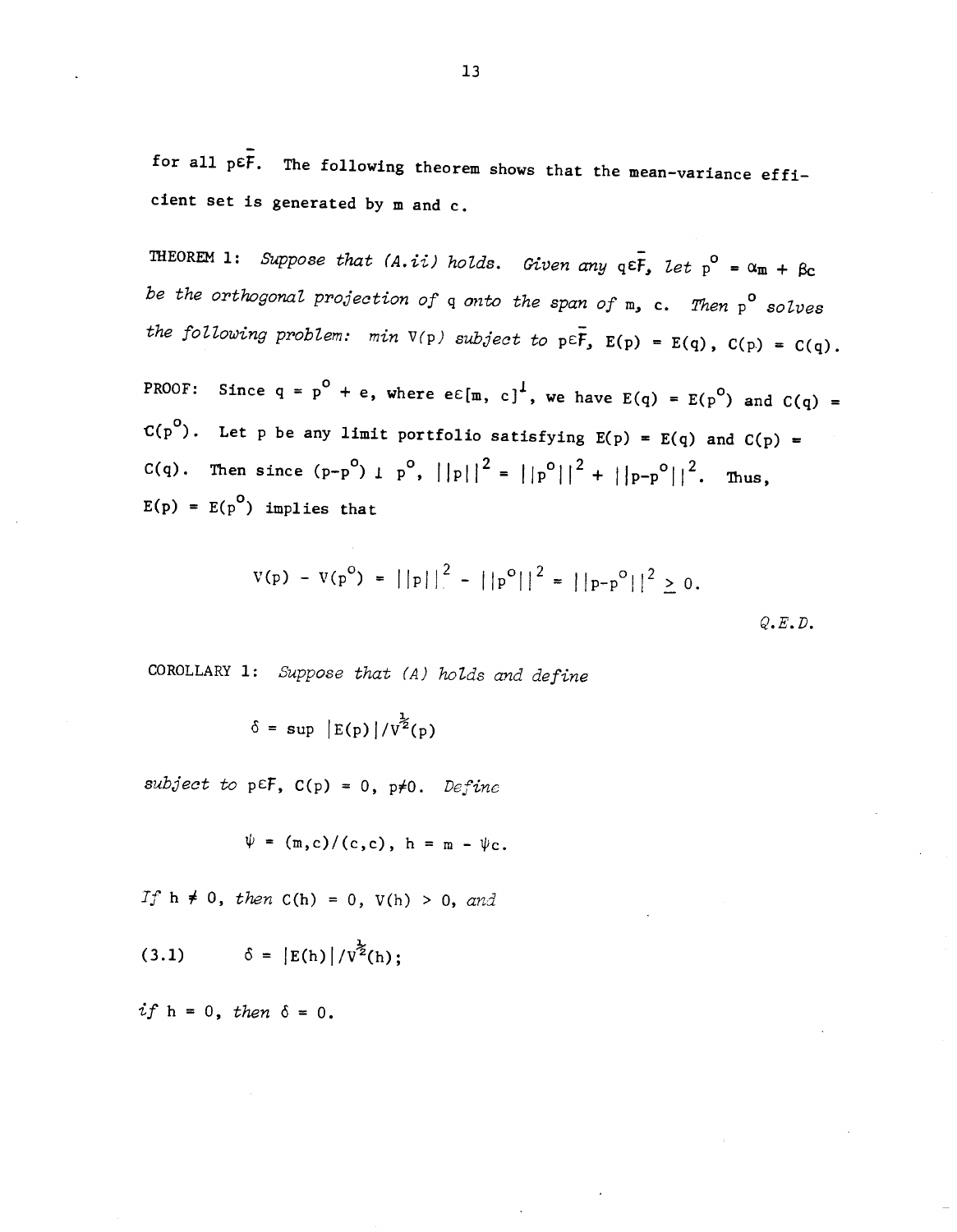PROOF: If  $h = 0$ , then  $E(p) = 0$  whenever  $C(p) = 0$ , and so  $\delta = 0$ . Suppose that h  $\neq$  0. In that case, E(h)  $\neq$  0, for otherwise (m, h) = 0, (c, h) = 0, and  $h \in [m, c]$  imply that  $h = 0$ . By  $(A.i)$ , if  $E(p) \neq 0$  and  $C(p) = 0$ , then  $V(p) > 0$ . If  $C(p) = 0$ ,  $p \neq 0$ , and

$$
|E(p)|/V^{\frac{1}{2}}(p) > |E(h)|/V^{\frac{1}{2}}(h)
$$
,

then  $p^* = (E(h)/E(p))p$  has  $E(p^*) = E(h)$ ,  $C(p^*) = C(h) = 0$ , and  $V(p^*) <$ V(h). This contradicts Theorem 1 and completes our proof.

 $Q.E.D.$ 

The parameter  $\delta$  gives the slope of the tradeoff between mean and risk (measured by standard deviation) along the efficient frontier; [hi is the linear subspace of costless portfolios which are efficient. An investor can increase risk in an efficient manner by adding a hedge portfolio from [h] to his holdings. Another way of making this point is to observe that if p,  $q \in [m, c]$  with  $C(p) = C(q) = 1$ , then  $p - q \in [h]$  and so (3.1) implies

(3.2) 
$$
|E(p) - E(q)| = \delta v^{\frac{1}{2}}(p-q).
$$

We shall see that  $\delta$  plays an important role in our treatment of factor models.

### 3.3 Riskiess Asset

In this section we shall examine the implications of the existence of a riskless limit portfolio.

DEFINITION 1: There is a riskless limit portfolio if there is a  $p* \in \overline{F}$ with  $V(p*) = 0$  and  $E(p*) \neq 0$ .

If (A.ii) holds, then  $C(p*)$  is well-defined and  $C(p*) = 0$  violates  $(A, i)$ .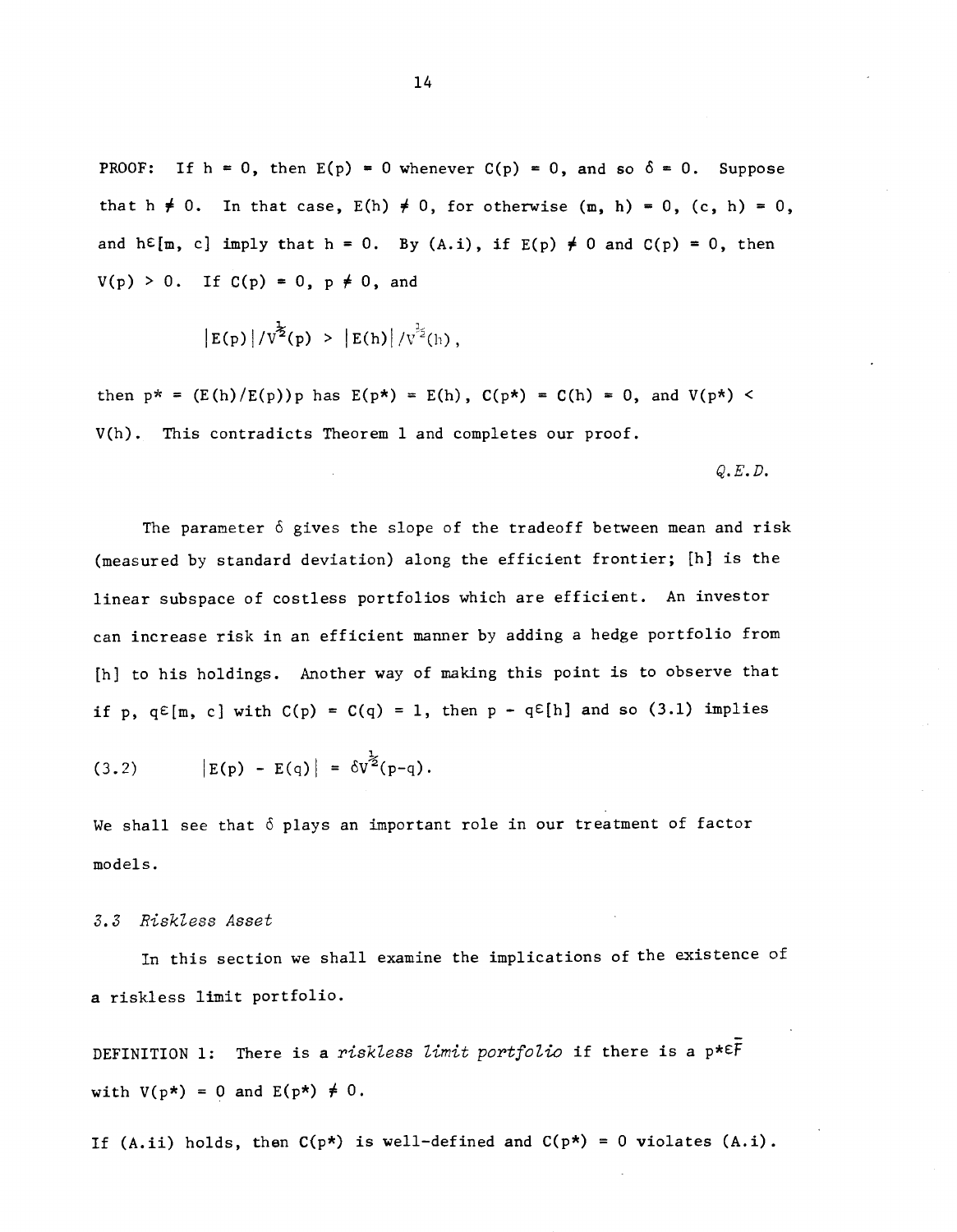Hence we can set  $s = p^*/C(p^*)$ . We shall refer to s as a riskless asset. If there is an  $s' \in \overline{F}$  with  $C(s') = 1$  and  $V(s') = 0$ , then  $C(s-s') = 0$ ,  $V(s-s') = 0$ , and (A.i) implies that  $E(s-s') = 0$ . So  $s = s'$  and the riskless asset is unique. Let  $\rho = E(s)$  be the return on the riskless asset; (A.ii) implies that  $\rho > 0$ .

Note that  $(s/\rho, p) = E(p)$  for all  $p \in \overline{F}$ ; hence  $m = s/\rho$ . If  $p \in [m, c]$ and  $C(p) = 1$ , then setting q = s in (3.2) gives the following tradeoff between mean and risk along the efficient frontier:

(3.3) 
$$
|E(p) - \rho| = \delta v^{\frac{1}{2}}(p).
$$

Thus, if there is a riskless asset, the frontier of the efficient set (in  $(\mu, \sigma)$  space) is a straight line rather than a curve as it is usually drawn.

We now develop a necessary and sufficient condition for the existence of a riskiess asset. We also show that if there is no riskiess limit portfolio, then the covariance is a natural inner product for the space F. We use this construction in Section 5. Suppose that there is no riskless limit portfolio. Then  $E(m) \neq 1$ ; for otherwise

$$
E(m) = (m, m) = V(m) + (E(m))^{2}
$$

implies that  $V(m) = 0$ , a contradiction. If  $E(m) \neq 1$ , then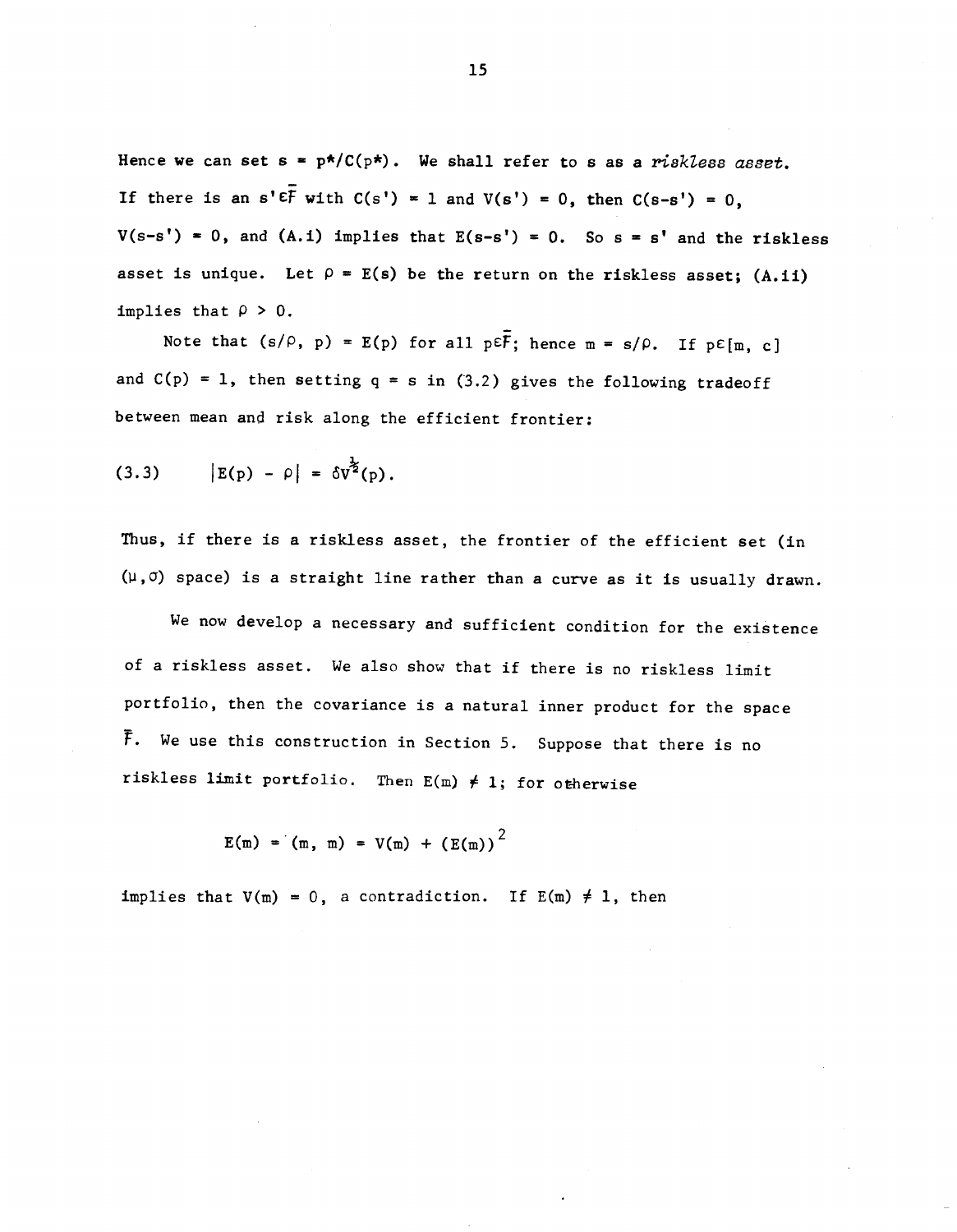$$
E(p) = (m, p) = Cov(m, p) + E(m) E(p)
$$

implies that

$$
E(p) = Cov(m, p)/(1 - E(m)) = Cov(m*, p),
$$

where  $m^* = m/(1 - E(m))$ . So we can generate the mean functional from the covariance with  $m^*$ . If (A) holds, we can also use covariance to generate the cost functional:

$$
C(p) = (c, p) = Cov(c, p) + E(c) E(p)
$$
  
= Cov(c, p) + E(c) Cov(m\*, p) = Cov(c\*, p),

$$
\quad \text{where} \quad
$$

$$
c^* = c + E(c)m^*.
$$

Now we have

$$
||p||^2 = V(p) + (Cov(m*, p))^2 \leq (1 + V(m*))V(p) (p \varepsilon \overline{F}),
$$

so that  $V(p) = 0$  implies  $p = 0$ . Hence Cov(, ) is an inner product and  $v^{\frac{1}{2}}($  ) is a norm. Furthermore, if  $\{p_N\} \in \bar{F}$  and  $V(p_N-p_M) \to 0$  as N,  $M \to \infty$ , then  $||p_N-p_M|| \to 0$  and, since  $\bar{F}$  is complete under the mean-square norm, there is a p $\epsilon \bar{F}$  with  $||p_N - p|| \to 0$ . Hence  $V(p_N - p) \to 0$  so that  $\bar{F}$  is complete under the variance norm, and  $\bar{F}$  together with the covariance inner product forms a Hilbert space. Condition (A) is not needed for this result.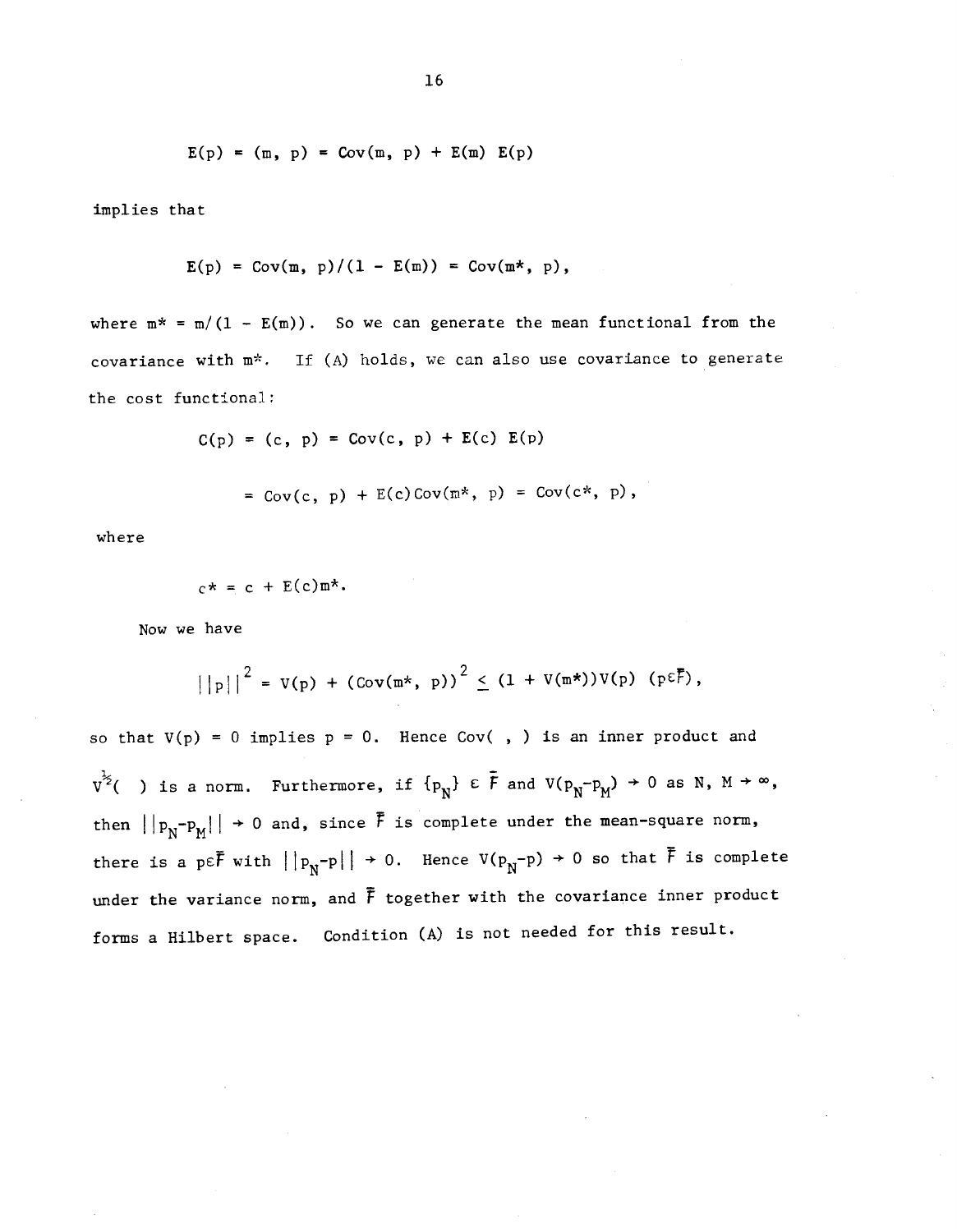Note that the span of  $m*$ ,  $c*$  is identical to the span of  $m$ ,  $c$ . Let  $\psi \star = \text{Cov}(\mathbb{m}^{\star}, c^{\star})/V(c^{\star})$  and  $h^{\star} = \mathbb{m}^{\star} - \psi^{\star}c^{\star}$ . Then  $h^{\star}\varepsilon[h]$  since  $h^{\star}\varepsilon[\mathbb{m}, c]$ and  $C(h*) = 0$ . If  $h \neq 0$  then  $h * \neq 0$  and

(3.4) 
$$
\delta = |E(h^*)|/v^2(h^*) = v^2(h^*).
$$

We can use the covariance inner product to characterize the existence of a riskiess asset. If (A) holds and there is no riskless asset, then we can form the (covariance) orthogonal projection of  $x_i$  onto  $c^*$ :

$$
x_i = T c^* + w_i
$$
 (i=1,2, ...),

where  $T = Cov(x_1, c*)/V(c*) = 1/V(c*)$  and

 $C(w_i) = Cov(c*, w_i) = 0$ . Let  $\ell_N$  be an N<sup>X</sup>1 vector of ones and let =  $(w_1, \ldots, w_N)$ . Then

$$
(3.5) \qquad \qquad \Sigma_N = \tau \, \mathcal{L}_N \, \mathcal{L}_N' + V(\mathcal{L}_N) \qquad \qquad (N=1,2,\ldots),
$$

so that  $\{\underline{\Sigma}_N\}$  has an equicorrelated component. We show now that (3.5) is also a sufficient condition for there to be no riskless asset.

PROPOSITION 2: Suppose that (A) holds. Then there is no riskless asset if and only if there is  $a \varphi > 0$  such that

$$
\Sigma_N - \varphi \quad \mathcal{L}_N \quad \mathcal{L}_N^*
$$

is positive semi-definite for N=1,2, ....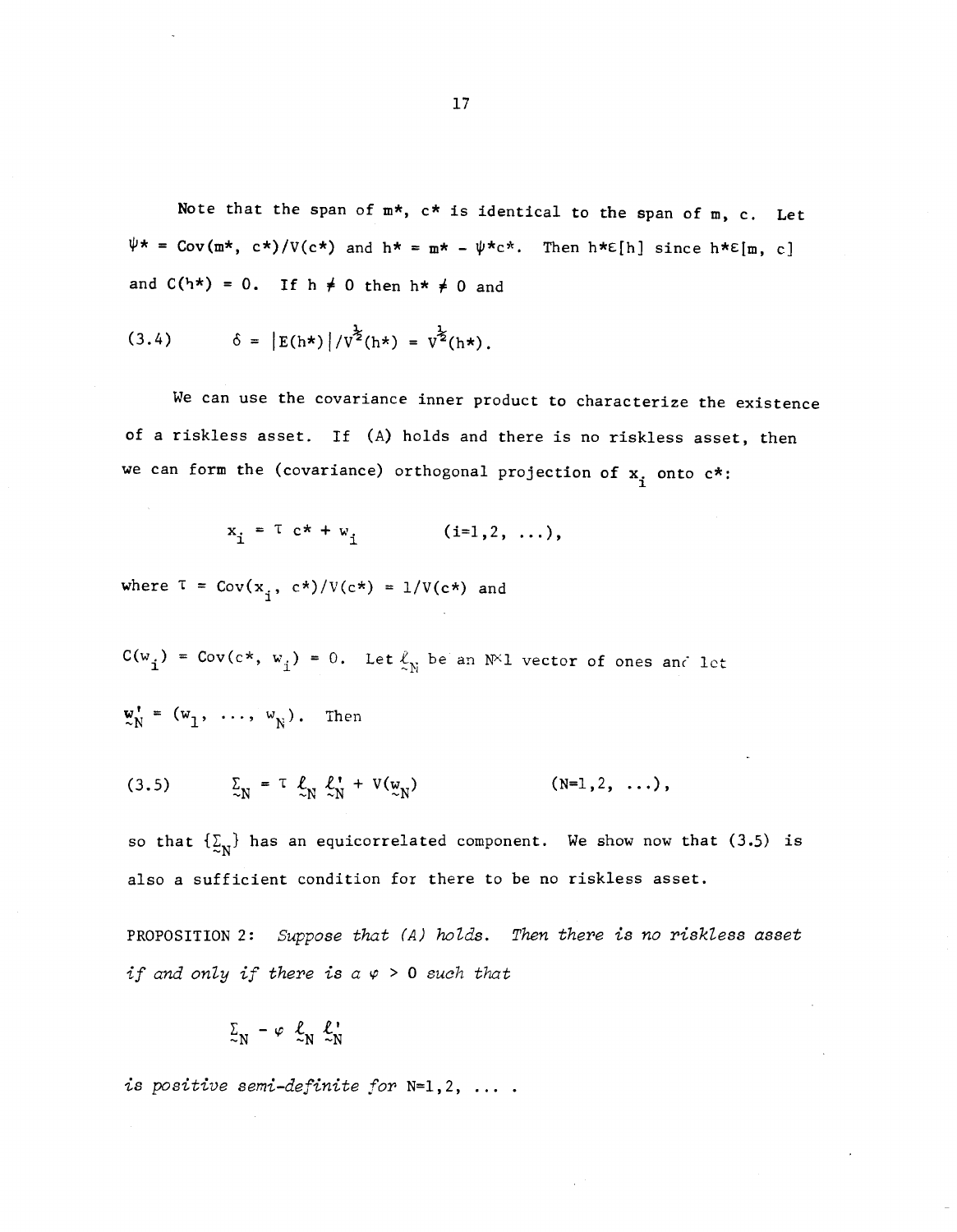PROOF: We have already seen that this condition is necessary. Suppose that the condition holds and that there is a riskiess asset s. Then there is a sequence  $p_N = \alpha_N^{\dagger} x_N^{\dagger}$  with  $V(p_N) = \alpha_N^{\dagger} \sum_N \alpha_N^{\dagger} + 0$  and  $C(p_N) = \alpha_N^{\dagger} \ell + 1$ . But

$$
\underset{\sim}{\alpha} \underset{N \sim N}{\cdot} \Sigma_{N \sim N}^{\alpha} - \varphi \left( \underset{\sim}{\alpha} \underset{N \sim N}{\cdot} \ell \right)^2 \geq 0
$$

implies that  $\alpha_{N \sim N}^{1}$  + 0. This contradiction completes the proof.  $Q$ .  $E$ .  $D$ .

The equicorrelated component condition is quite stringent; it is not enough for the assets  $\{x_1, x_2, \ldots\}$  all to be positively correlated with the same factor. Suppose, for example, that

$$
x_{i} = \alpha + \beta f + v_{i} \qquad (i \text{ odd})
$$
  
=  $f + v_{i} \qquad (i \text{ even}),$ 

where  $\alpha > 0$ ,  $0 < \beta < 1$ , and all of the  $v_i$  are zero-mean, uncorrelated random variables with uniformly bounded variances. If we invest 1/N in the first N odd assets and  $-\beta/N$  in the first N even assets, then net investment is  $1-\beta$  and the random return is

$$
\alpha + N^{-1} \sum_{i=1}^{N} (v_{2i-1} - \beta v_{2i}),
$$

which converges in mean-square to  $\alpha$ . Thus, there is a riskless asset.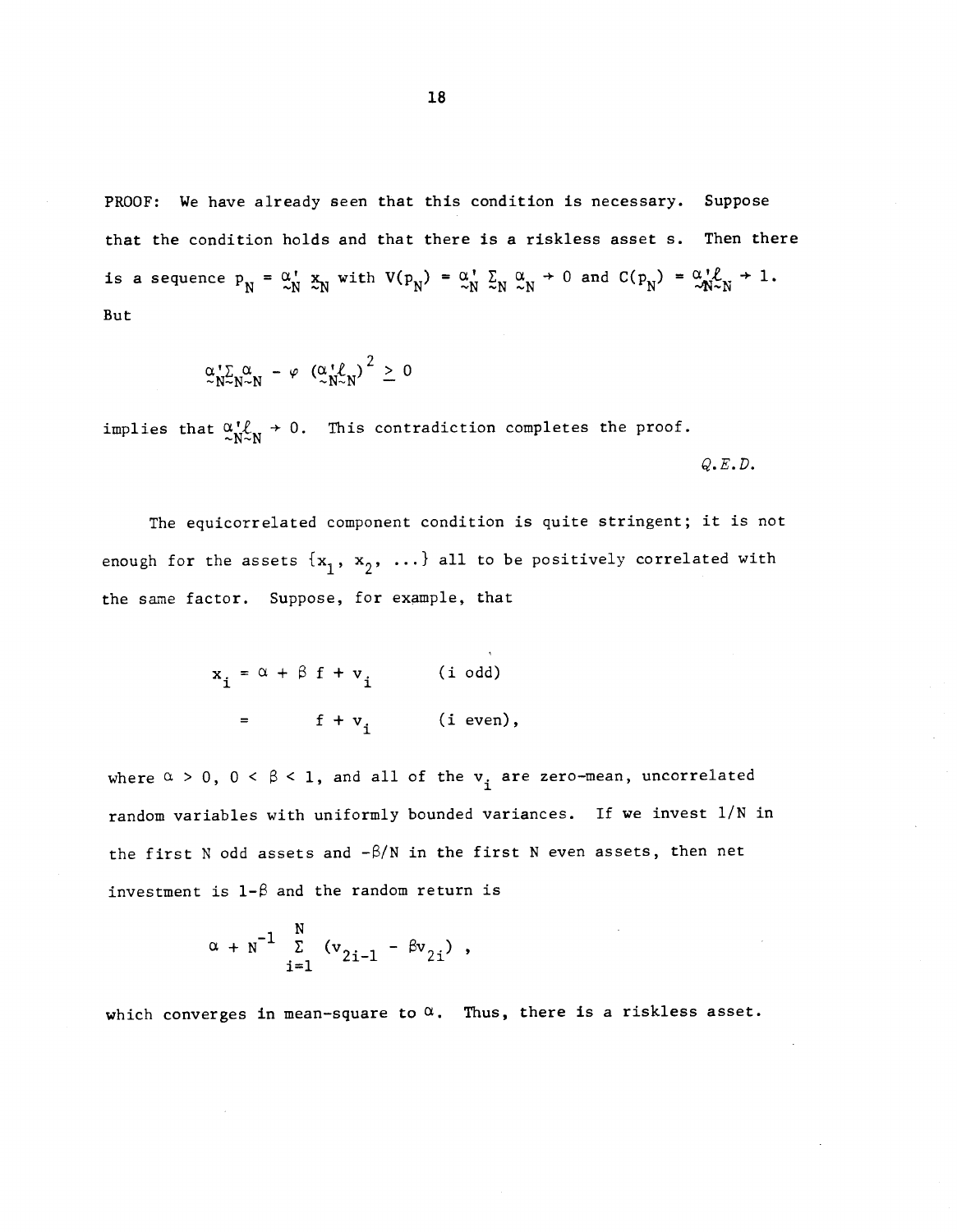### 3. 4 A Construction of 6

We give a construction of  $\delta$  that will be used in our treatment of factor models. First we need to develop some concepts and results from least squares theory which we will use again. Define

(3.6) 
$$
||y||_q = (y' \circ y)^{\frac{1}{2}}, ||y - [a]||_q = \inf_{\tau} ||y - a \circ (1)||_q,
$$

where y is a N<sup>X</sup>1 vector, Q is a N<sup>X</sup>N positive semi-definite matrix, and A is a N<sup>x</sup>J matrix. Let  $x_N' = (x_1, \ldots, x_N)$  and  $\mu_N' = (\mu_1, \ldots, \mu_N)$ .

LEMMA 1: There is a  $I^*$  that achieves the infinum in (3.6). If  $\Lambda$  has full column rank and Q is positive definite, then  $I^* = (A'Q A)^{-1}A'Q y$  and

$$
||\mathbf{y} - [\mathbf{A}]||_Q^2 = (\mathbf{y} - \mathbf{A} \mathbf{I}^*)'Q (\mathbf{y} - \mathbf{A} \mathbf{I}^*)
$$

$$
= \mathbf{y}' (Q - Q \mathbf{A} (\mathbf{A} \mathbf{Q} \mathbf{A})^{-1} \mathbf{A} Q) \mathbf{y}.
$$

PROOF: There is an N<sup>o</sup>N matrix C such that  $Q = C C'$ . Let  $z = C' y$  and  $G = C'A$ , so that

$$
||y - A \cdot L||_Q^2 = ||z - C \cdot L||_L^2.
$$

If we use  $a'$  as the inner product of a and  $\frac{b}{a}$ , then the projection theorem asserts that there is a vector  $\hat{z} = \int z \cdot \int z \cdot \int z \cdot \hat{z} \cdot \hat{z} = 0$ . Hence

$$
||z - \mathbf{G} \mathbf{I}||_1^2 = ||z - \hat{z}||_1^2 + ||\hat{z} - \mathbf{G} \mathbf{I}||_1^2
$$
  
\n
$$
\geq ||z - \hat{z}||_1^2.
$$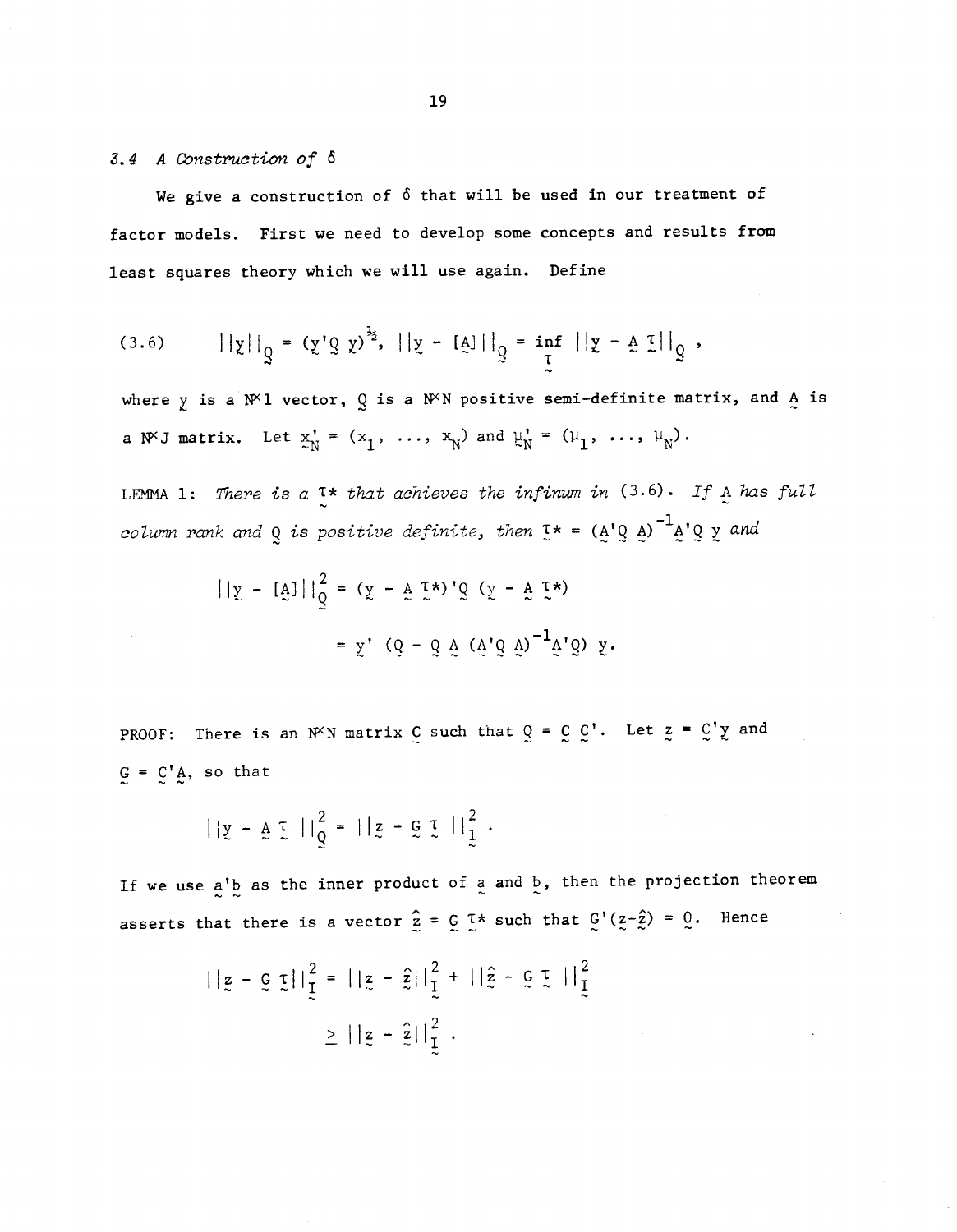In the full rank case, we have

$$
\tau^* = (g'g)^{-1}g'z = (A'g A)^{-1}A'g y.
$$

Q.E.D.

PROPOSITION 3: Suppose that (A) holds and define

$$
\delta_{\text{N}} = \sup |E(\text{p})|/V^{\frac{1}{2}}(\text{p})
$$

subject to  $p \in F_N$ ,  $C(p) = 0$ ,  $p \neq 0$ . Then

$$
\delta_{N} = ||\mu_{N} - [\xi_{N}]||_{\Sigma_{N}^{-1}}
$$

and  $\{\delta_N\}$  is a nondecreasing sequence which converges to  $\delta$  as  $N \to \infty$ . If there is a riskless asset with a return of  $\rho$ , then

$$
\{ \mid \mid \mu_N - \rho \, \underline{\ell}_N \mid \mid_{\sum_{N} -1} \}
$$

is a nondecreasing sequence which also converges to  $\delta$  as  $N \rightarrow \infty$ .

PROOF: Choose a nonsingular matrix  $C$  such that  $C'C = \sum_{N}$ . Let  $T =$  $(\mu_N^{\dagger} \Sigma_N^{-1} \ell_N) / (\ell_N^{\dagger} \Sigma_N^{-1} \ell_N)$ . If  $p = \alpha' \Sigma_N$  and  $C(p) = 0$ , then  $\ell_N^{\dagger} \alpha = 0$  and (3.7)  $|E(p)| = |(\psi_N - \tau \ \xi_N)^{\gamma} \ \tilde{\omega}| = |(\psi_N - \tau \ \xi_N)^{\gamma} \bar{C}^{-1} \zeta \ \tilde{\omega}|$  $\leq ||\mu_N - [\ell_N]||_{\Sigma_N^{-1}} v^{\frac{1}{2}}(p)$ ,

by Lemma 1 and the Cauchy—Schwarz inequality; equality holds in (3.7) if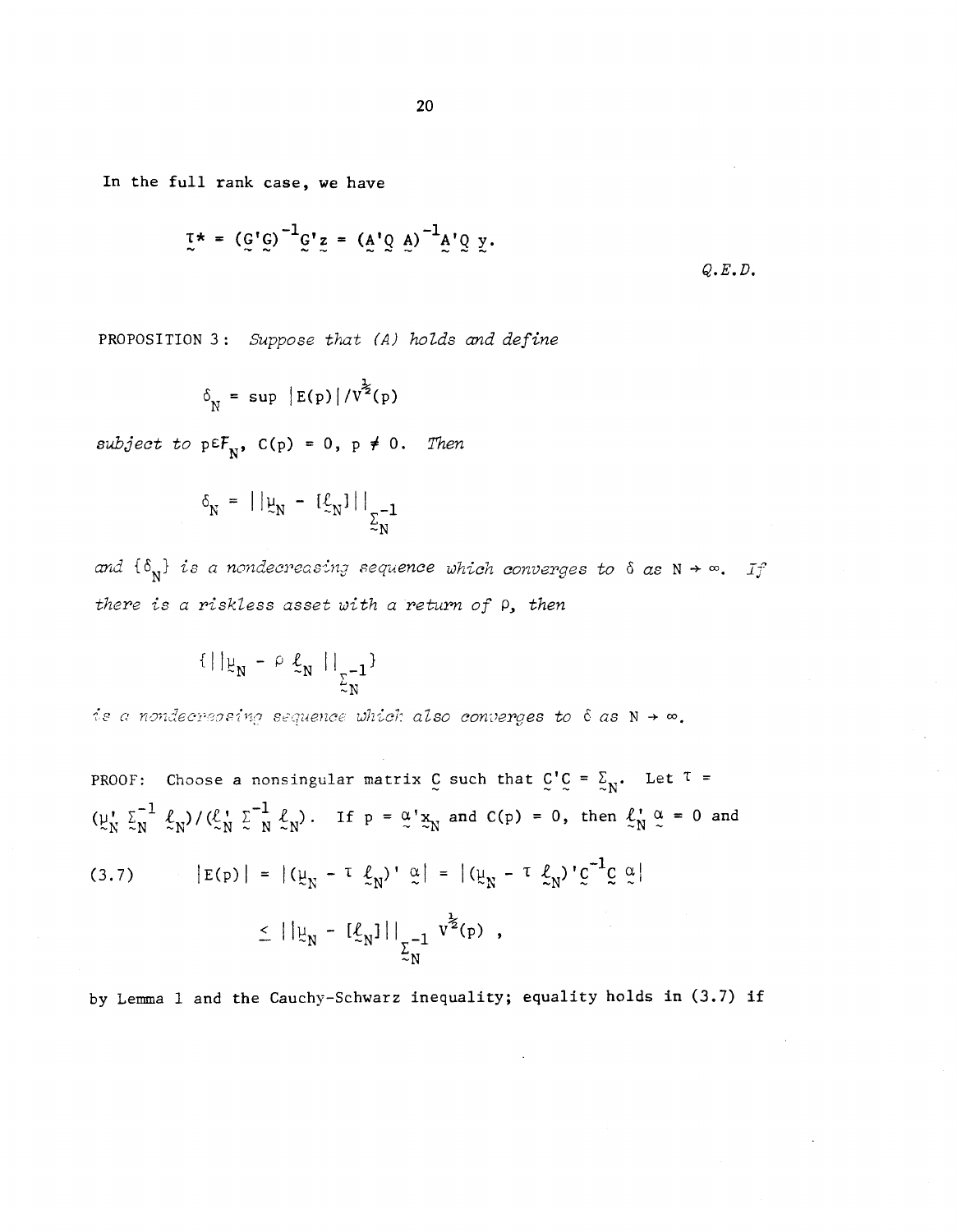=  $(\mu_{-} - \tau \ell_{-}) \cdot \Sigma_{-}^{-1}$  x, He  $\Sigma_N^{-1}$   $\mathbb{E}_N$ . Hence  $\delta_N = ||\mathbb{E}_N - [\mathbb{E}_N]||_{\mathbb{E}_N^{-1}}$ .  $\{\delta_N\}$  is nondecreasing since  $F_N \subseteq F_{N+1}$ . The limit of  $\{\delta_{\overline{N}}\}$  as  $N \twoheadrightarrow \infty$  is sup  $\big|E(p)\big|/V^2(p)$ subject to p $\epsilon F$ ,  $C(p) = 0$ ,  $p \neq 0$ ; this is the definition of  $\delta$ .

If there is a riskless asset s, define  $z_i = x_i - s$  and note that  $E(z_i) = \mu_i - \rho$ ,  $C(z_i) = 0$ . Let  $G_N$  be the span of  $\{z_1, \ldots, z_N\}$  and  $G = \cup_{N=1}^{\infty} G_N$ . Then

$$
\gamma_N \equiv ((\mu_N - \rho \ell_N)^T \sum_{N}^{-1} (\mu_N - \rho \ell_N)^T)^{\frac{1}{2}} = \sup |E(p)| / \sqrt{T^2(p)}
$$

subject to  $p \in G_N$ ,  $p \neq 0$ .  $\{Y_N\}$  is nondecreasing since  $G_N \subset G_{N+1}$ . The limit of  $\{Y_N\}$  as  $N \to \infty$  is sup  $|E(p)|/V^{\frac{1}{2}}(p)$  subject to p $\in G$ ,  $p \neq 0$ . Since p $\in G$ implies that  $p \in \overline{F}$  and  $C(p) = 0$ , we have  $\gamma = \lim_{N \to \infty} \gamma_N \leq \delta$ . Since  $\delta_N \leq \gamma_N$ , we have  $\delta \leq \gamma$ . Hence  $\gamma = \delta$ .

 $Q.E.D.$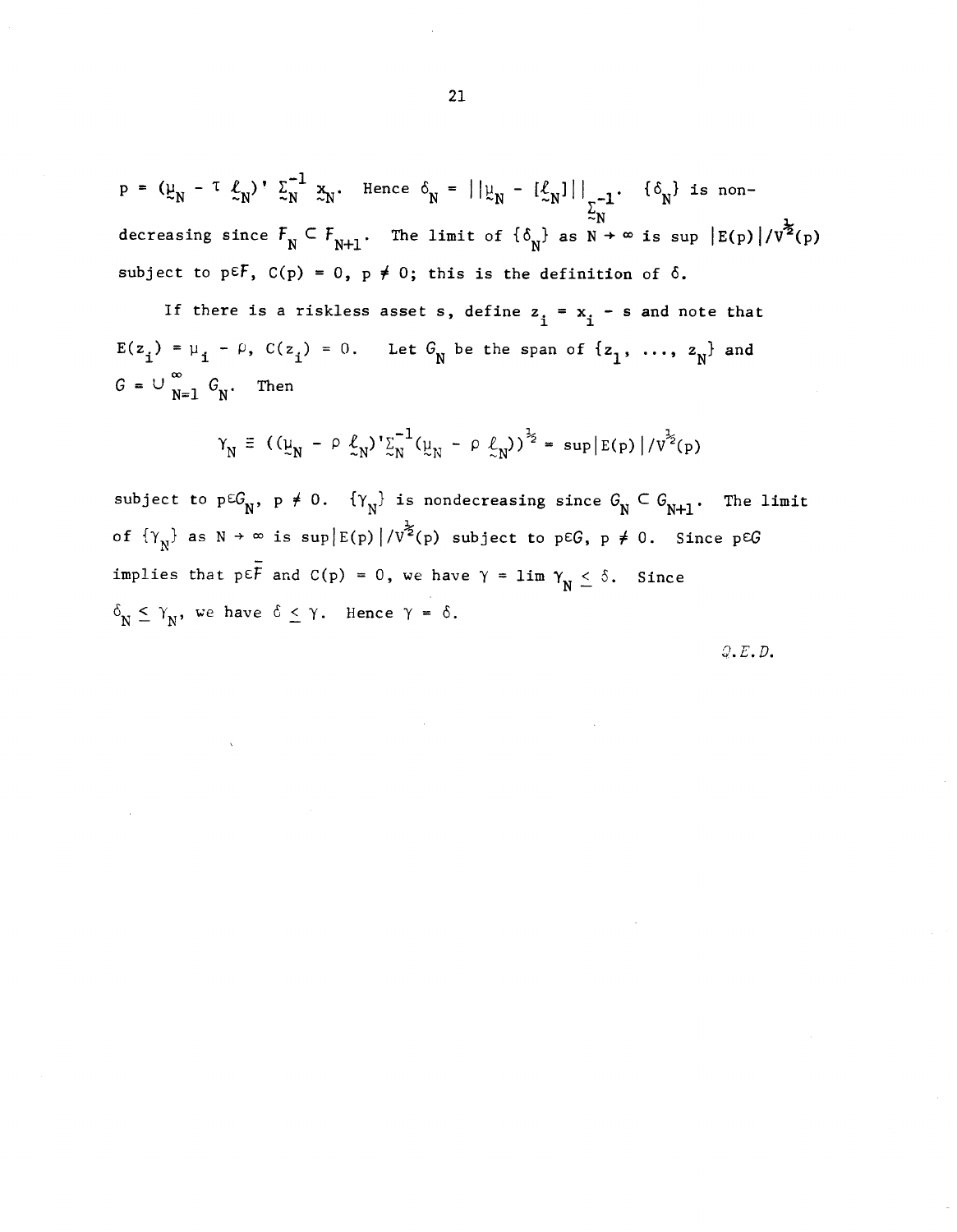### 4. FACTOR STRUCTURE AND ROSS' THEOREM

### 4.1 Strict Factor Structure

The phenomenon that a factor structure trys to capture is that the covariance matrix  $\Sigma_N$  can be approximated by a simpler, lower dimensional structure. We shall say that there is a strict K—factor structure if the return on the  $i<sup>th</sup>$  asset is generated by

(4.1) 
$$
x_i = \mu_i + \beta_{i1} f_1 + \dots + \beta_{iK} f_K + v_i
$$
,

where the factors  $f_k$  are uncorrelated with the idiosyncratic disturbances  $\rm v_{\rm \,i}$ , which in turn are uncorrelated with each other. We assume that  $V(v_i) \leq \zeta \leq \infty$  for all i. Let  $B_N$  be the N<sup>X</sup>K matrix whose i,j element is ij. Only the column space of  $E_N$  is well-defined, since we can form new factors by taking linear combinations of the  $f_k$ . A convenient normalization specifies that the factors are uncorrelated with each other, with zero mean and unit variance. Then  $\Sigma_N$  may be decomposed as follows:

(4.2)  $\sum_{N} = B_{N} B_{N} + D_{N}$  (N=1,2, ...),

where  $D_N$  is a diagonal matrix whose elements are uniformly bounded by  $\zeta$ for all N. Of course rank  $(B_N B_N^+) \leq K$ .

The following theorem is due to Ross  $[12]$ .<sup>11</sup>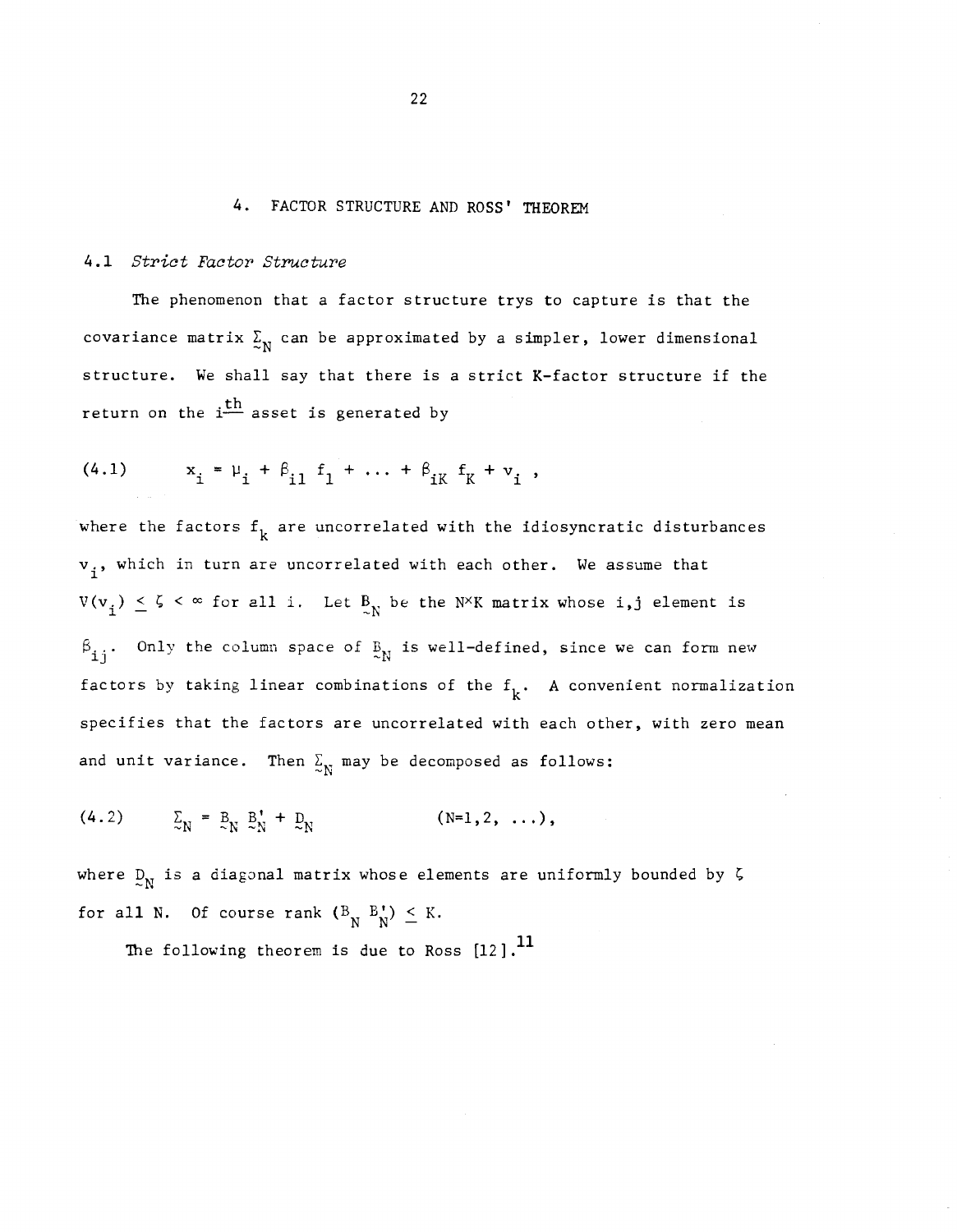THEOREM 2: Suppose that (A) holds and that there is a strict factor structure, as in (4.2). Then there exist numbers  $\tau_0$ ,  $\tau_1$ , ...,  $\tau_K$ ,  $\gamma$  such that

$$
\sum_{i=1}^{\infty} (\mu_{i} - \tau_{0} - \tau_{1} \beta_{i1} - \ldots - \tau_{K} \beta_{iK})^{2} \leq \gamma < \infty.
$$

If there is a riskless asset with a return of  $\rho$ , then we may set  $T_0 = \rho$ .

Theorem 2 is a special case of Theorem 3, whose proof is given below. The theorem states that if there is a strict factor structure, then the absence of arbitrage opportunities implies that the vector of mean returns is approximately a linear function of the factor loadings. Suppose that there is a riskless asset. Since  $\mu_i$  is the mean return available for one dollar, we can interpret  $(T_1\beta_{i1} + ... + T_K\beta_{iK})$  as the risk premium on asset i. Thus if there is a strict factor structure, Ross' theorem implies that an asset's risk premium is determined by its factor loadings in a particularly simple way. If there is but a single factor, then

 $\mu_i \approx \rho + \tau \beta_i$ ,

which is almost the capital asset pricing formula, with factor loadings playing the role of beta.

The assumption that a strict factor structure holds with a small number of factors seems overly strong. Suppose, for example, that  $x_i = \mu_i + \beta_i f + w_i$ , Cov(f,  $w_i$ ) = 0, where the  $w_i$  are "almost" uncorrelated: Cov(w<sub>1</sub>, w<sub>j</sub>) = 0 if |i-j| > 1. Then we must let the number of factors grow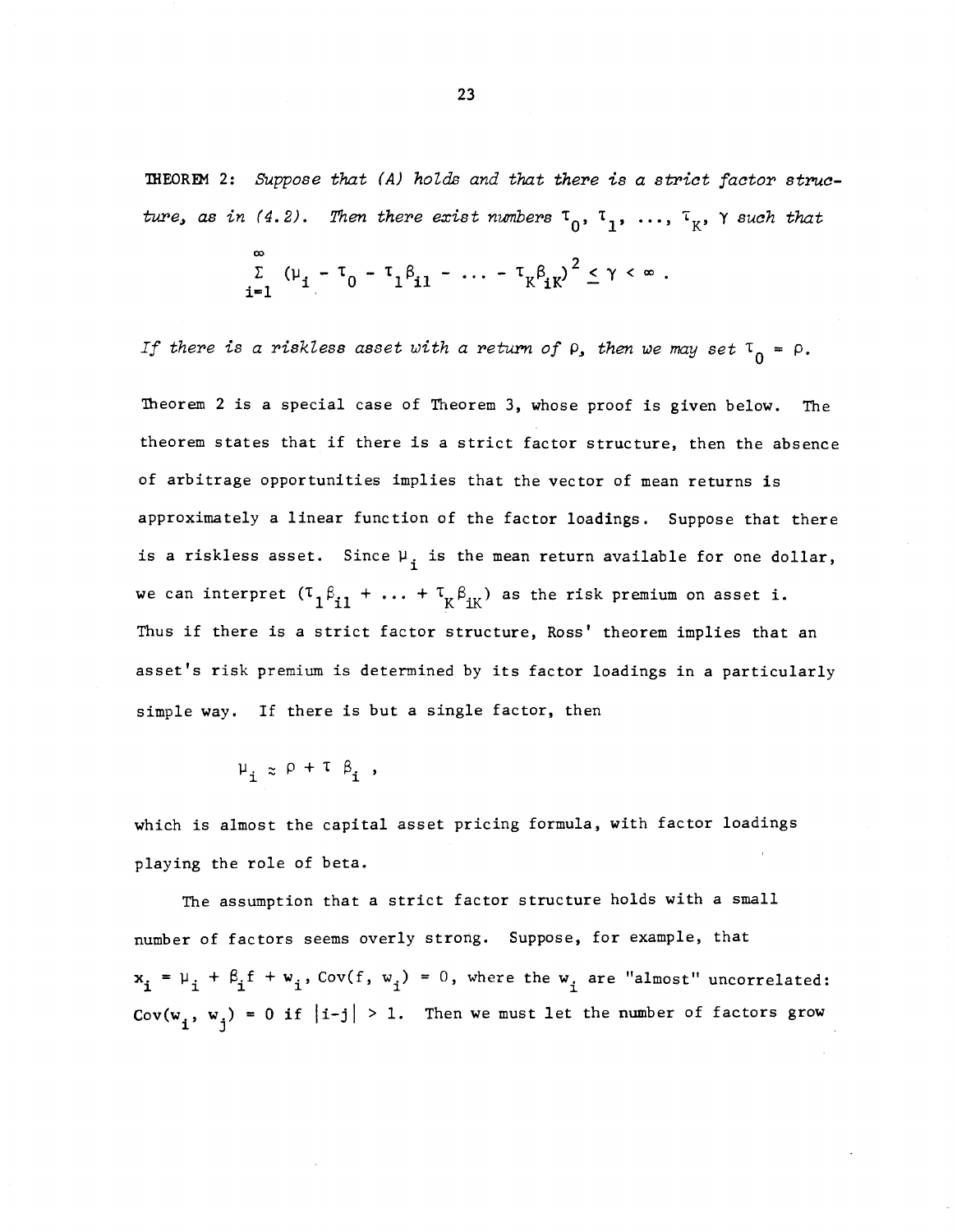without limit in order to maintain a strict factor structure as  $N \rightarrow \infty$ . We shall present a weaker condition that is still sufficient for Ross' theorem to hold.

#### 4. 2 Approximate Factor Structure

The eigenvalues of the diagonal matrix  $D_N$  in (4.2) are simply the The eigenvalues of the diagonal matrix  $\frac{D_N}{N}$  in (4.2) are simply the<br>diagonal elements. Since  $V(v_i) \leq \zeta$ , the eigenvalues of  $D_N$  are uniformly diagonal elements. Since V(v<sub>i</sub>)  $\leq$  5, the eigenvalues of  $\mathfrak{D}_\mathrm{N}$  are uniformly<br>bounded as N → ∞. We shall use this condition to define an approximate K-factor structure. Given a symmetric matrix  $C$ , let  $g_1(C)$  denote its  $j<sup>th</sup>$  largest eigenvalue.

DEFINITION 2: The sequence  $\{\Sigma_N\}$  has an approximate K-factor structure if there exists a sequence  $\{\beta_{i,1}, \ldots, \beta_{i,r}\}$  such that  $i=1$ 

(4.3)  $\sum_{N} = B_{N} B_{N} + B_{N}$  (N=1,2, ...),

where the i, j element of the NXK matrix  $B_N$  is  $B_{1j}$  and  $\{R_N\}$  is a sequence of positive semi—definite matrices with

$$
\bar{\lambda} \equiv \sup_{N} g_1(\xi_N) < \infty.
$$

In the example given above, suppose that  $x_i = \mu_i + \beta_i$  f +  $w_i$ , where  $V(w_i) = \varphi_1$ ,  $Cov(w_i, w_j) = \varphi_2$  if  $|i-j| = 1$ , and  $Cov(w_i, w_j) = 0$  if  $|i-j| > 1$ . Then the covariance matrix of  $(w_1, ..., w_N)$  has uniformly bounded eigenvalues as  $N \rightarrow \infty$  ([1, theorem 6.5.3]), and so  $\{\underline{\mathcal{E}}_N\}$  has an approximate 1—factor structure.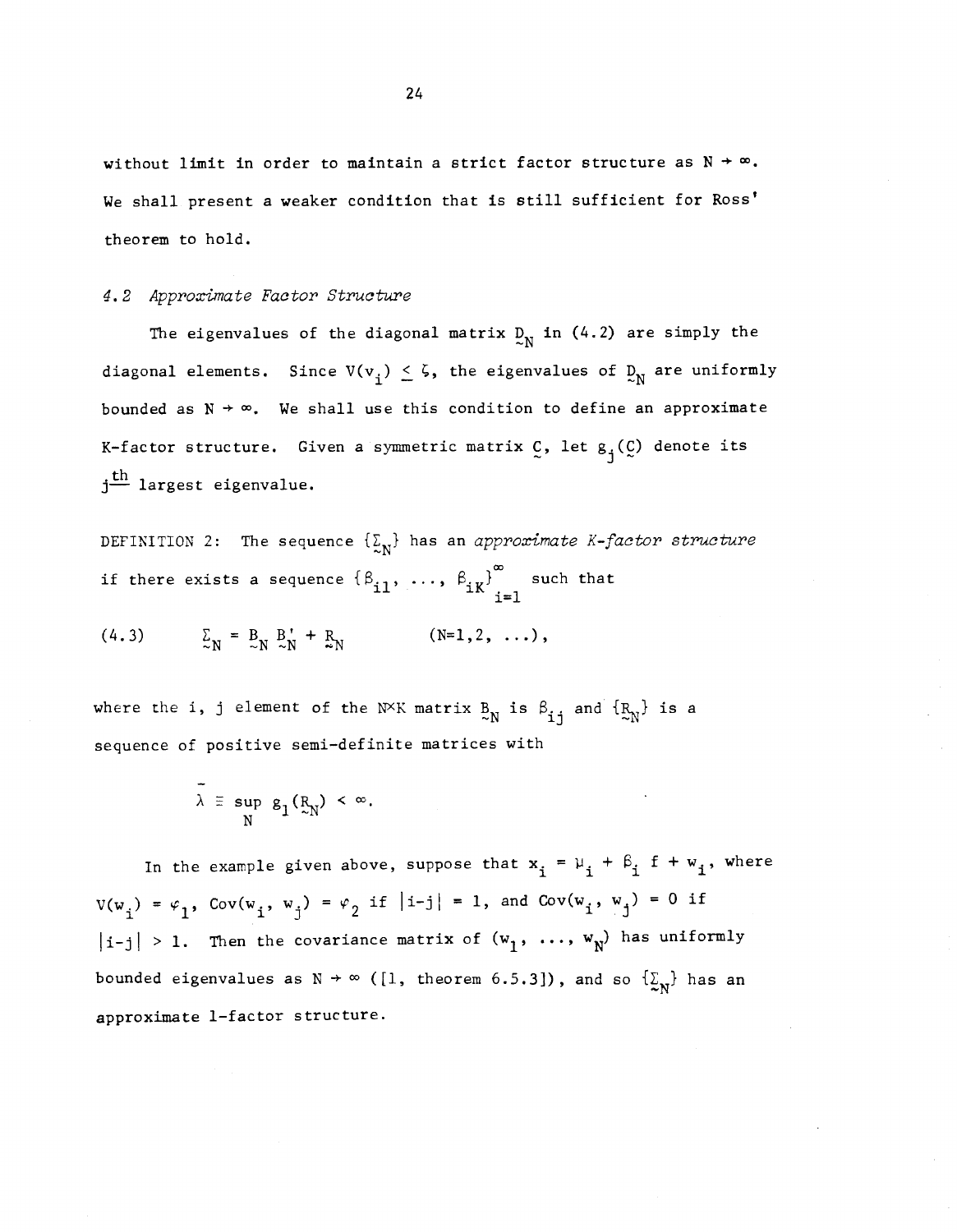The following theorem shows that an approximate factor structure is sufficient for Ross' result.

THEOREM 3: Suppose that (A) holds and that  $\{\underline{\Sigma}_N\}$  has an approximate K-factor structure, as in (4.3). Then there exist numbers  $\tau_0$ ,  $\tau_1$ , ...,  $\tau_K$  such that

(4.4) 
$$
\sum_{i=1}^{\infty} (\mu_i - \tau_0 - \tau_1 \beta_{i1} - \dots - \tau_K \beta_{iK})^2 \le \bar{\lambda} \delta^2.
$$

If there is a riskless asset with a return of  $\rho$ , then we can set  $\tau_0 = \rho$ . PROOF: We shall say  $A \leq B$  if  $B - A$  is a positive semi-definite matrix. Let I be an identity matrix.

$$
\Sigma_N = \mathbb{E}_N \mathbb{E}_N' + \mathbb{E}_N \leq \lambda (\mathbb{C} \mathbb{C}' + \mathbb{I}),
$$

where  $C = \lambda^{-\frac{1}{2}} B_N$ . We can assume without loss of generality that  $B_N$  has full column rank for N sufficiently large; otherwise we can throw away some columns.

$$
\Sigma_N^{-1} \geq \bar{\lambda}^{-1} (\bar{g} \bar{g}' + \bar{g})^{-1}
$$
\n
$$
= \bar{\lambda}^{-1} (\bar{g} - \bar{g} (\bar{g}' \bar{g} + \bar{g})^{-1} \bar{g}')
$$
\n
$$
\geq \bar{\lambda}^{-1} (\bar{g} - \bar{g} (\bar{g}' \bar{g})^{-1} \bar{g}') = \bar{\lambda}^{-1} (\bar{g} - \bar{g}_N (\bar{g}'_{N-N})^{-1} \bar{g}'_{N}).
$$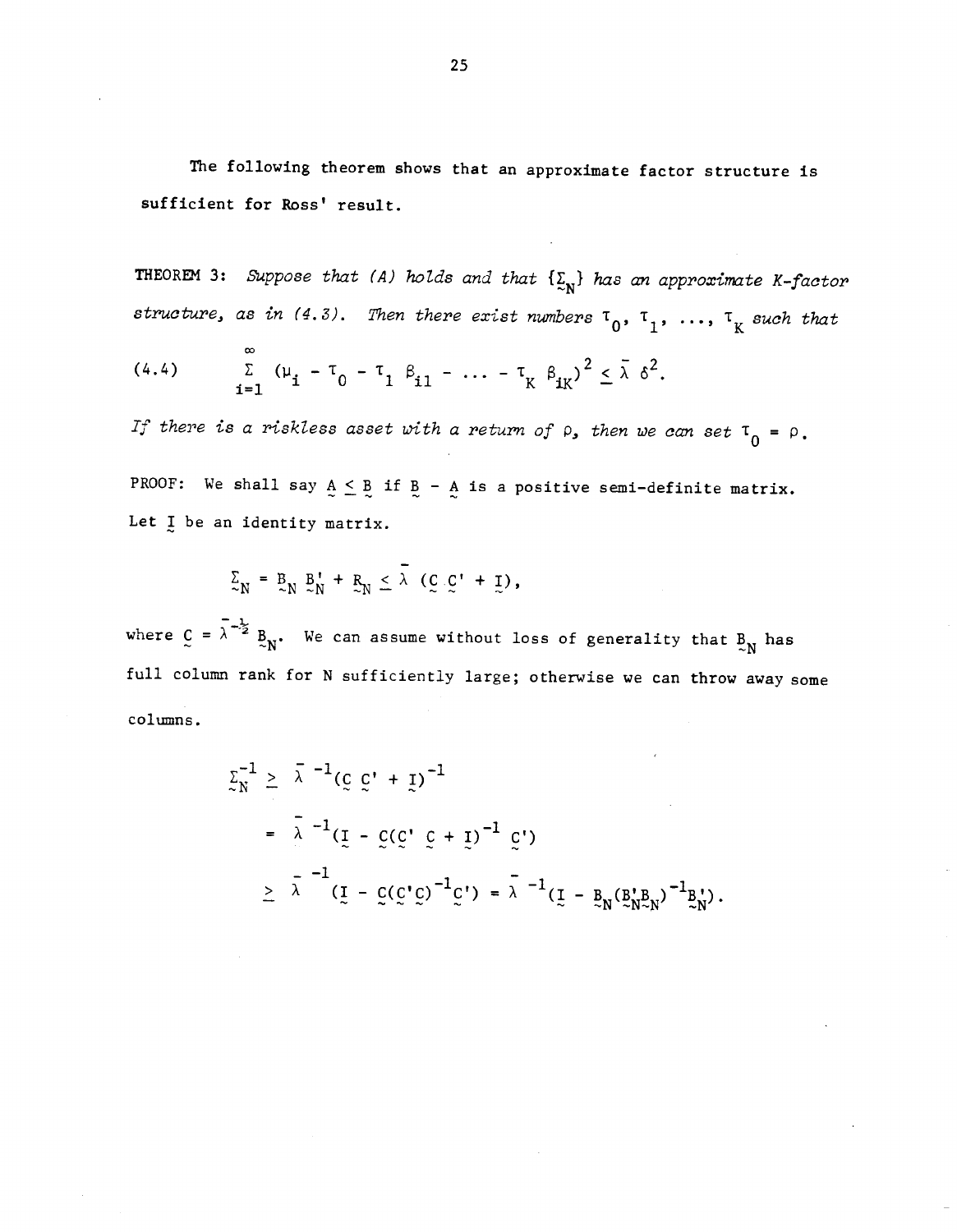By Proposition 2,

(4.5) 
$$
\delta^{2} \geq ||\mu_{N} - [\ell_{N}||^{2}]
$$

$$
\geq \lambda^{-1} \min_{\alpha} (\mu_{N} - \alpha_{0} \ell_{N})^{2} (\mathbf{I} - \mathbf{B}_{N} (\mathbf{B}_{N}^{*} \mathbf{B}_{N})^{-1} \mathbf{B}_{N}^{2}) (\mu_{N} - \alpha_{0} \ell_{N})
$$

$$
= \lambda^{-1} \min_{\alpha} \min_{\alpha} ||\mu_{N} - \alpha_{0} \ell_{N} - \mathbf{B}_{N} \alpha||^{2}
$$

(by Lemma 1). Let  $\alpha_0 = \tau_{0N}$ ,  $\alpha = \tau_N$  solve

this minimization problem. Let  $C_N$  be the matrix  $(\mathcal{L}_N, B_N)$  and let  $\gamma_N^*$  be the row vector  $(T_{ON}, T_N')$ . We can assume without loss of generality that  $G_J$  has full column rank for some J; for if  $\mathcal{L}_N$  is in the column space of  $B_N$ for all N, then we can drop  $\ell_N$ , setting  $T_{ON} = 0$ . For  $N \geq J$  we have

$$
\sum_{i=1}^{n} \sum_{j=1}^{n} |y_{N}|^{2} = \sum_{i=1}^{n} |y_{N}|^{2} = \sum_{i=1}^{n} |y_{N}|^{2}
$$
\n
$$
\sum_{i=1}^{n} |y_{N}|^{2} = \sum_{i=1}^{n} |y_{N}|^{2} = \sum_{i=1}^{n} |y_{N}|^{2}
$$

where  $\varphi$  is the smallest eigenvalue of  $G_J^{\prime}G_J^{\prime}$ ;  $\varphi > 0$  since  $G_J^{\prime}G_J$  is positivedefinite. Hence  $\{y_N\}$  is a uniformly bounded sequence and has a convergent subsequence:  $\gamma_{N(j)} \rightarrow \gamma$  as  $j \rightarrow \infty$ . For any k  $\leq N(j)$  we have

$$
||\mu_{k} - \mathcal{G}_{k} \gamma_{N(j)}||_{\mathcal{I}}^{2} \leq \bar{\lambda} \delta^{2} ,
$$

and taking the limit as  $j \rightarrow \infty$  gives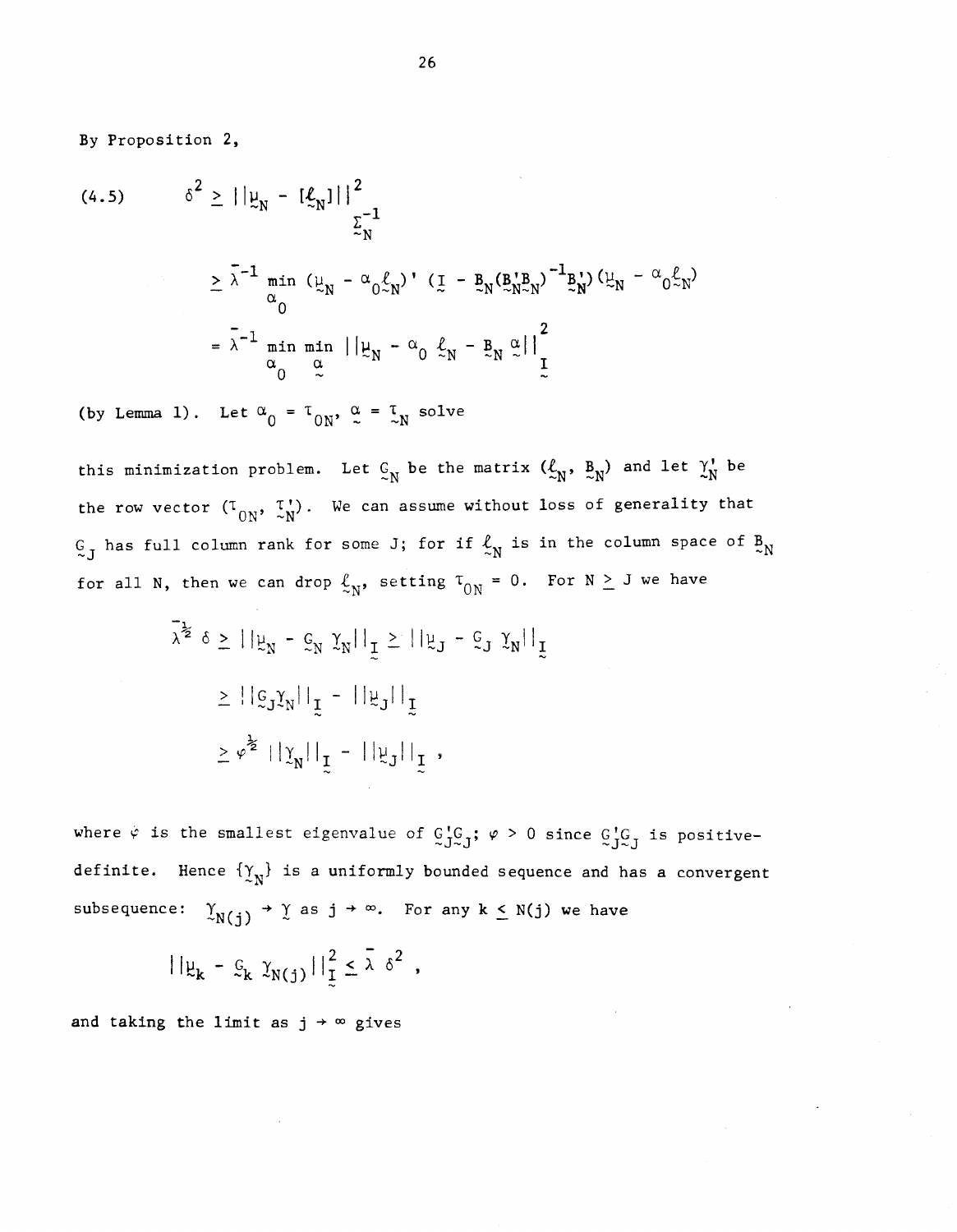$$
||\mu_k - \mathbf{g}_k||_1^2 \leq \bar{\lambda} \delta^2.
$$

Since this holds for all k, (4.4) follows with  $(\tau_0, \tau') = \gamma'.$ 

If there is a riskiess asset, then we can use Proposition 2 to replace (4.5) by

$$
\delta^2 \geq ||\mu_N - \rho \ln \frac{\ell}{\epsilon_N}||^2 \frac{1}{\epsilon_N} ;
$$

then essentially the same argument gives  $(4.4)$  with  $\tau_0 = \rho$ .

 $Q$ . $E$ . $D$ .

# 5. A CHARACTERIZATION OF APPROXIMATE FACTOR STRUCTURES

We would like to have a simple condition on the  $\{\Sigma_N\}$  sequence that implies an approximate K—factor structure, and we would like to know how to construct the factor loadings (risk premia) from  $\{\Sigma_{N}\}.$  If an approximate factor structure does exist, we would like to know whether the decomposition of  $\{\underline{\Sigma}_N\}$  into  $\{B_N^B{}_{\!\!N}^*\}$  and  $\{R_N^*\}$  is unique. We shall show that the relevant condition is that only K of the eigenvalues of  $\{\mathcal{Z}_N\}$  are unbounded as  $N \to \infty$ . Furthermore, there is a unique sequence  $\{B_N^B_N^{\dagger}\}$  that gives the approximate factor structure, and it can be obtained from the eigenvectors of  $\{\Sigma_{N}\}$ corresponding to the K largest eigenvalues.

We show first that if there is an approximate K-factor structure, then only K of the eigenvalues can be unbounded.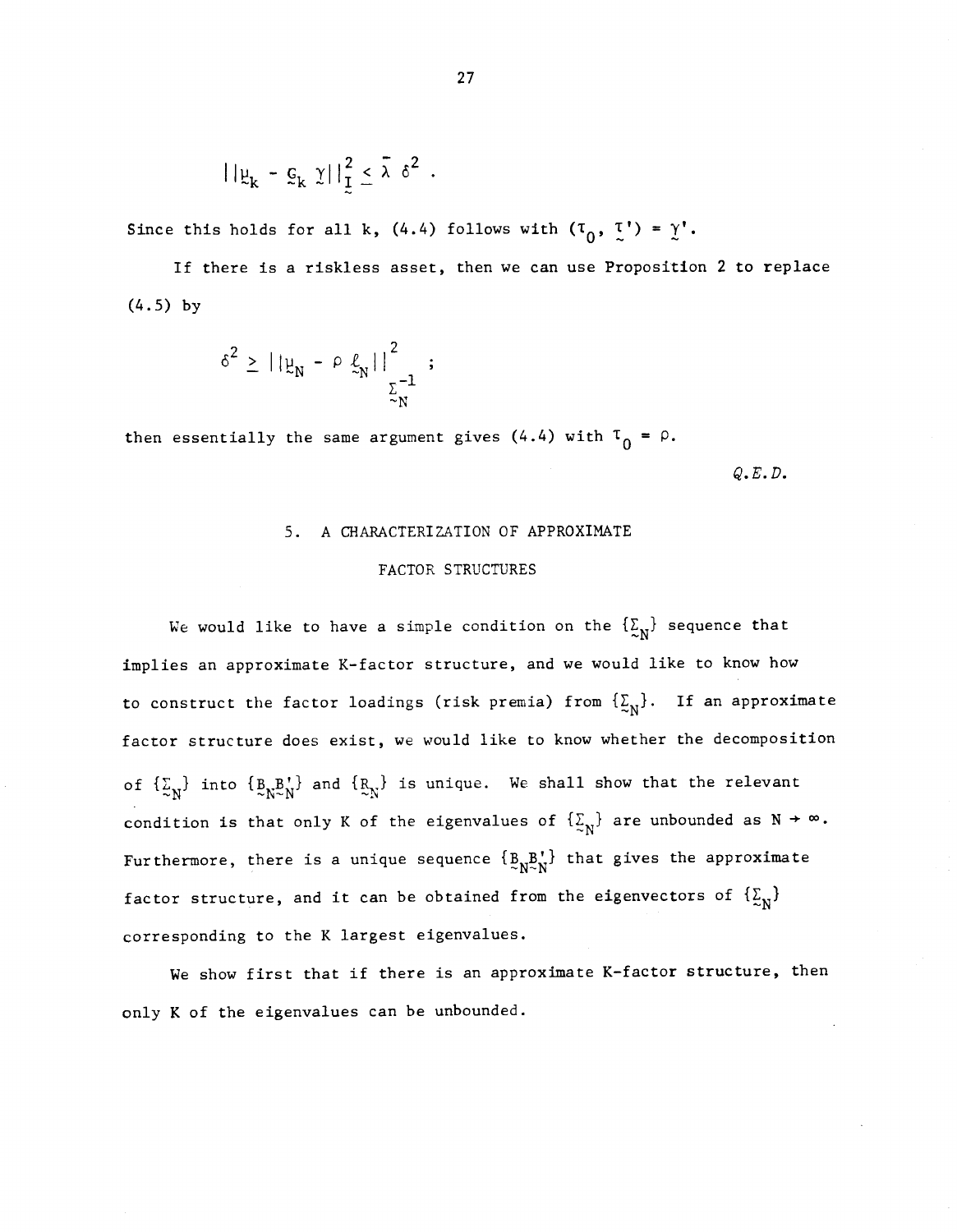PROPOSITION 4. Suppose that  $\{\underline{\Sigma}_N\}$  has an approximate K-factor structure as in (4.3). Define

$$
(5.1) \qquad \lambda_{K+1} \equiv \sup_{N} g_{K+1} (\Sigma_N).
$$

Then  $\lambda_{K+1}$  is finite.

PROOF: It follows from [8, exercise 1.f.1.9] and rank  $(B_{N}B_{N}^{t}) \leq K$  that

$$
g_{K+1}(\underline{z}_N) \le g_{K+1} (g_{N \sim N}) + g_1(g_N)
$$
  
=  $g_1(R_N)$ ;

so  $\lambda_{K+1} \leq \lambda < \infty$ .

 $Q.E.D.$ 

Now suppose that  $\lambda_{K+1} < \infty$ . Let the spectral decomposition of  $\Sigma_N$  be  $\Sigma_N = \frac{\Sigma}{i=1} \lambda_{jN} t_{jN} t_{jN}$ ,

where the eigenvectors  $t_{jN}$  satisfy  $t_{jN}^{\dagger}t_{jN} = 1$ ,  $t_{jN}^{\dagger}t_{kN} = 0$  (j,k=1, ..., N; j#k). Let  $t_{i,jN}$  be the i $\frac{th}{m}$  element of  $t_{jN}$ . Order the eigenvalues so that  $\lambda_{1N} \geq \lambda_{2N} \geq \ldots \geq \lambda_{NN}$ . Then we can decompose

$$
\Sigma_N = B_{N \sim N}^{\star} + R_N^{\star} ,
$$

where the  $j \stackrel{\text{def}}{\longrightarrow}$  column of the N<sup>X</sup>K matrix  $\frac{R_N^*}{N}$  is  $\lambda_{j,N}^2$  t<sub>in</sub> and  $JN \sim JN$ 

$$
R_N^* = \sum_{j=K+1}^N \lambda_{jN \sim jN \sim jN} t_{jN}.
$$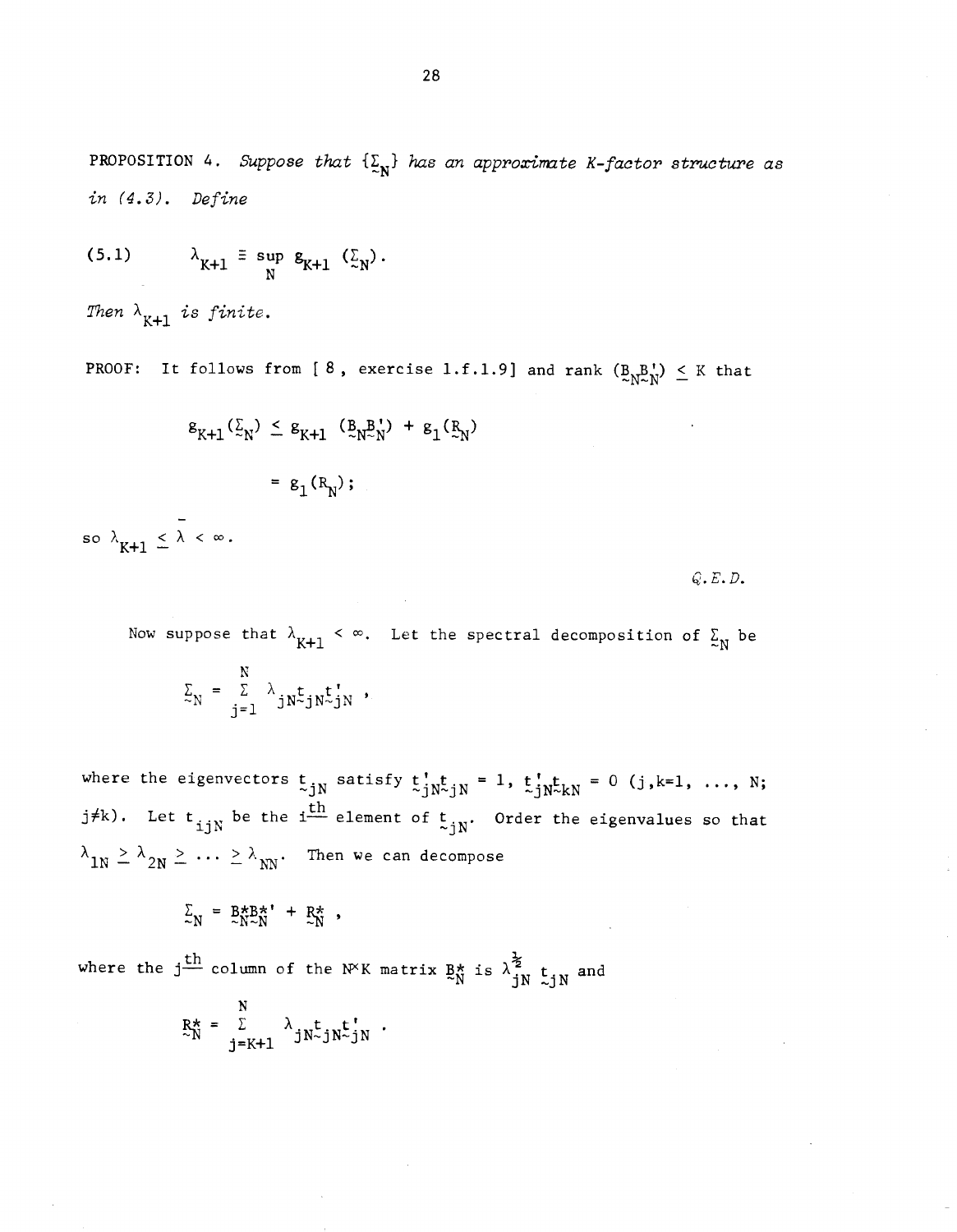This decomposition cannot correspond to our definition of an approximate K-factor structure since  $\{B_{\star}^{\star}\}$  is not a nested sequence -- instead of simply adding rows as N increases, the entire matrix changes, so that the i,j element of  $B_N^*$  depends upon N. But we do have the following version of Theorem 3.

THEOREM 3': Suppose that (A) holds and that  $\lambda_{K+1} < \infty$ . Let  $\beta_{i+N} =$  $\lambda_{jN}^{\xi}$ t<sub>ijN</sub>. Then there exists a sequence  $\{\tau_{0N},\tau_{1N},\ldots,\tau_{KN}\}_{N=1}^{\infty}$  such that (5.2)  $\sum_{i=1}^{N} (\mu_i - \tau_{0N} - \tau_{1N} \beta_{i1N} - \dots - \tau_{KN} \beta_{iKN})^2 \leq \lambda_{K+1} \delta^2$ 

for  $N=1,2$ , .... If there is a riskless asset with a return of  $P$ , then we can set  $T_{0N} = \rho$ .

The proof follows that of Theorem 3 to show  $||\psi_N - [\xi_N, B_N^*]||_1^2 \leq \lambda_{K+1} \delta^2$ ; the nesting property of  $\{B_N\}$  is not used in that argument. In the riskless asset case, the nesting property is not used in showing that  $||\psi_N - \rho_{\mathcal{L}_N} \cdot [\mathbf{B}_N]||_1^2 \leq \lambda_{K+1} \delta^2.$ 

A weakness in (5.2) is that we do not know whether the column space of the  $\beta_{\textbf{ijN}}^{\text{}}$  converges as  $N \rightarrow \infty$ ; hence the risk premium that we assign to asset i may keep changing as we include more assets in  $\Sigma_{N}$ . Theorem 4 will establish that in fact we do have convergence.

establish that in fact we do have convergence.<br>THEOREM 4: Suppose that  $\sup_{N} \lambda_{KN} = \infty$ ,  $\lambda_{K+1} < \infty$ , and  $\lambda_{\infty} \equiv \inf_{N} \lambda_{NN} > 0$ . Define  $B_{\text{NM}}$  to be the N<sup>X</sup>K matrix whose  $j^{\text{th}}$  column contains the first N elements of  $\lambda_{iM}^{\frac{1}{2}} t_{iM}$  (M  $\geq$  N). Then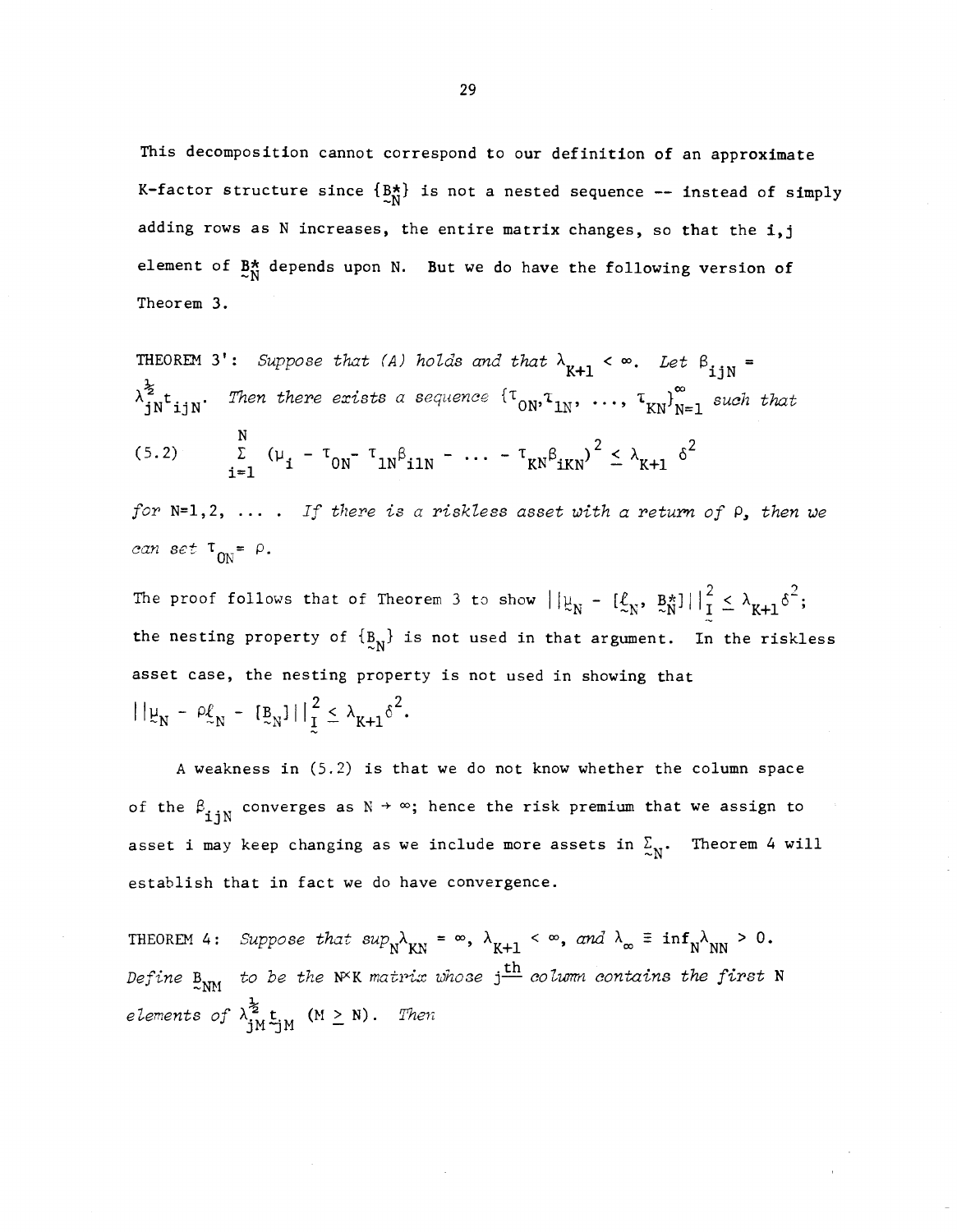(i)  $\{\Sigma_{\mathbf{N}}\}$  has an approximate K-factor structure; i.e., there exists a sequence  $\{\beta_{i1}, \ldots, \beta_{iK}\}_{i=1}^{\infty}$  such that

$$
\Sigma_N = \underline{B}_N \underline{B}_N^* + \underline{R}_N \qquad (\mathbb{N} = 1, 2, \ldots),
$$

where the i, j element of the N<sup>X</sup>K matrix  $B_N$  is  $B_{1j}$  and  $\{R_N\}$  is a sequence of positive semi-definite matrices whose eigenvalues are uniformly bounded by  $\lambda_{K+1}$  for all N.

(ii) For any N,

$$
\lim_{M\to\infty} B_{NM}^B \times_{NM}^N = B_{N}^B.
$$

(iii) The approximate K-factor structure is unique; i.e., suppose that there is a sequence  $\{\gamma_{11}, \ldots, \gamma_{1K}\}_{i=1}^{\infty}$  such that

$$
\Sigma_N = C_{N \sim N}^G + W_N \qquad (N=1,2,\ldots),
$$

where the  $i$ ,  $j$  element of the N $^{\chi}$ K matrix  $\mathcal{C}_{\rm N}$  is  $\gamma$   $_{\mathbf{i}\,\mathbf{j}'}$  and  $\{W_{\mathbf{N}}\}$  is a sequence of positive semi-definite matrices whose eigenvalues are uniformly bounded for all N; then

$$
C_N^{\dagger} C_N^{\dagger} = B_N B_N^{\dagger} , \qquad C_N^{\dagger} = B_N .
$$

COROLLARY 2: Suppose that (A) holds together with the assumptions of Theorem 4. Then there exist numbers  $\tau_0$ ,  $\tau_1$ , ...,  $\tau_k$  such that

$$
\sum_{i=1}^{\infty} (\mu_i - \tau_0 - \tau_1 \beta_{i1} - \dots - \tau_K \beta_{iK})^2 \leq \lambda_{K+1} \delta^2.
$$

If there is a riskless asset with a return of  $\rho$ , then we can set  $\tau_0$  =  $\rho$ .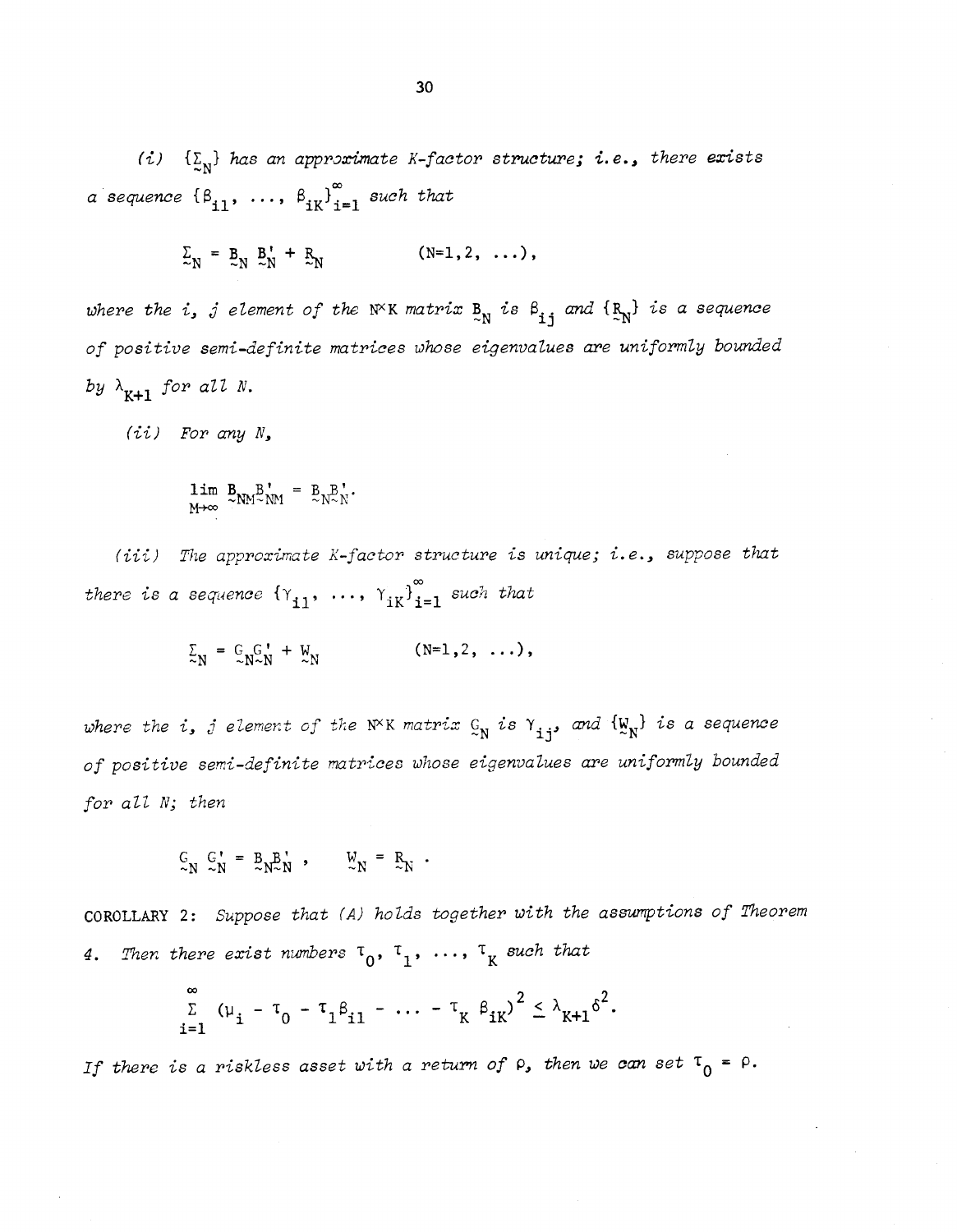The Corollary is an immediate implication of Theorems 3 and 4. The proof of the Theorem requires a covariance inner product. We have seen (in Section 3.3) that  $\bar{F}$  is a Hilbert space under the covariance inner product when there is no riskless limit portfolio. If there is a riskless limit portfolio p\*, then  $v^{\frac{1}{2}}( )$  is not a valid norm on  $\overline{F}$  since  $V(p*) = 0$ . So we let  $z_i = x_i - \mu_i(p*/E(p*))$  and define  $P_N$  to be the span of  $\{z_1, ..., z_N\}$ . P is defined as the mean-square closure in  $\overline{F}$  of  $\cup_{N=1}^{\infty}$   $P_N$ . Then  $\overline{P}$  is a Hilbert space under the mean—square inner product, which is actually a covariance inner product on  $\bar{P}$  since  $E(z_i) = 0$ . If there is no riskless limit portfolio, we simply set  $z_j = x_j$ , so that  $\overline{P} = \overline{F}$ .  $\overline{P}$  is still a Hilbert space under the covariance inner product. All references to orthogonality, norms, and convergence in  $\bar{P}$  will be with respect to the covariance inner product and the variance norm.

Before proving the Theorem, we shall need some definitions and a lemma. Let  $z_N^* = (z_1, \ldots, z_N)$  and set  $r_{jN} = (\underline{t}_{jN}^* z_N)/\lambda_{jN}^2$ , so that  $V(r_{jN}) = 1$ , Cov( $r_{jN}$ ,  $r_{kN}$ ) = 0 (j, k=1, ..., K; j  $\neq$  k). Then the orthogonal projection of p $\epsilon \bar{P}$  onto the subspace spanned by  $\{r_{1N}, \ldots, r_{KN}\}$  is given by

$$
(5.3) \tQNp = \sum_{k=1}^{K} Cov(p, rkN)rkN.
$$

The following result is proved in  $[3, 1$ emmas 1, 4, and 5].

LEMMA 2: Suppose that  $\sup_N \lambda_{KN} = \infty$ ,  $\lambda_{K+1} < \infty$ , and  $\lambda_{\infty} \equiv \inf_N \lambda_{NN} > 0$ . Then the following results hold:

(i) There is a nonnegative, real-valued function  $(|| || ||_2)$  defined on  $\bar{P}$  with the following properties: for  $\alpha \in \mathbb{R}$  and  $p, q \in \bar{P}$ ,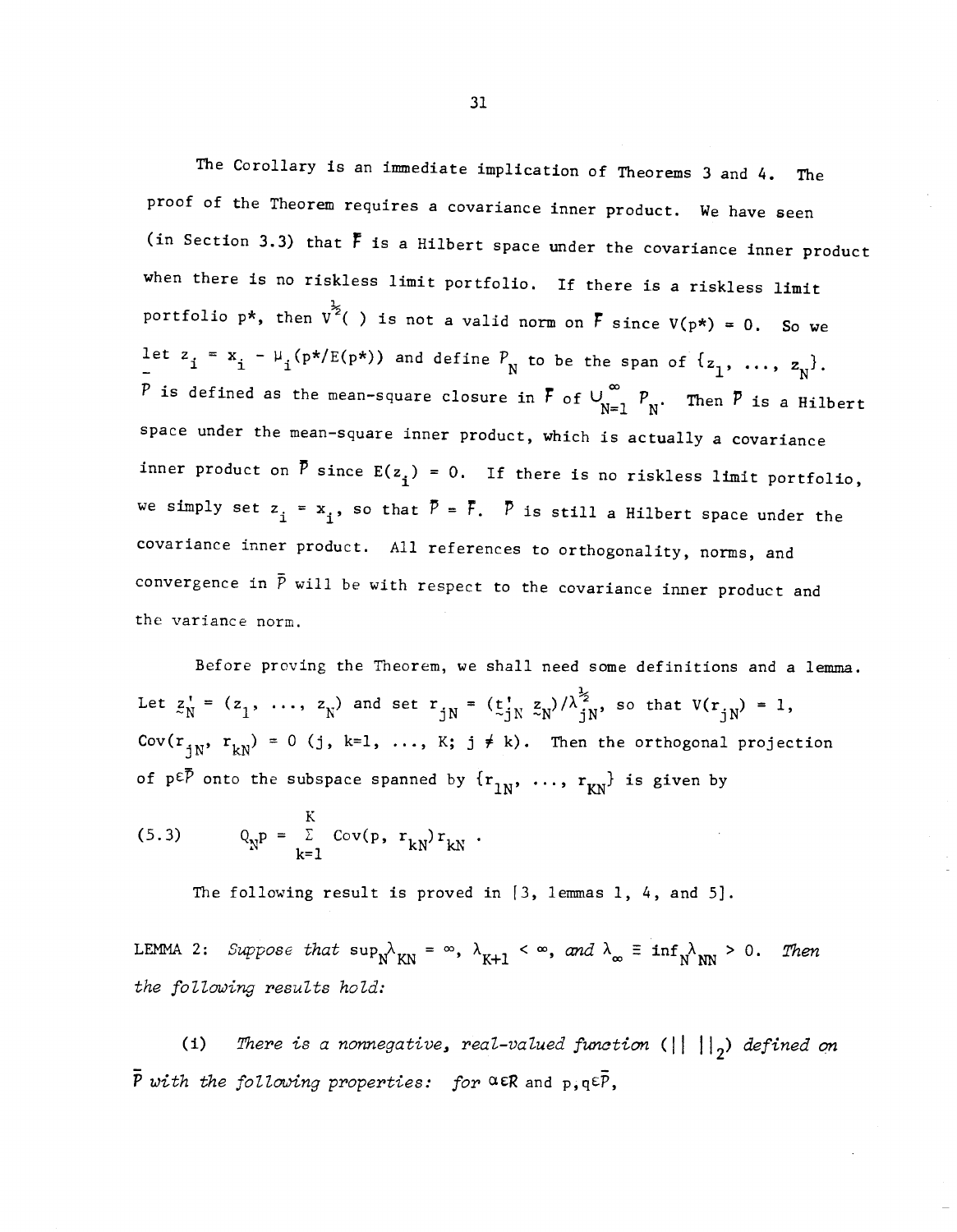$$
||\alpha_{P}||_{2} = |\alpha|||p||_{2}; ||p+q||_{2} \leq ||p||_{2} + ||q||_{2};
$$
  
\n
$$
if \ \sum_{i=1}^{N} \alpha_{i} \alpha_{i}^{2} + p \ as \ N + \infty, \ then
$$
  
\n
$$
\lim_{N \to \infty} \left( \sum_{i=1}^{N} \alpha_{i}^{2} \right)^{\frac{1}{2}} = ||p||_{2}.
$$
  
\n(ii)  $P_{1} \equiv \{p \in \overline{P}; ||p||_{2} = 0\}$  is a *K*-dimensional linear subspace of  $\overline{P}$ .  
\n(iii)  $If \ p_{1} \in P_{1} \ and \ p \in \overline{P}, \ then \ ||p_{1}+p||_{2} = ||p||_{2}.$   
\n(iv)  $If \ p \in \overline{P} \ and \ cov(p,q) = 0 \ for \ all \ q \in P_{1}, \ then \ V(p) \leq \lambda_{K+1} ||p||_{2}^{2}.$   
\n(v) Let Qp be the orthogonal projection of  $p \in \overline{P}$  onto  $P_{1}$ ; then

$$
\lim_{N\to\infty} Q_N P = QP.
$$

 $N_{\alpha}$  = 11 =  $(5 \text{ N } \alpha^2)^{\frac{1}{2}}$  The seminor Note that a special case of (i) is  $||\sum_{i=1}^{N} \alpha_i z_i||_2 = (\sum_{i=1}^{N} \alpha_i^2)^2$ . The seminorm  $\left|\right|_2$  is a measure of diversification, and  $P_1$  can be interpreted as the space of well—diversified portfolios. This is developed in [31.

PROOF OF THEOREM 4: Let  $f_1$ , ...,  $f_K$  be an orthonormal basis for  $P_1$  and set  $i_j = Cov(z_j, f_j)$ . Then

(5.4) 
$$
z_i = \beta_{i1} f_1 + ... + \beta_{iK} f_K + e_i
$$
 (i=1,2,...)

gives the orthogonal projection of  $z_j$  onto  $\mathcal{P}_1$ ; Cov( $f_j$ ,  $e_j$ ) = 0  $($  j=1,  $\ldots$ , K).

(i) Let the i,j element of  $B_N$  be  $\beta_{ij}$  and let the i,j element of  $B_N$ be Cov( $e_i$ ,  $e_j$ ). Since Cov( $z_i$ ,  $z_j$ ) =  $\sigma_{ij}$ , (5.4) implies that

$$
\Sigma_N = B_{N \sim N}^B + R_N \qquad (\text{N=1,2, ...}).
$$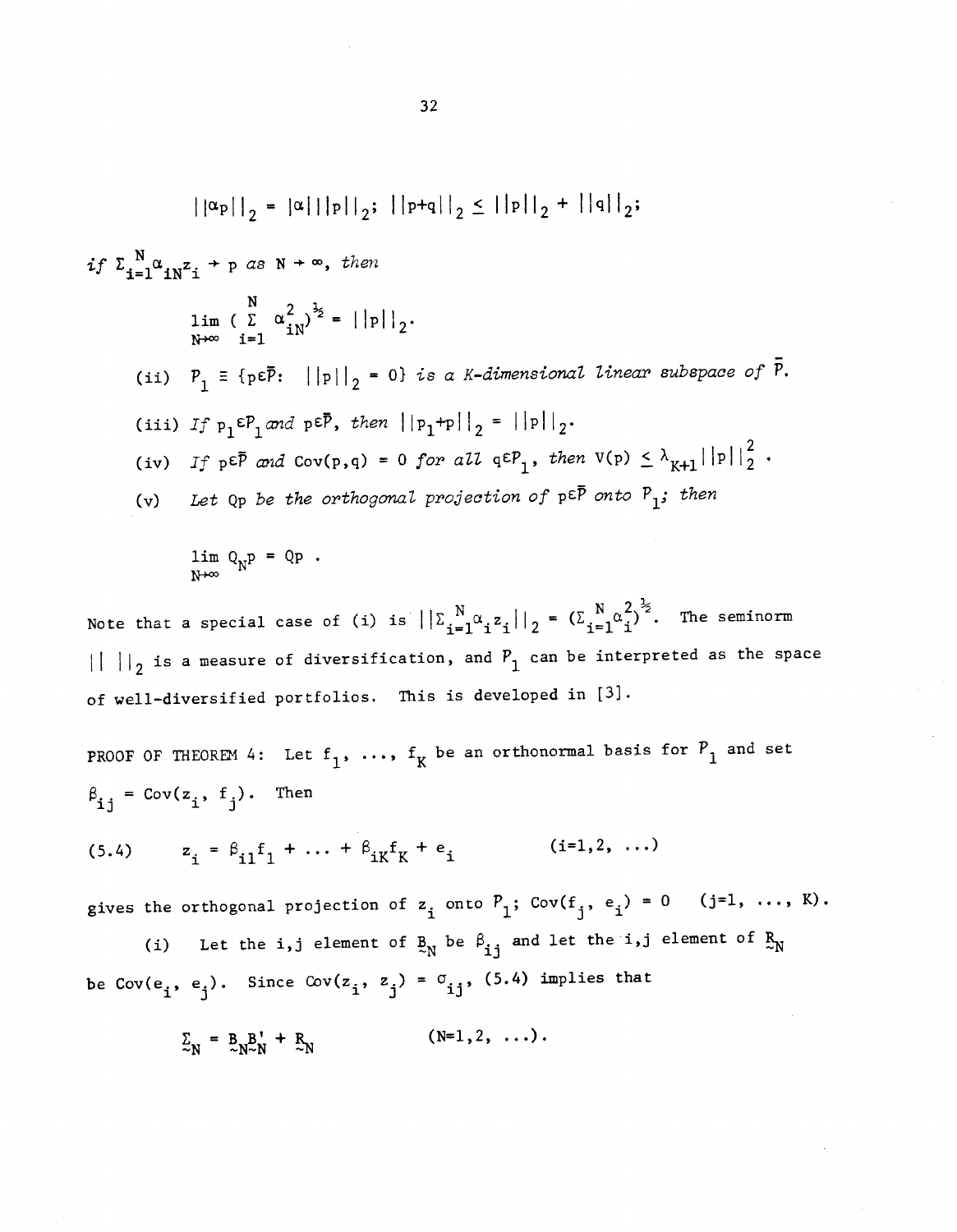Let  $e_N^* = (e_1, \ldots, e_N)$ . Since  $e_j \in \mathcal{P}_1^{\perp}$ , Lemma 2 implies that

$$
\alpha' R_N^{\alpha} = V(\alpha' \epsilon_N) \leq \lambda_{K+1} ||\alpha' \epsilon_N||_2^2 = \lambda_{K+1} ||\alpha' \epsilon_N||_2^2 = \lambda_{K+1} \alpha' \alpha.
$$

Hence the eigenvalues of  $R_N$  are uniformly bounded by  $\lambda_{K+1}$ .

(ii) 
$$
Cov(z_i, Q_{M}z_j) = \sum_{k=1}^{K} Cov(z_j, r_{kM}) Cov(z_i, r_{kM}) = \sum_{k=1}^{K} \lambda_{kM} t_{1kM} t_{jkm} ;
$$
  
\n $Cov(z_i, Qz_j) = Cov(\sum_{k=1}^{K} \beta_{ik} f_k + e_i, \sum_{k=1}^{K} \beta_{jk} f_k) = \sum_{k=1}^{K} \beta_{ik} \beta_{jk}.$ 

Lemma 2 asserts that  $Q_M^2 z_i^2 + Q z_i^2$  as  $M \rightarrow \infty$ . Hence

$$
\lim_{\gamma \to \infty} \sum_{k=1}^{K} \beta_{ikM} \beta_{jkm} = \sum_{k=1}^{K} \beta_{ik} \beta_{jk},
$$

where  $\beta_{ikM} = \lambda_{kM}^{\frac{1}{2}} t_{ikM}$  is the i,k element of  $B_{NM}$  (i, j=1, ..., N; k=1, ..., K).

(iii) Let  $S_M$  be the M×K matrix whose j<sup>th</sup> column is  $\lambda_{jM}^{-\frac{1}{2}}$  t<sub>j</sub><sub>M</sub> (M=1,2, ...). Let  $D_M$  be the K×K diagonal matrix with diagonal elements  $\lambda_{1M}$ , ...,  $\lambda_{KM}$ . Let  $\lambda$  be a uniform upper bound on the eigenvalues of  $\frac{M}{M}$  for all M. Recall that  $A \leq B$  if  $B - A$  is a positive semi-definite matrix.

$$
\mathbb{S}^{\,\boldsymbol{\tau}}_{M\sim M}\mathbb{S}_M\,\leq\,\bar{\lambda}\ \, \mathbb{S}^{\,\boldsymbol{\tau}}_{M}\mathbb{S}_M\,=\,\bar{\lambda}\ \, \mathbb{D}^{-1}_{M}\,\,\rightarrow\,\,\mathbb{Q}\,,
$$

and

$$
S_{M}^{V}M_{M}^{W}S_{M} \leq \lambda^{2} S_{M}^{V}S_{M} = \lambda^{2} D_{M}^{-1} \to 0
$$

as  $M \to \infty$ , so that  $S_{M-M}^{\dagger}S_M \to 0$  and  $S_{M-M}^{\dagger}S_M \to 0$ , in the sense that each element of these matrices converges to zero. Let  $C_M$  be the K<sup>X</sup>K matrix  $C_{M \sim M}$  and let  $I_{\rm x}$  be the K<sup>x</sup>K identity matrix. Then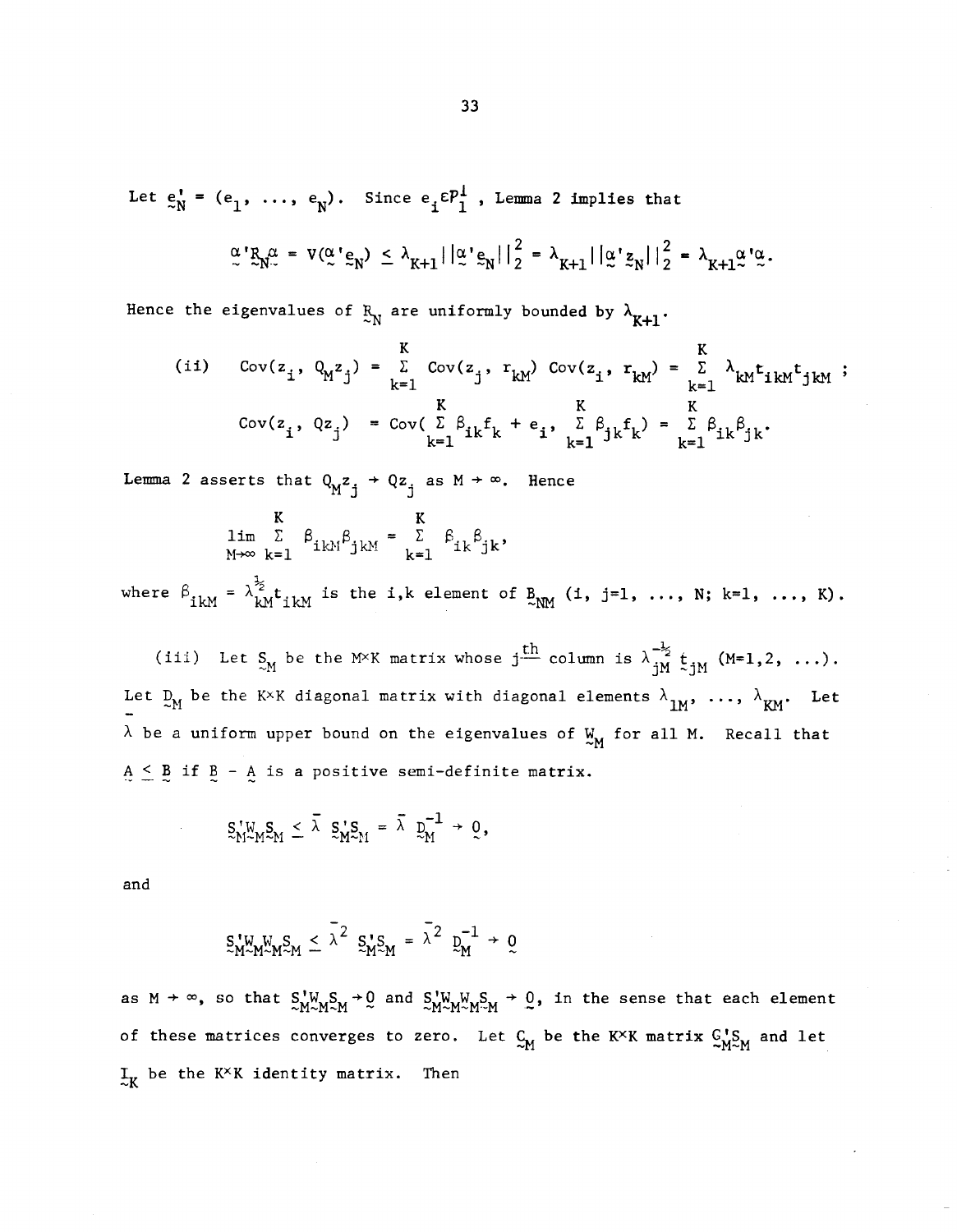$$
\mathbf{I}_{K} = \mathbf{S}_{M}^{\mathsf{T}} \mathbf{S}_{M} \mathbf{S}_{M} = \mathbf{S}_{M}^{\mathsf{T}} \mathbf{G}_{M} \mathbf{S}_{M}^{\mathsf{T}} \mathbf{S}_{M} + \mathbf{S}_{M}^{\mathsf{T}} \mathbf{W}_{M} \mathbf{S}_{M}
$$

implies that  $C_{M \sim M}^{1}$  +  $\frac{1}{N}$  as M +  $\infty$ . Hence the elements of  $C_{M}$  are uniformly bounded for all M, and  $\{C_M\}$  has a convergent subsequence:  $C_{M(j)} \rightarrow C$  as

 $j \rightarrow \infty$ .  $C'C = I$  implies that  $C' = C^{-1}$  and so  $C'C' = I_K$ .

Recall that  $B_{NN}$  is the N<sup>X</sup>K matrix whose  $j$ <sup>th</sup> column contains the first N elements of  $\lambda \frac{1}{i} M \frac{1}{i} M$  (M  $\geq$  N). Then

$$
B_{MM} = \sum_{M} S_{M} = (C_{M} C_{M}^{\dagger} + W_{M}) S_{M}
$$
  

$$
= C_{M} C_{M} + W_{M} S_{M}
$$

implies that

$$
\mathbf{B}_{\mathbf{N}\mathbf{M}} = \mathbf{C}_{\mathbf{N}} \mathbf{C}_{\mathbf{M}} + \mathbf{H}_{\mathbf{N}\mathbf{M}},
$$

where  $H_{NM}$  is the N<sup>X</sup>K matrix that contains the first N rows of  $W_{M}S_M$ .

 $H_{NM}^*$  $\leq S_{M}^*$  $\mathbb{W}_{M}^*$  $\mathbb{W}_{M}^S$  $\leq$ 

implies that  $\text{H}_{\text{N}\text{M}} \rightarrow 0$  as  $M \rightarrow \infty$  and so  $\text{H}_{\text{N}\text{M}} \text{H}_{\text{N}\text{M}}^{\text{H}} \rightarrow 0$ . Since  $\{C_{\text{M}}\}$  is uniformly bounded,  $C_{N}C_{M}H_{\sim NN}^{1}$  + 0 as M +  $\infty$ . Hence part (ii) of the Theorem gives

$$
B_{N} = \lim_{M \to \infty} B_{N} = \lim_{M \to \infty} B_{N} = \lim_{M \to \infty} B_{N} = \lim_{M \to \infty} B_{N} = \lim_{M \to \infty} B_{N} = \lim_{M \to \infty} B_{N} = \lim_{M \to \infty} B_{N} = \lim_{M \to \infty} B_{N} = \lim_{M \to \infty} B_{N} = \lim_{M \to \infty} B_{N} = \lim_{M \to \infty} B_{N} = \lim_{M \to \infty} B_{N} = \lim_{M \to \infty} B_{N} = \lim_{M \to \infty} B_{N} = \lim_{M \to \infty} B_{N} = \lim_{M \to \infty} B_{N} = \lim_{M \to \infty} B_{N} = \lim_{M \to \infty} B_{N} = \lim_{M \to \infty} B_{N} = \lim_{M \to \infty} B_{N} = \lim_{M \to \infty} B_{N} = \lim_{M \to \infty} B_{N} = \lim_{M \to \infty} B_{N} = \lim_{M \to \infty} B_{N} = \lim_{M \to \infty} B_{N} = \lim_{M \to \infty} B_{N} = \lim_{M \to \infty} B_{N} = \lim_{M \to \infty} B_{N} = \lim_{M \to \infty} B_{N} = \lim_{M \to \infty} B_{N} = \lim_{M \to \infty} B_{N} = \lim_{M \to \infty} B_{N} = \lim_{M \to \infty} B_{N} = \lim_{M \to \infty} B_{N} = \lim_{M \to \infty} B_{N} = \lim_{M \to \infty} B_{N} = \lim_{M \to \infty} B_{N} = \lim_{M \to \infty} B_{N} = \lim_{M \to \infty} B_{N} = \lim_{M \to \infty} B_{N} = \lim_{M \to \infty} B_{N} = \lim_{M \to \infty} B_{N} = \lim_{M \to \infty} B_{N} = \lim_{M \to \infty} B_{N} = \lim_{M \to \infty} B_{N} = \lim_{M \to \infty} B_{N} = \lim_{M \to \infty} B_{N} = \lim_{M \to \infty} B_{N} = \lim_{M \to \infty} B_{N} = \lim_{M \to \infty} B_{N} = \lim_{M
$$

It follows that

$$
\mathbf{W}_{\mathbf{N}} = \Sigma_{\mathbf{N}} - \mathbf{G}_{\mathbf{N}} \mathbf{G}_{\mathbf{N}}^{\mathbf{I}} = \Sigma_{\mathbf{N}} - \mathbf{B}_{\mathbf{N}} \mathbf{B}_{\mathbf{N}}^{\mathbf{I}} = \mathbf{R}_{\mathbf{N}}.
$$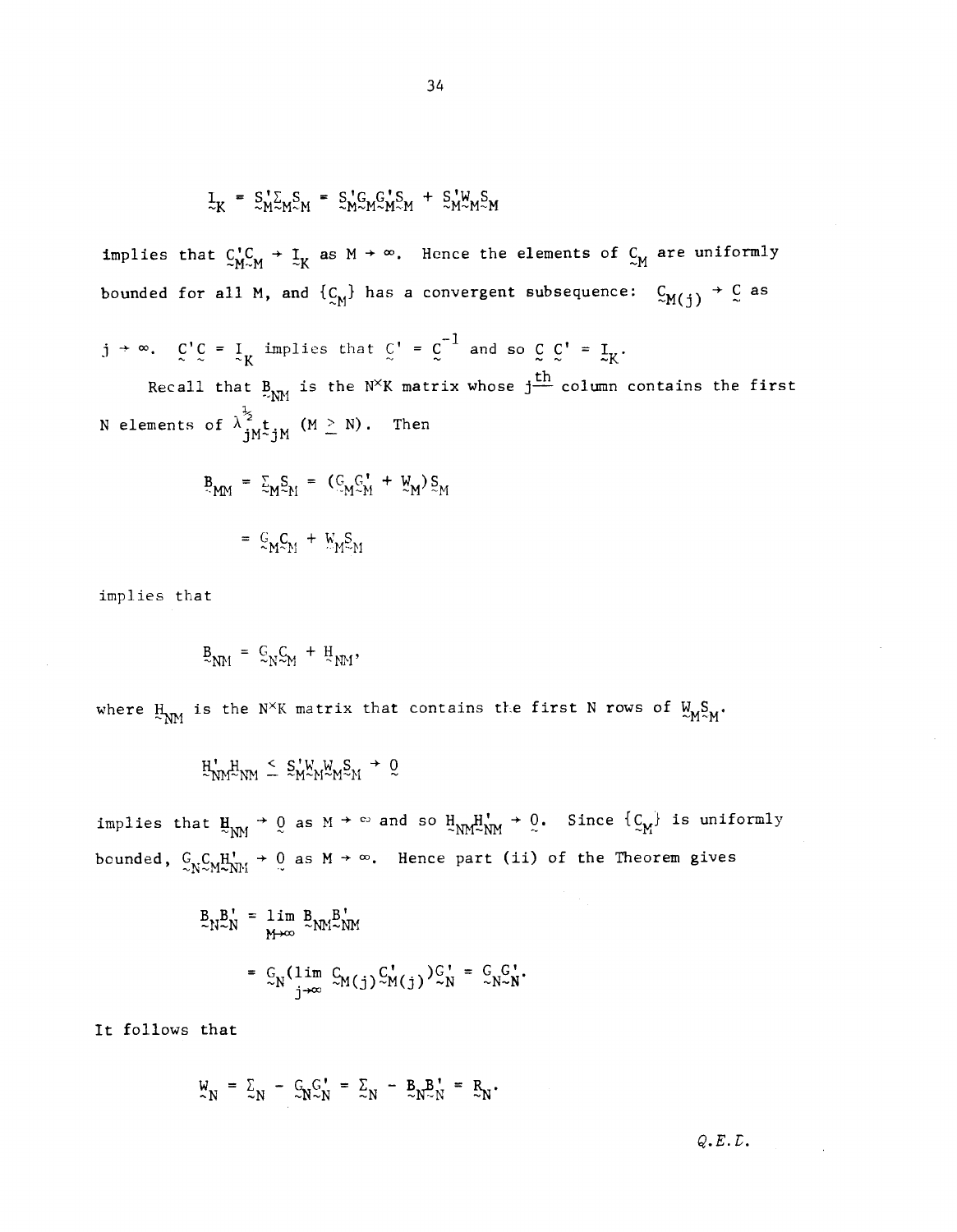We would Like to relate our results to conventional factor analysis. Recall that a strict one—factor model specifies

(5.5) 
$$
\sum_{\sim N} = b_{\sim N} b_{\sim N}^{\dagger} + D_{\sim N} \qquad (\text{N=1,2, ...}),
$$

where  $b'_N = (\beta_1, \ldots, \beta_N)$  and  $D_N$  is a diagonal matrix with  $V(v_i)$  as the  $i_{\text{th}}$  diagonal element;  $V(v_i) \leq \zeta \leq \infty$  for all i. Given some weak restrictions on  $\{b_N\}$  and  $\{D_N\}$ , we shall show that  $\{\Sigma_N\}$  satisfies the assumptions of Theorem 4. Proposition 4 implies that  $\sup_{N} \lambda_{2N} < \infty$ . If  $\varphi \equiv \inf_{i} V(v_i) > 0$ , then  $\alpha' \Sigma_N^{\alpha} \geq \varphi \alpha' \alpha$  implies that  $\inf_N \lambda_{NN} > 0$ . Since  $b_N' \Sigma_N b_N \geq (b_N' b_N)^2$ , we  $\sim$   $\sigma^2$   $\sim$  0 then  $\frac{\alpha}{2}$ ,  $\frac{2}{N^2}$   $\frac{\beta}{2}$   $\frac{\alpha}{N}$  if  $\sum_{i=1}^{\infty} \beta_i^2 = \infty$ . So given these restrictions, Theorem 4 implies that there is an approximate one—factor structure; since it is unique, it must coincide with the strict factor structure in (5.5). If  $\beta_1 \neq 0$ , the convergence part of Theorem 4 gives

$$
\lim_{M \to \infty} t_{i1M} / t_{11M} = \beta_i / \beta_1 \qquad (i=1,2,\ldots),
$$

where  $t'_{1M}$  = ( $t_{11M}$ , ...,  $t_{M1M}$ ) is the eigenvector of  $\frac{c}{\alpha_M}$  corresponding to the largest eigenvalue.

Hence we can obtain the factor loadings of the strict factor structure from the first eigenvector of  $\{\mathcal{L}_{\mathbf{N}}\}$ . In conventional factor analysis, the factor loadings are obtained from a different eigenvalue problem. It follows from (5.5) that

 $\Sigma_{\text{NS}} = \theta \Sigma_{\text{NS}}$ ,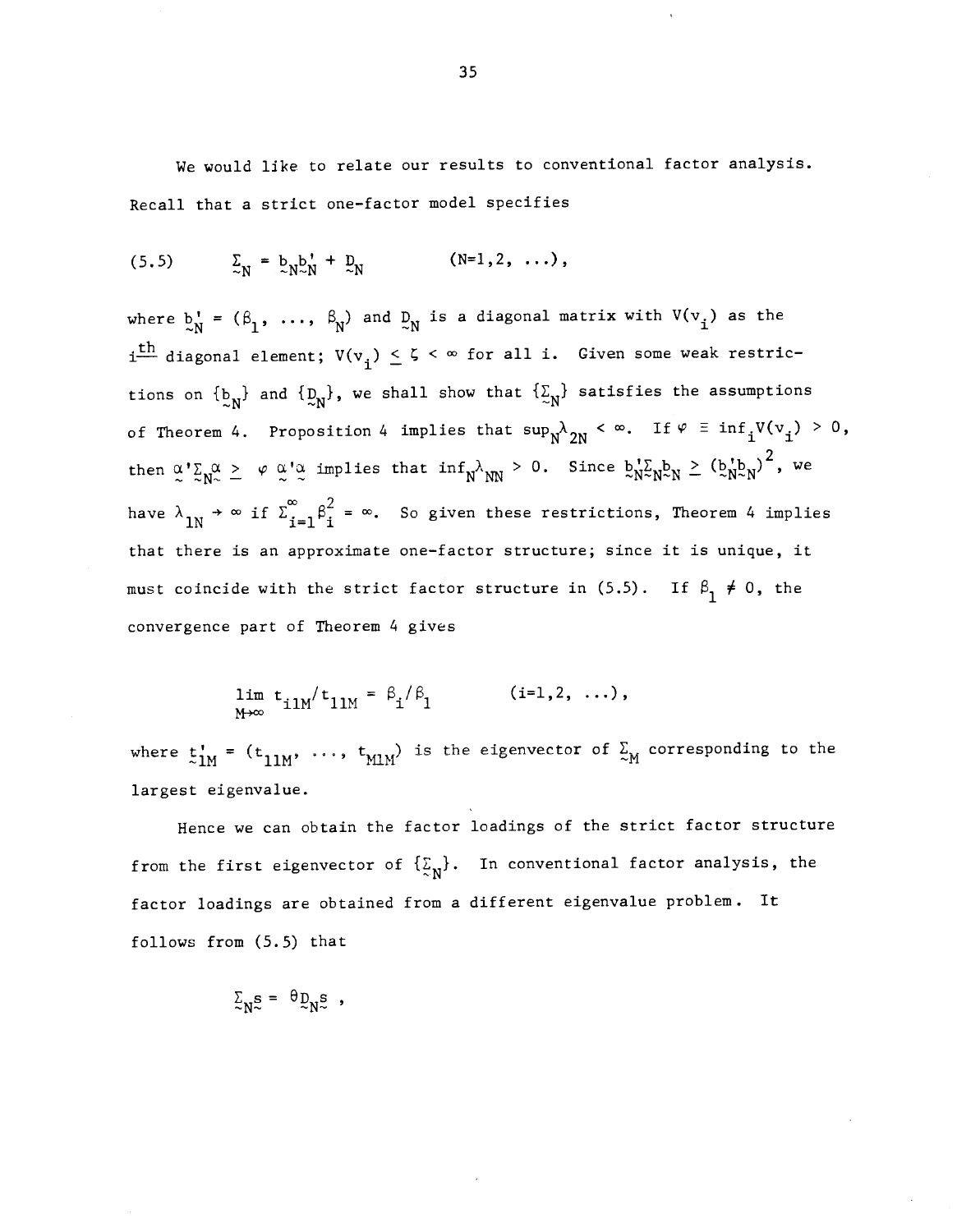where  $s = D_N^{-1}b_N$  and  $\theta = 1 + b_N b_N^{-1}b_N$ . So s is an eigenvector of  $\Sigma_N$ relative to  $D_N$  (or an ordinary eigenvector of  $D_N^{-1}$  $\Sigma_N$ ). In empirical factor analysis, there is a sample counterpart to this population result. Given a sample covariance matrix  $\hat{\Sigma}_{N}$  from a strict K-factor structure, the maximum likelihood estimator of  $R_N$  (under normality assumptions) can be obtained from the first K eigenvectors of  $\hat{\Sigma}_{N}$  relative to  $\hat{\Sigma}_{N}$ , where  $\hat{\Sigma}_{N}$  is the maximum likelihood estimator of  $D_N$  [7, p. 27]. Much of the work in maximum likelihood factor analysis is in the computation of  $D_N$ . Our results provide a rigorous justification for principal component analysis which is computationally simpler than factor analysis since  $D_N$  is set equal to an identity matrix. Furthermore, the arbitrage pricing interpretation of the principal components holds under much weaker assumptions than a strict factor structure.

A common objection to principal component analysis is that it is arbitrary to take the eigenvectors of  $\sum_{N}$  relative to an identity matrix, instead of using some other positive-definite matrix  $\Omega_{N}$ . In the case of a strict factor model, for example, it seems more natural to set  $\Omega_N = D_N$ , which gives conventional factor analysis. We have just argued, however, that factor analysis and principal component analysis are asymptotically equivalent, if there is a strict factor structure. We shall show in Corollary 3 that there is a much stronger result, which only requires an approximate factor structure. Under weak restrictions on  $\{\mathfrak{Q}_{N}\}\)$ , taking the eigenvectors of  $\{\Sigma_N\}$  relative to  $\{\Omega_N\}$  gives the same asymptotic factor loadings as principal component analysis.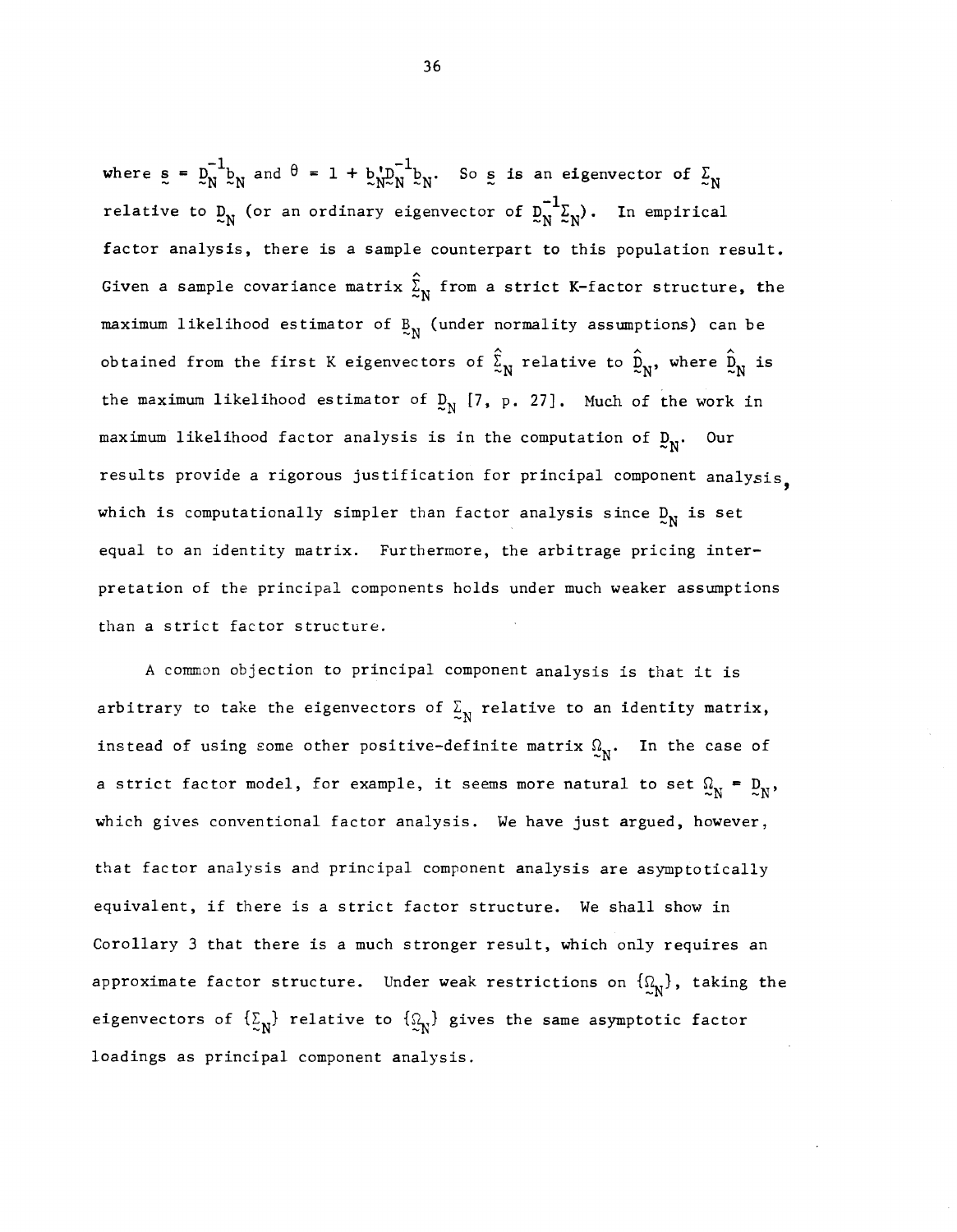Let  $\{\Omega_N\}$  be a nested sequence of positive-definite matrices, with eigenvalues uniformly bounded away from 0 and  $\infty$ :  $\varphi_{\infty} \equiv \inf_{N} g_N(\Omega_N) > 0$ ,  $\varphi_1$   $\equiv$   $\sup_{N} g_1(\Omega_N)$  <  $\infty$ ; the i, j element of  $\Omega_N$  is  $\omega_{ij}$ . There exists a nonsingular matrix  $S_N$  such that

$$
S_N^{\dagger} S_N^{\dagger} = \mathcal{Q}_N, \ S_N^{\dagger} S_N^{\dagger} = \mathcal{I}_N,
$$

where  $\mathcal{Q}_N$  is a diagonal matrix with diagonal elements  $\theta_{1N} \geq \cdots \geq \theta_{NN}$ . Let  $\mathbf{s}_{\hat{\text{J}}\text{N}}$  be the j $\frac{\text{th}}{2}$  column of  $\frac{\text{S}}{2\text{N}}$ . Then

$$
\Sigma_{N} S_{N} = S_{N}^{\dagger - 1} \mathbb{Q}_{N} = \Omega_{N} S_{N} \mathbb{Q}_{N} ,
$$

so that  $s_{1N}$  is an eigenvector of  $\frac{S}{N}$  relative to  $\Omega_N$ .

We can use these eigenvectors to obtain an alternative arbitrage pricing formula. Since

$$
\Sigma_N = \Omega_N S_N \Omega_N S_N^{\bullet} \Sigma_N
$$

we have

$$
\Sigma_N = B_N^* B_N^{*^*+} R_N^* ,
$$

where  $B^{\star}_{N}$  is the N<sup>X</sup>K matrix whose  $j\frac{th}{m}$  column is  $t^{\star}_{j}$  =  $\theta^{\frac{1}{2}}_{j}$ N<sup>S</sup> $_{N}$ S $_{j}$ N and

$$
\mathbf{R}_{N}^{\star} = \sum_{j=K+1}^{N} \theta_{j} \mathbf{N}_{\sim}^{\Omega} \mathbf{N}_{\sim}^{\mathbf{S}} \mathbf{j} \mathbf{N}_{\sim}^{\Sigma} \mathbf{j} \mathbf{N}_{\sim}^{\Omega} \mathbf{N} .
$$

Assume that  $\lambda_{K+1} < \infty$ ; we shall see below that  $\theta_{K+1,N} \leq \phi_{\infty}^{-1}$   $\lambda_{K+1}$ . Hence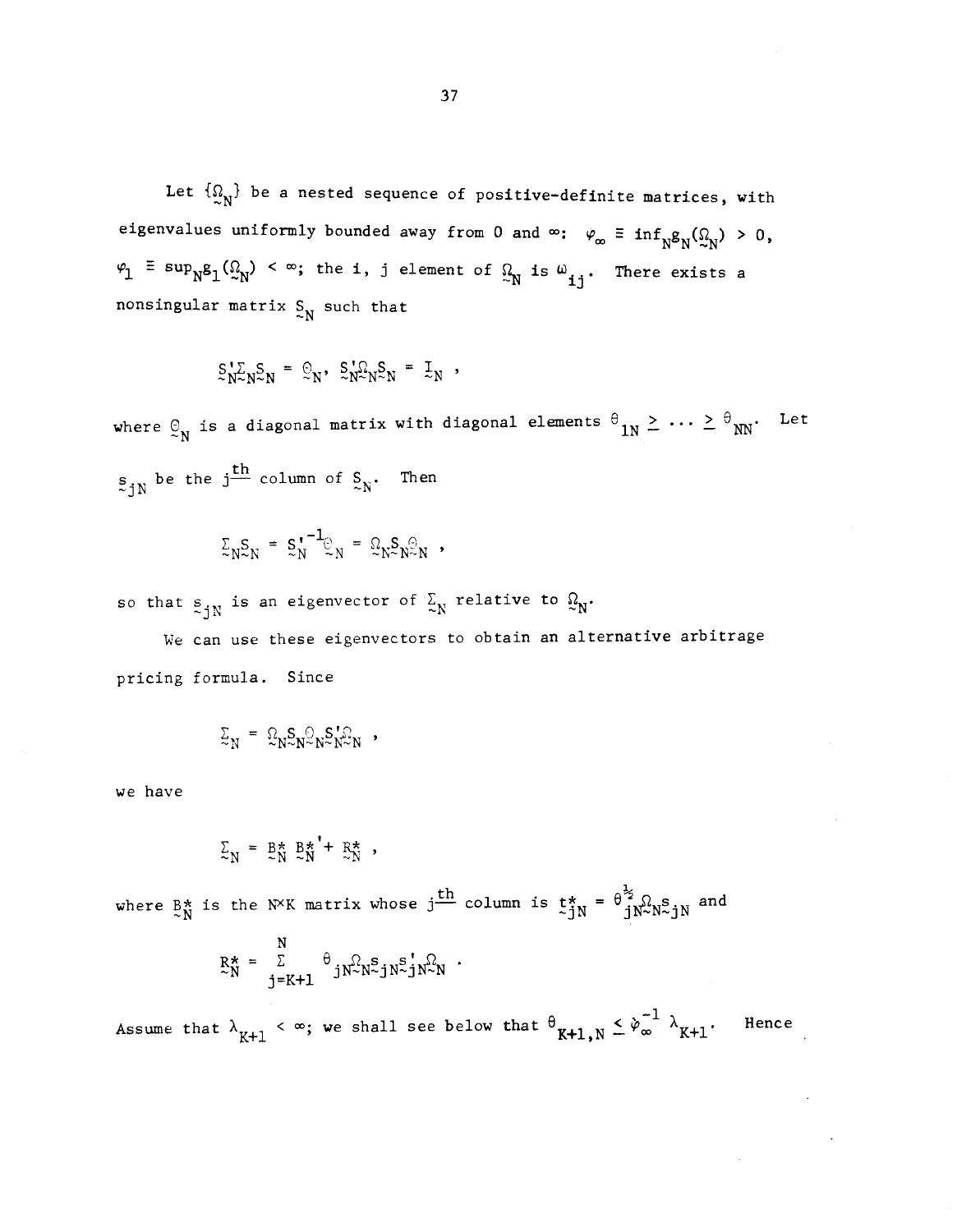$$
\mathbf{R}_{N}^{\star} \leq \varphi_{\infty}^{-1} \lambda_{K+1} \mathbb{Q}_{N} (\sum_{j=1}^{N} \mathbf{s}_{jN} \mathbf{s}_{jN}^{\dagger}) \mathbb{Q}_{N}
$$
\n
$$
= \varphi_{\infty}^{-1} \lambda_{K+1} \mathbb{Q}_{N} \leq \varphi_{\infty}^{-1} \lambda_{K+1} \varphi_{1} \mathbb{I}_{N}.
$$

Then, just as with Theorem 3', we can follow the proof of Theorem 3 to obtain

(5.6) 
$$
\sum_{i=1}^{N} (\mu_{i} - \tau_{0N} - \tau_{1N}\beta_{11N}^{*} - \cdots - \tau_{KN}\beta_{1KN}^{*})^{2} \leq \varphi_{\infty}^{-1} \lambda_{K+1} \varphi_{1} \delta^{2},
$$

for N=1,2, ..., where  $\beta_{1:N}^*$  is the i,j element of  $B_N^*$ .

The objection that principal component analysis is arbitrary is relevant in our context only if the column space of  $B_N^*$  still depends upon  $\{\mathfrak{Q}_{N}\}$  in the limit as  $N \to \infty$ . The following result shows that it does not.

COROLLARY 3: Suppose that  $\{\xi_N\}$  satisfies the assumptions of Theorem 4 and that  $\varphi_1$  =  $\sup_{N^2}$   $(\Omega_N)$  <  $\infty$ ,  $\varphi_{\infty}$  =  $\inf_{N^2}$   $(\Omega_N)$  > 0. Let  $\{B_{N^2N}$  be defined as in Theorem 4 and define  $B_{\text{NM}}^{\star}$  to be the N×K matrix whose  $j^{\text{th}}$  column contains the first N elements of  $\theta^{\frac{1}{2}}_{j} \Omega_{M} S_{j}$  (M  $\geq$  N). Then

$$
\lim_{M\to\infty} B^*_{NM\sim NM} = B^*_{NN\sim N} \qquad (N=1,2,\ldots),
$$

which does not depend upon  $\{ \Omega_N \}$ .

PROOF. Recall that a sequence of matrices  $\{A_N\}$  is nested if the i,j element of  $A_N$  does not depend upon N. We can recursively form a nested sequence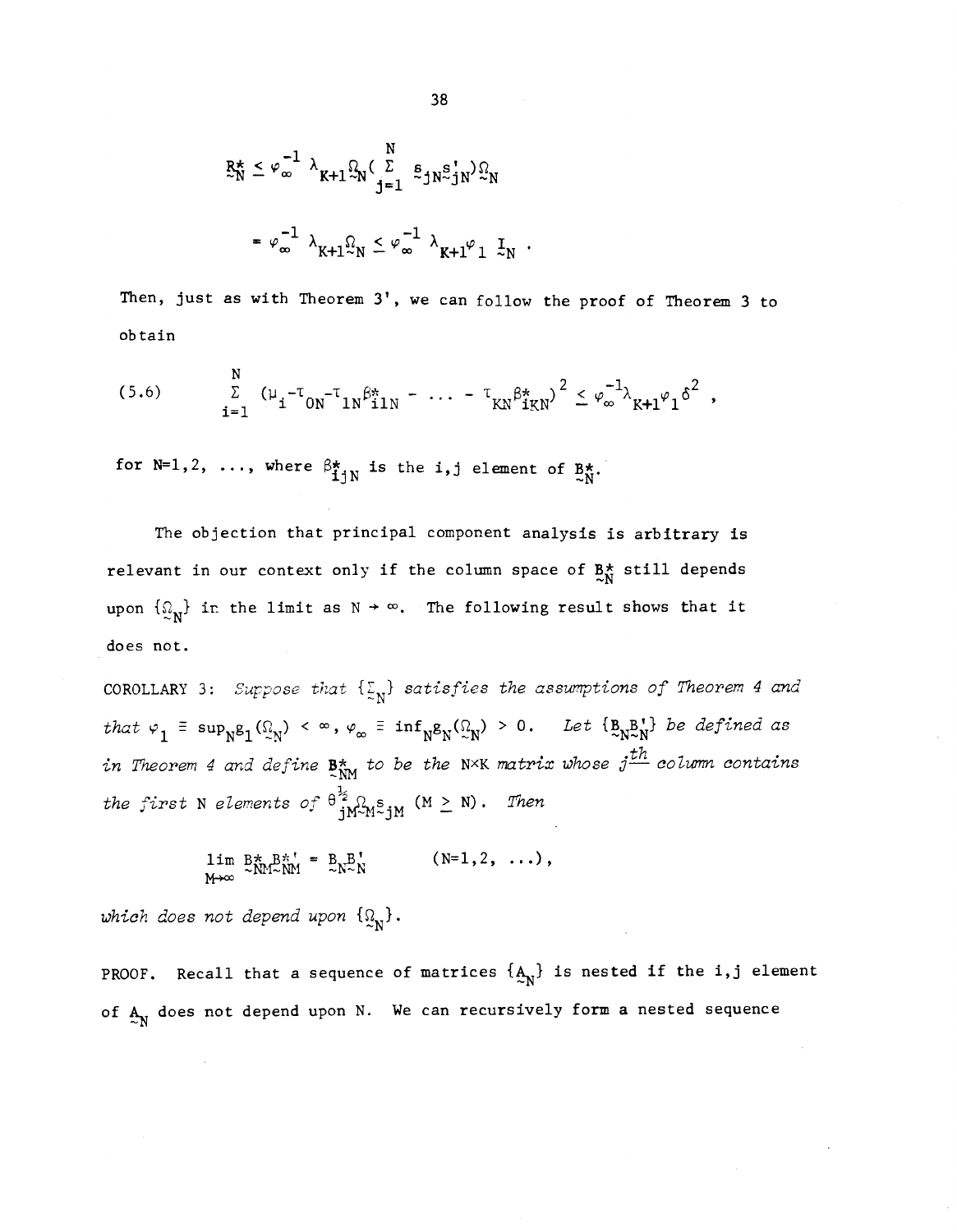$\{C_N\}$  of upper-triangular, nonsingular matrices such that  $C_N^{\dagger}\Omega_NC_N = I_N$  for all N; the i,j element of  $C_N$  is  $\gamma_{ij}$ , with  $\gamma_{ij} = 0$  for  $i > j$ . Let  $\sum_{N=1}^{N} C_N C_N$ and  $\overline{X}_N = C_N^{-1} S_N$ . Then  $\overline{X}_N \overline{X}_N = \overline{X}_N \overline{S}_N$ , so that  $\theta_{jN}$  is an eigenvalue of  $\overline{X}_N$ , with  $\overline{t}_{jN} = C_N^{-1} s_{jN}$  as the corresponding eigenvector. Note that  $\overline{t}_{jN}^{\dagger} s_{jN} = 1$ ,  $\overline{t}$ ,  $\overline{t}_{NN} = 0$  (j,k = 1, ..., N; j#k). We need to show that  $\{\overline{\Sigma}_{N}\}$  satisfies the assumptions of Theorem 4.  $\{\overline{\xi}_N\}$  is a sequence of positive-definite, nested matrices since the  $C_N$  are nonsingular, upper-triangular, and form a nested sequence. Let  $G$  be a  $N\times (k-1)$  matrix and let  $\alpha$  be a  $N\times 1$  vector; it follows from [8 , lf.2.iii] that

$$
\theta_{kN} = \inf_{\mathbb{G}} \sup_{\mathbb{G}} \varphi_{\alpha} = 0 \qquad \frac{\alpha' \sum_{N} \alpha}{\alpha' \alpha} \quad .
$$

The substitution  $H = C_N^{1-1}Q$ ,  $\beta = C_N \frac{\alpha}{\infty}$  gives  $\frac{B'B}{B'O}$  .  $\theta$ <sub>kN</sub> = inf su<sub>l</sub>  $\mathbf{V}$ 

Since

$$
\lambda_{kN} = \inf_{\underline{H}} \sup_{\underline{H}^{\prime}} \sum_{\underline{\beta} = 0}^{\underline{\beta} \cdot \underline{\gamma}} \frac{\lambda_{k}^{\underline{\beta}}}{\underline{\beta} \cdot \underline{\beta}}
$$

and  $\varphi_{\infty} \leq \frac{\beta' \Omega}{N} \frac{\beta}{N} / \frac{\beta'}{N} \frac{\beta}{N} \leq \varphi_1$ , we have

$$
\varphi_1^{-1}\lambda_{kN} \leq \theta_{kN} \leq \varphi_{\infty}^{-1}\lambda_{kN} \qquad (k=1, \ldots, N).
$$

Hence  $\sup_N\!\frac{}{\theta}_\mathrm{KN}=\infty$ ,  $\sup_N\!\frac{}{\theta}_\mathrm{K+1,N}<\infty$ , and  $\inf_N\!\frac{}{\theta}_\mathrm{NN}>0$ .

So we can apply Theorem 4 to conclude that  $\{\Sigma_{N}\}$  has an approximate K—factor structure: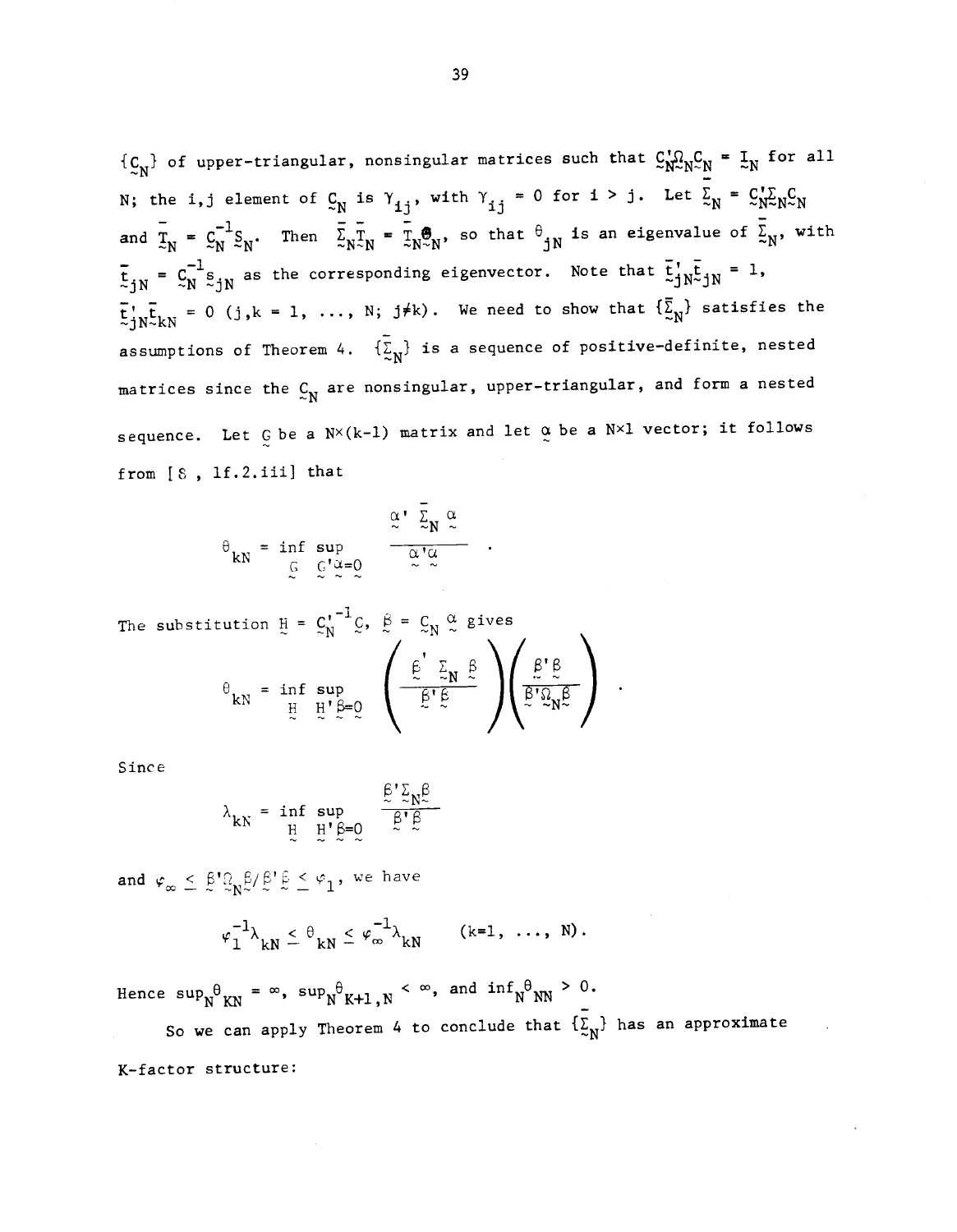$$
\overline{\Sigma}_{N} = \overline{B}_{N} \overline{B}_{N}^{\dagger} + \overline{B}_{N} \qquad (\text{N=1,2, ...}),
$$

and

$$
\lim_{M\to\infty} \overline{B}_{NM} \overline{B}_{NM}^{\prime} = \overline{B}_{N} \overline{B}_{N}^{\prime} ,
$$

where  $\frac{1}{2}$ <sub>NM</sub> is the N<sup>X</sup>K matrix whose j<sup>th</sup> column contains the first N elements of  $\theta \frac{\frac{1}{2}}{iM}$  (M  $\geq$  N). Hence

$$
(5.7) \qquad \qquad \Sigma_N = (C_N^{1-\frac{1}{2}} \bar{B}_N) (C_N^{1-\frac{1}{2}} \bar{B}_N)^{\dagger} + C_N^{1-\frac{1}{2}} \bar{B}_N C_N^{-1}.
$$

Note that  ${C_N^{\dagger}}^{-1}$  $\tilde{B}_N$  is a sequence of nested matrices, since  $\{\tilde{B}_N\}$  is nested and  ${c_n^{-1}}$  is nested and lower-triangular. Since

$$
g_1({c_N'}^{-1} \bar{R}_N c_N^{-1}) \leq \varphi_1 g_1(\bar{R}_N) ,
$$

the uniform upper bound on  $g_1(\bar{R}_N)$  implies that the eigenvalues of  $C_N^{\tau^{-1}} \bar{R}_N C_N^{-1}$ are uniformly bounded for all N, which implies that (5.7) gives an approximate K-factor structure for  $\{\Sigma_N\}$ . Then the uniqueness result in Theorem 4 shows that

$$
\mathbf{C}_N^{\mathbf{1}} \mathbf{E}_N \mathbf{E}_N^{\mathbf{1}} \mathbf{C}_N^{-1} = \mathbf{E}_N \mathbf{E}_N^{\mathbf{1}}.
$$

Since  $\zeta_N^{\prime^{-1}}$  is lower-triangular and  $\zeta_N^{\prime^{-1}} \bar{B}_{NM} = B^{\star}_{NM}$ , we have  $B^{\star}_{NM} = \zeta_N^{\prime^{-1}} \bar{B}_{NM}$ . Hence

$$
\mathbf{B}_{N} \mathbf{B}_{N}^{\prime} = \mathbf{C}_{N}^{\prime -1} (\lim_{M \to \infty} \overline{\mathbf{B}}_{NM} \overline{\mathbf{B}}_{NM}^{\prime}) \mathbf{C}_{N}^{-1} = \lim_{M \to \infty} \mathbf{B}_{NM}^{\star} \mathbf{B}_{NM}^{\star}.
$$

Q. E. D.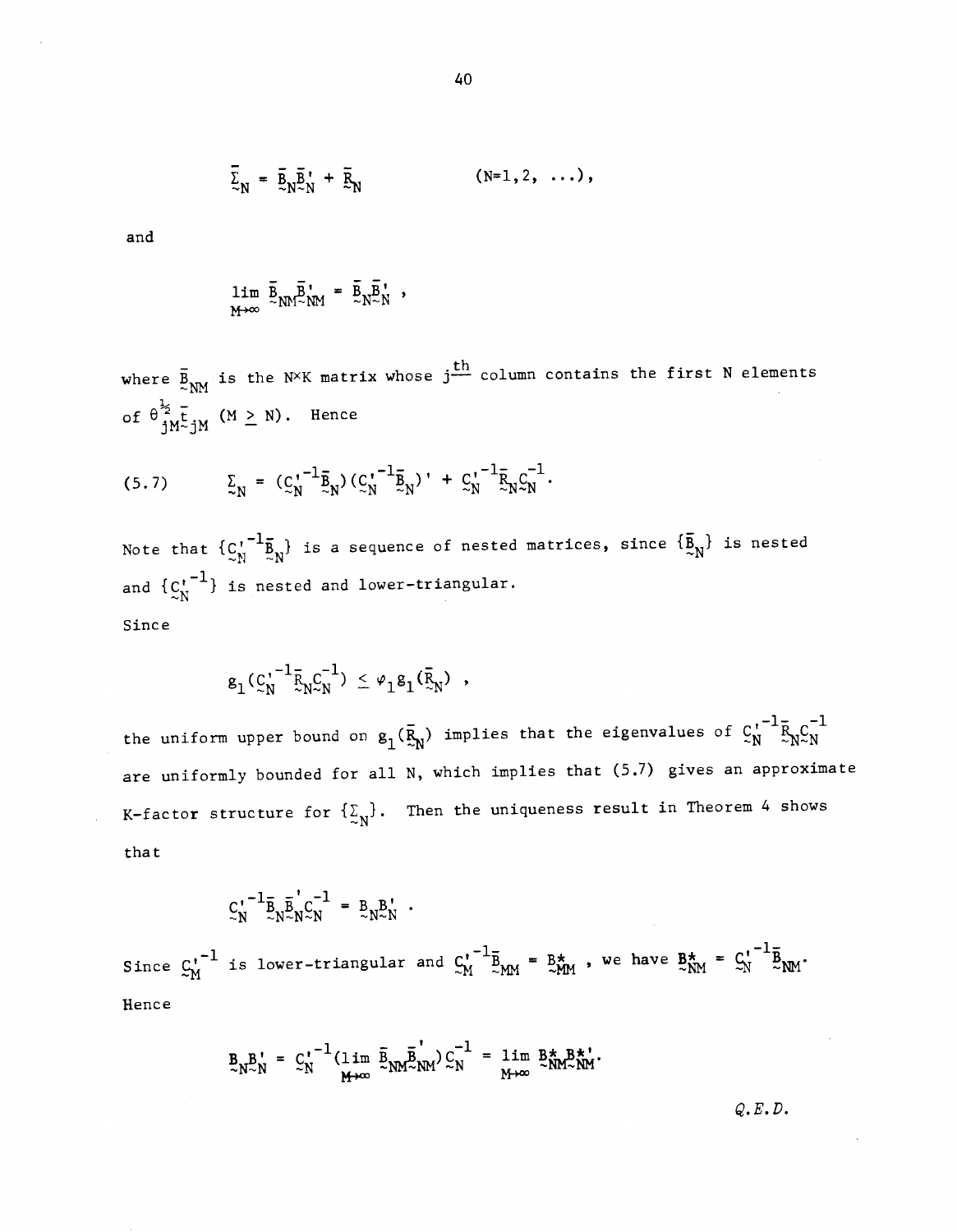### FOOTNOTES

'We are indebted to Bob Anderson, Steve Ross, Jose Scheinkman, and particularly to Jim Mirrlees for helpful suggestions, and to the National Science Foundation and the University of Wisconsin Graduate School for research support. Chamberlain held an Alfred P. Sloan Research Fellowship and Rothschild held the Oskar Morgenstern Distinguished Fellowship at Mathematica while some of the work on this paper was done. The research reported here is part of the NBER's program in Financial Markets and Monetary Economics. Any opinions expressed are those of the authors and not those of the National Bureau of Economic Research.

 $2$ That is, the covariance matrix of asset returns may be written as the sum of a diagonal matrix and a matrix of short rank as in equation (1.2) below.

 $3<sup>3</sup>$ Chamberlain requires that there be a mean-variance efficient portfolio which is so well—diversified that it contains only factor variance and no idiosyncratic variance. Connor requires that the supply of the assets be well—diversified.

 $4$ See [2] and [10] for the case with a finite number of assets.

 $5$ Since all assets cost a dollar, a formula which explains the mean return of the i<sup>th</sup> asset is an asset pricing formula; it determines the mean return per dollar spent on asset 1. If there is a riskiess asset with rate of return  $\rho$ , then  $\mu$ <sub>i</sub> -  $\rho$  is the risk premium which investors get if they buy asset i.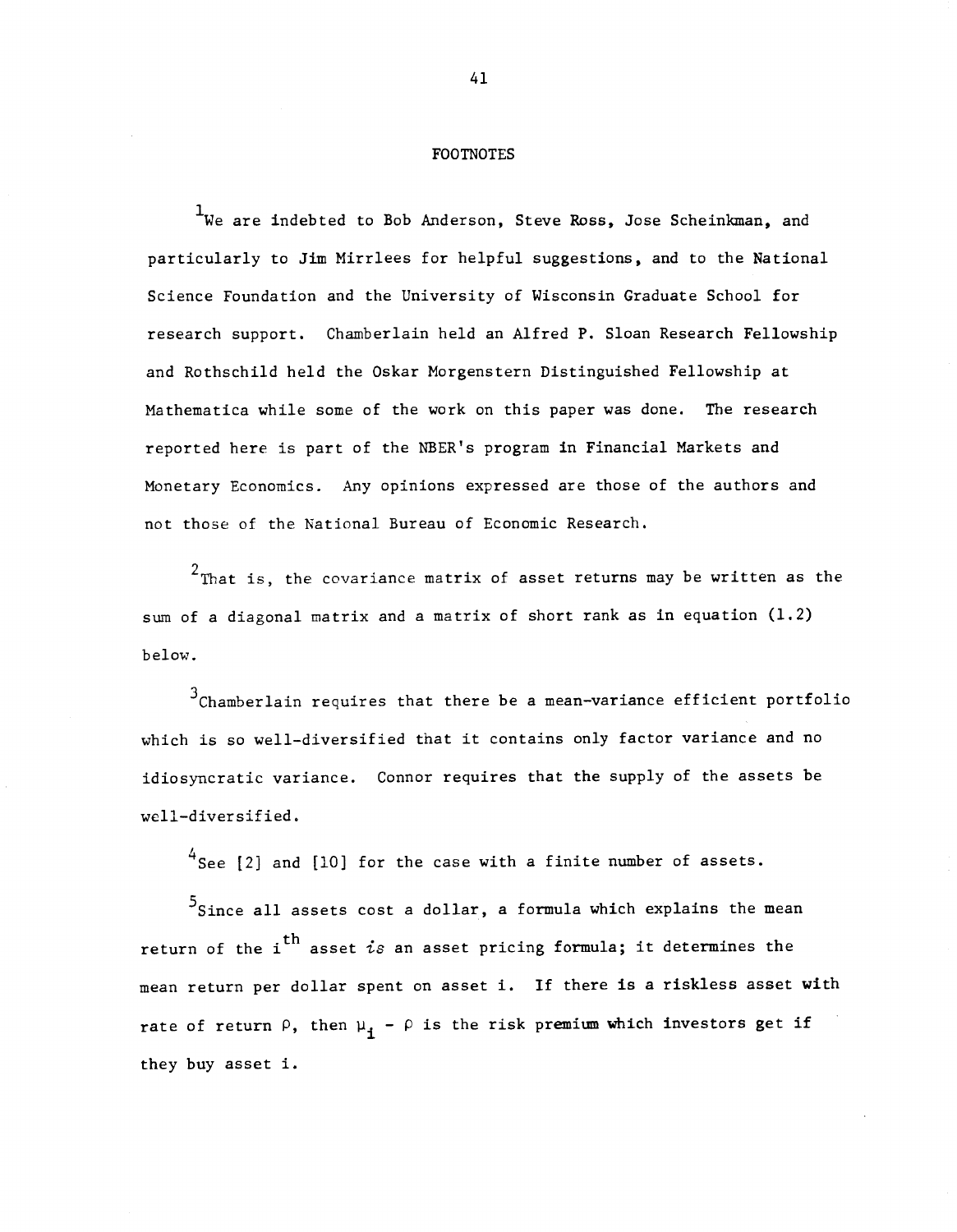$^6$ We assume also that the smallest eigenvalue of  $\Sigma_{\rm N}$  is uniformly bounded away from zero for all N.

<sup>7</sup>Let  $\{g_N\}$  be a sequence of matrices where  $g_N$  has  $r_N$  rows and  $c_N$ columns. Then  $\{g_N\}$  is a nested sequence if the  $r_N$  by  $c_N$  upper left-hand submatrix of  $C_{N+1}$  is  $C_N$ . Clearly  $\{B_N\}$  and  $\{C_N\}$  (of both (1.2) and (1.3)) are nested.

 $8$ Roll and Ross [11] have used factor analysis in their empirical work on arbitrage pricing.

9 See, for example, [9, Chapters I and II].

 $10$ The relationship between arbitrage and the continuity of price functionals is examined in a more general setting by Kreps [6].

11<sub>See</sub> Huberman [5] for an alternative proof.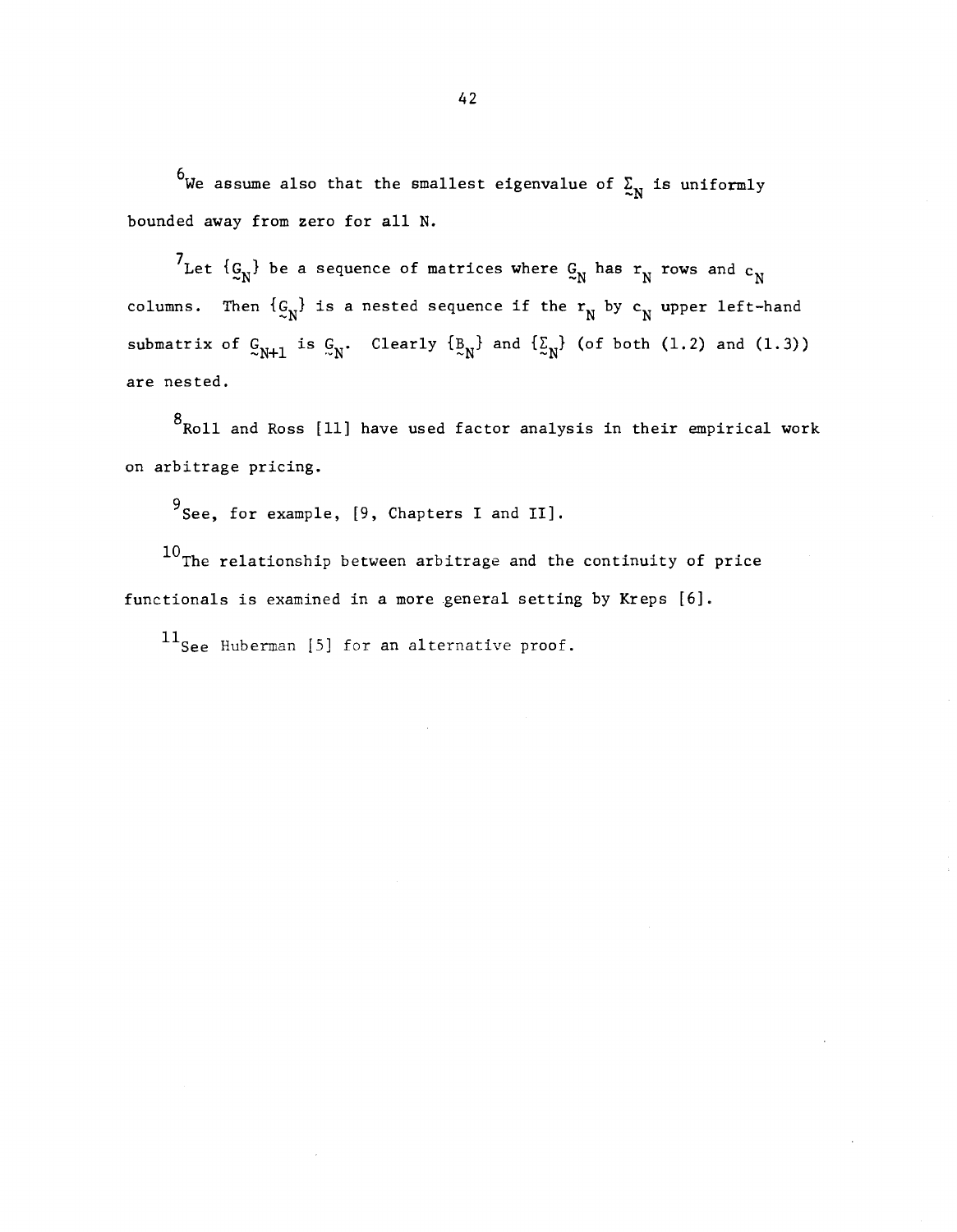#### REFERENCES

- [1] Anderson, T. W.: The Statistical Analysis of Time Series. New York: Wiley, 1971.
- [2] Chamberlain, C.: "A Characterization of the Distributions that Imply Mean—Variance Utility Functions," University of Wisconsin—Madison, Social Systems Research Institute Workshop Series No. 8027, 1980; Journal of Economic Theory, forthcoming.
- [3]  $\blacksquare$ : "Funds, Factors, and Diversification in Arbitrage Pricing Models," University of Wisconsin—Madison, Social Systems Research Institute Workshop Series 8222, 1982.
- [4] Connor, G.: "Asset Prices in a Well—Diversified Economy," Yale University Technical Paper No. 47, 1980.
- [5] Huberman, G.: "A Simple Approach to Arbitrage Pricing Theory," Journal of Economic Theory, forthcoming.
- [6] Kreps, D. N.: "Abritrage and Equilibrium in Economies with Infinitely Many Commodities," Journal of Mathematical Economics, 8 (1981), 15—35.
- [7] Lawley, D. N. and A. E. Maxwell: Factor Analysis as a Statistical Method. New York: Elsevier, 1971.
- [8] Rao, C. R.: Linear Statistical Inference and Its Applications, 2nd edition. New York: Wiley, 1973.
- [9] Reed, M. and B. Simon: Methods of Modern Mathematical Physics. I: Functional Analysis. New York: Academic Press, 1972.